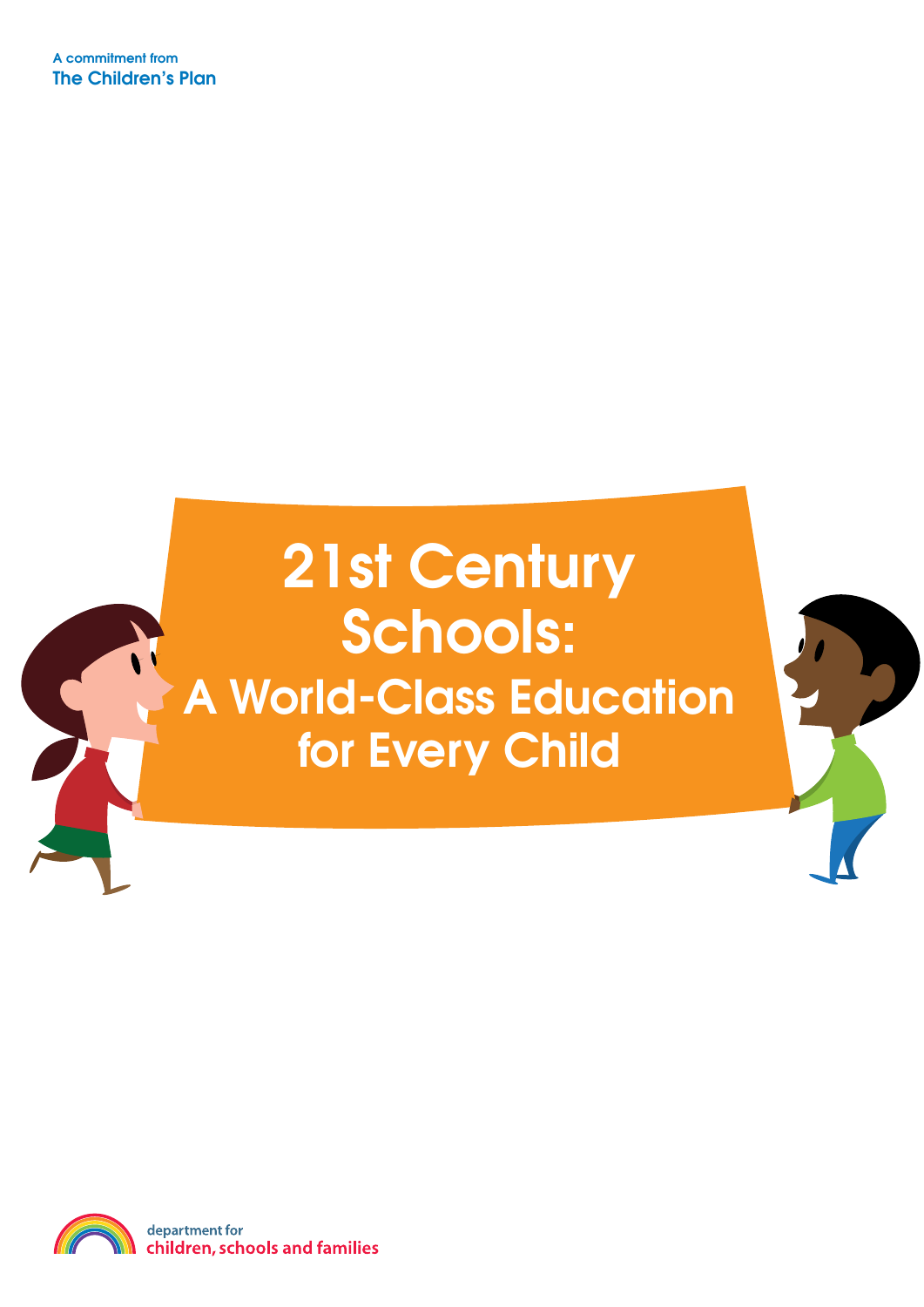## **Contents**

| Foreword by Ed Balls, Secretary of State for Children, Schools and Families |                                                                 |    |
|-----------------------------------------------------------------------------|-----------------------------------------------------------------|----|
| 1.                                                                          | <b>Executive summary</b>                                        | 5  |
| 2.                                                                          | Vision: Expectations of a 21st century school system            | 11 |
| 3.                                                                          | Establishing the key components of a 21st century school system | 19 |
| 4.                                                                          | Making a reality of a 21st century school system                | 36 |
| 5.                                                                          | How to get involved                                             | 47 |
| 6.                                                                          | <b>Consultation questions</b>                                   | 48 |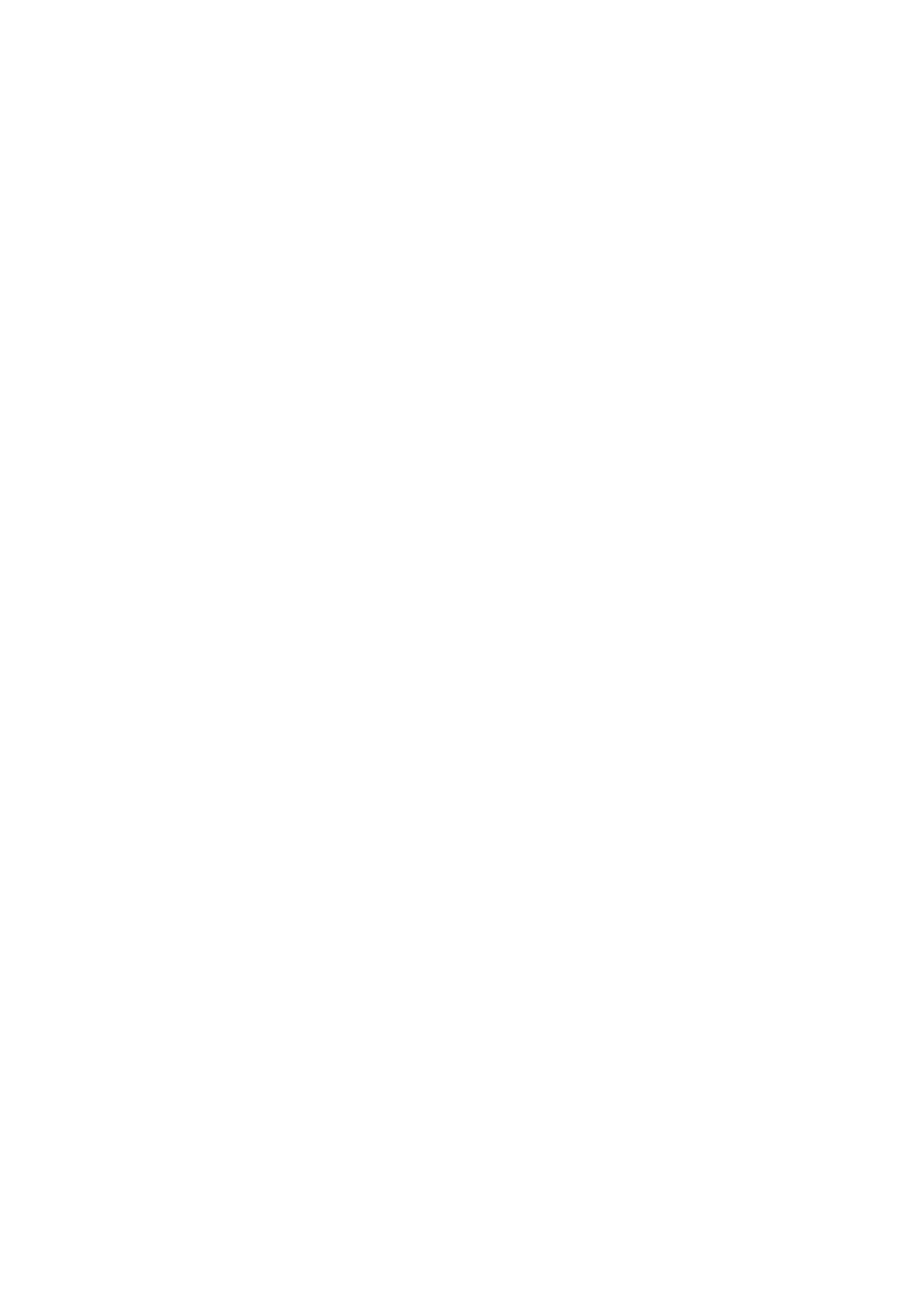## Foreword by Ed Balls Secretary of State for Children, Schools and Families



One year ago, we set out in *The Children's Plan* our ambition to make England the best place in the world for children and young people to grow up. World-class schools and world-class standards are central to achieving this vision. It is because every child deserves a great education that we are taking the next steps to making it a reality.

Many schools already offer a genuinely personalised learning experience for their pupils and succeed both in improving standards and in supporting their children's development in the round. They provide great teaching in an environment of good behaviour and discipline. They inspire their young people and engage parents, carers and the local community in the life of the school. They work closely with other local children's services so that they can overcome the barriers to learning that their pupils may face, and they stretch and challenge the most able learners as well. Great schools work with other schools to ensure that all local children can benefit from high standards, good behaviour, specialist facilities and a wide curriculum offer.

The example of what great schools are already doing shows us what a 21st century learning experience looks like. But it is our ambition to go further and to create a whole 21st century school system, where all schools can provide this

experience for all children, young people and parents. This means every school, and not just some, working in strong partnerships with parents, with other children's services, and with other schools and providers.

Government does not run schools. Our job is to create the system that best supports school leaders and staff working in and around schools. That means streamlining the school accountability system so that it is clear, powerful, easily understood, recognises the whole range of each school's achievements, and focuses attention on the progress of all children. It means schools being properly funded and able to deploy a well-trained and highly professional workforce. It means schools playing their full part within Children's Trusts, identifying children's additional needs early and being able to draw on excellent support. It means a system that makes more use of the best school leadership, with more heads working across more than one school, and more innovative federations and clusters of schools. It means all schools working together for the benefit of all local children, for example on admissions, behaviour and the curriculum offer.

I believe that the school system of the future looks very different to the one we have today, and I believe that it is one which will continue our drive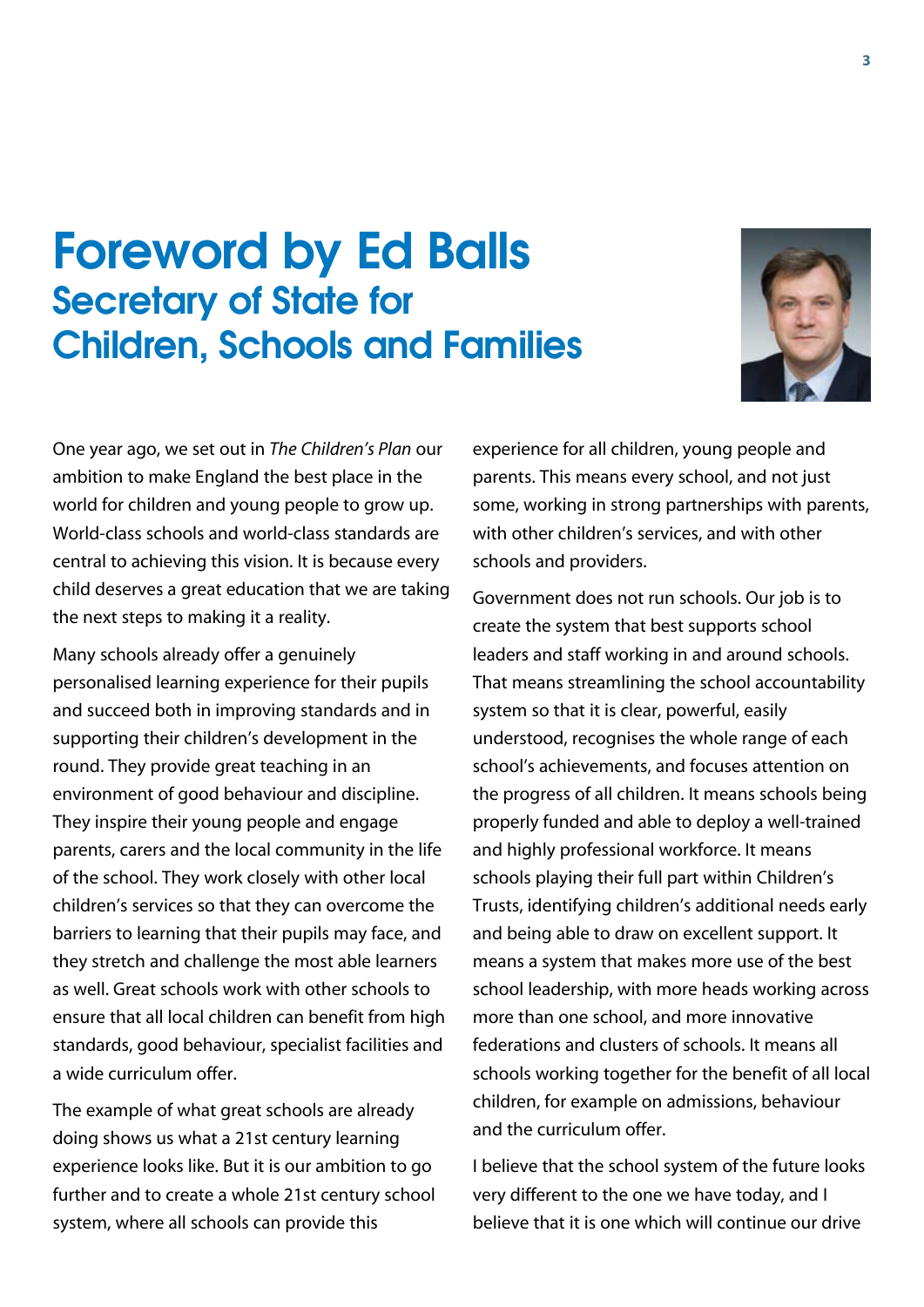towards higher standards and better outcomes for all children. Our intention is to publish, in spring 2009, a White Paper on 21st century schools, which will cover the actions we will take to realise this vision.

Between now and then, I want to involve as many of you as possible, so that we take the right decisions and build a strong consensus both for the vision and for the way we will achieve it. The publication of this document marks the start of our consultation on both the wider vision of 21st century schools and on the more specific proposal to introduce School Report Cards. So, I look forward to your views on our plans, and hope you will be able to take part in the consultation events we plan for early in 2009.

 $U\parallel L$ 

**Ed Balls**  Secretary of State for Children, Schools and Families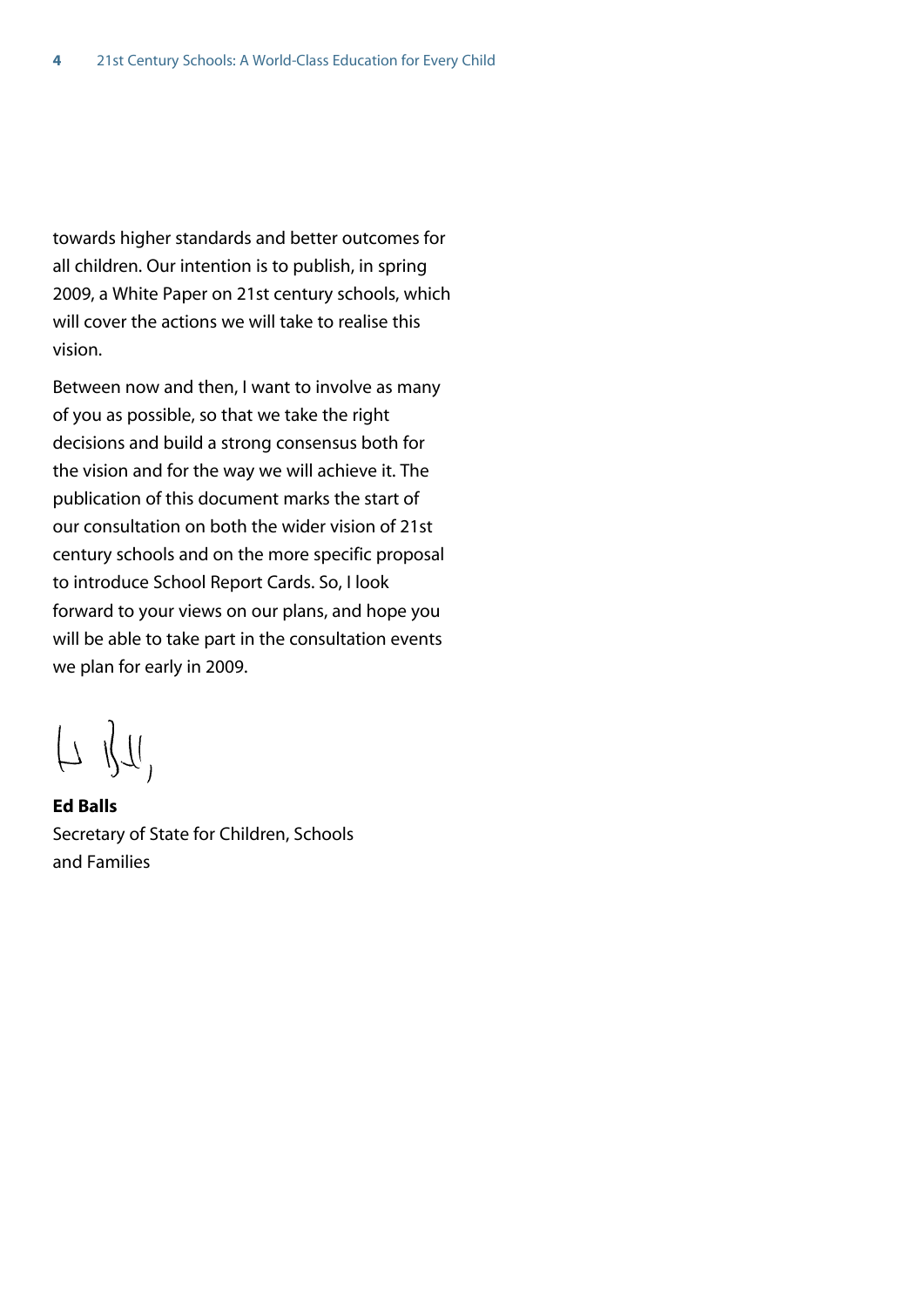## 1. Executive summary

### **Vision: Expectations of a system of 21st century schools**

- **1.1** We set out in *The Children's Plan* our ambition to make England the best place in the world for children and young people to grow up. World-class schools, and world-class standards for every community, are central to realising this ambition<sup>1</sup>.
- **1.2** Schools rightly see their central purpose as preparing children and young people for life. Now, more than at any time in the past, a changing society and economy place great demands on our school system. The future will require more of today's young people to have higher-level skills and qualifications than ever before and schools and wider children's services will need to meet the needs of a much more diverse group of children.
- **1.3** Now, more than ever, it is vital that our school system is capable of preparing every young person to make a success of their life. We believe that every young person, no matter what their background, has the

potential to achieve and succeed, and that it is the task of our education system to make that a reality. Above all, we need a school system which is supported to break down barriers to achievement and which breaks the link between deprivation and low educational attainment.

- **1.4** As it makes a reality of this, the 21st century school system will ensure:
	- $\bullet$  children and young people are fully engaged with their education until at least the age of 18, reach world-class **standards** and acquire skills, understanding and qualifications that will serve them well in the future;
	- $\bullet$  all children and young people are supported to **progress**, with excellent teaching; stretched to develop their talents; given the opportunities to pursue an engaging curriculum and qualifications; and to learn in a way which excites them and meets their needs;

<sup>1</sup> The vision for a 21st century school system set out in this consultation document supports the Government's wider ambitions set out in *Excellence and Fairness: achieving world-class public services* (Cabinet Office, 2008). In particular, in line with the Government's main principles for reform, this document sets out steps to: support parents as partners in their child's learning, shape more personalised learning around the needs of individual children and empower parents through a new School Report Card; ensure a universally excellent workforce; and for Government to provide strategic support and leadership to the school system, for example, through appropriate systems of accountability and funding.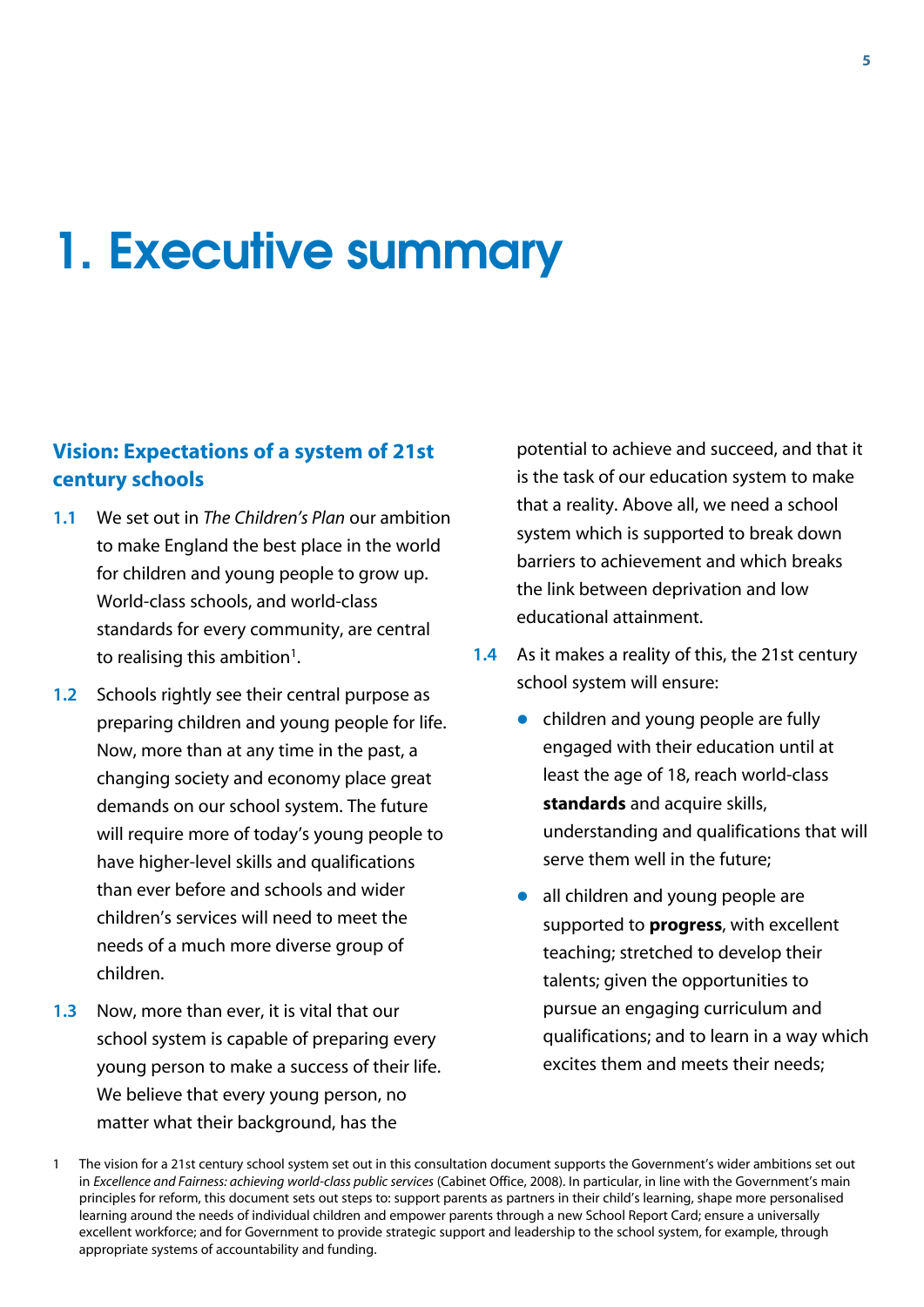- $\bullet$  all children and young people learn in an environment of good behaviour, are not bullied or discriminated against, and develop the **wider personal skills**, characteristics and attitudes they need to succeed and make a positive contribution to society, while enjoying a fulfilling and healthy childhood;
- $\bullet$  through collaborative working with other services, children and young people's **additional needs** (including SEN) are met as early as possible – an end in itself; and because doing so supports learning by removing barriers and ensures that children and young people do not become distracted or disengaged from learning; and
- **•** high levels of **parental engagement** and satisfaction with schools.
- **1.5** Many schools and local areas are already leading the way. Some offer a genuinely personalised learning experience for their pupils, tailoring the curriculum and high quality teaching and learning to the needs of individual pupils: focusing both on improving standards and supporting pupils' development in the round. Some, through effective home-school relationships, are leading the way in engaging children, young people, parents and carers in the child's learning and in the services provided. Many are working effectively with others, to offer a wide range of extended services to children and families and the wider community. Some have teams of other professionals working on site to ensure that children's additional

needs are met. Many work with other schools to offer more between them than any one school could offer alone: some are now working in formal federations to extend the influence of the best school leadership beyond the boundaries of a single school.

#### **Establishing the key components of a 21st century school system**

- **1.6** From examples like these, we have a clear sense of what it will look and feel like to be within a system of 21st century schools, whether as a child, a parent, or member of the children's workforce. The system will be characterised by a diverse and highly expert workforce of skilled professionals with great leadership; and a shared determination to do the best for every child. It will do this by:
	- $\bullet$  maintaining high aspirations for all children and young people and providing **excellent personalised education and development** to ensure that all are able to progress and reach high standards;
	- $\bullet$  enabling schools to play a key role in **identifying and helping to address additional needs**, working at the centre of a system of early intervention and targeted support; and
	- **•** providing a **range of activities and opportunities to enrich the lives of children, families and the wider community**; and contributing to community objectives such as local cohesion, sustainability and regeneration.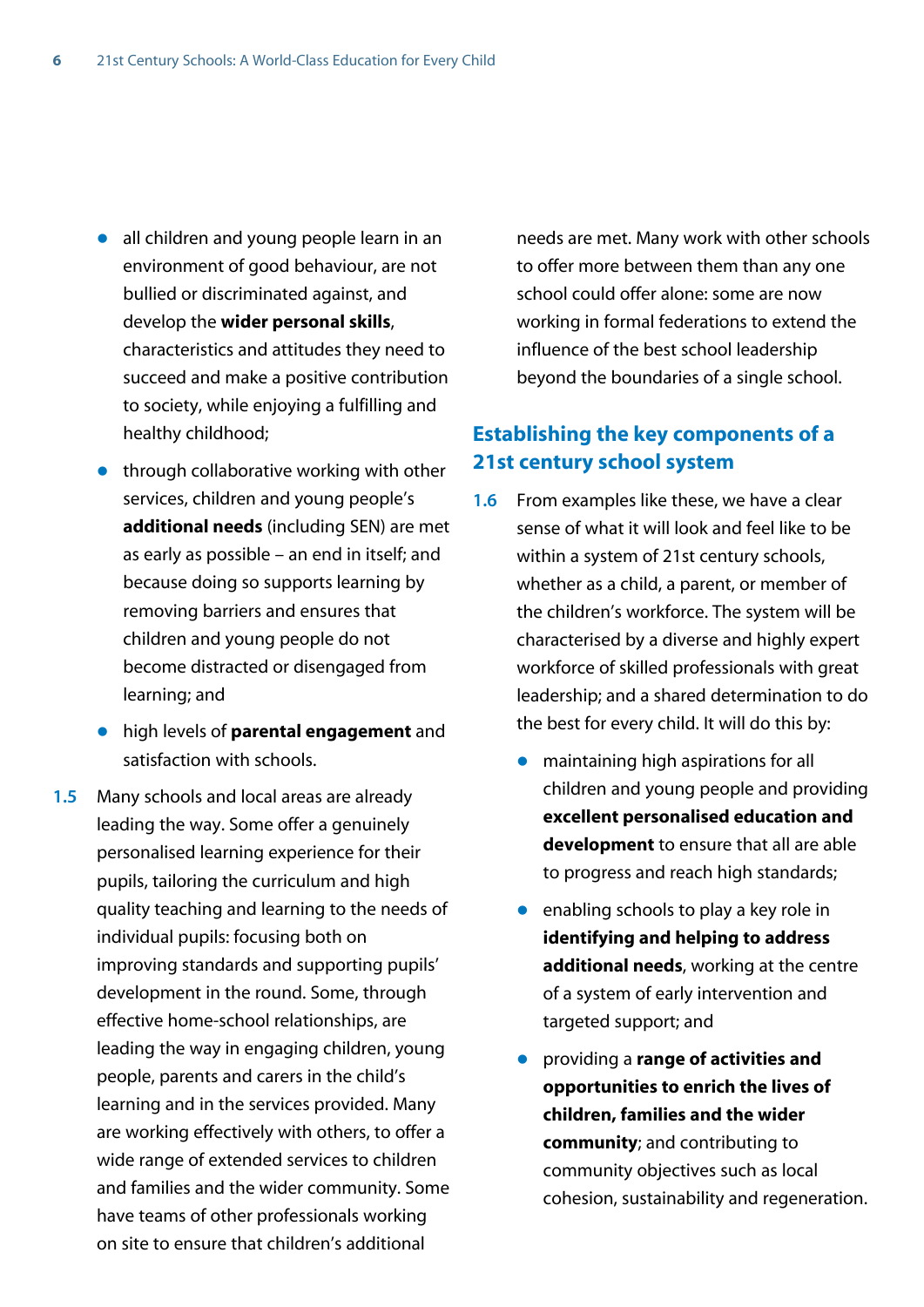- **1.7** Progress on each of these dimensions can be partly achieved through the efforts of individual schools. Academies have made a big difference in many areas where standards were too low, and we will continue to expand the Academies programme in the coming years as a key part of the National Challenge. In recent years, schools have initiated greater collaborative working, coming together to deliver a wider range of provision including, for example, the new 14-19 Diplomas and are working with other services (such as health and social care) to focus on the full range of Every Child Matters outcomes as an essential way of raising standards. The next logical step in the development of our education system will come from all partners, including Government, working together to create a 21st century school system. In this system, schools will work with colleges, universities, employers, local authorities and the full range of children's services to offer, between them, a comprehensive, highly responsive and personalised service which focuses on what every child and young person needs in order to succeed and makes sure it is put in place.
- **1.8** This 21st century school system, which is beginning to develop, will look and feel very different to the one we have been used to. It will be one in which, to achieve their core mission of excellent teaching and learning, schools look beyond traditional boundaries, are much more outward-facing, working in closer partnership with children, young

people and parents; other schools, colleges, learning providers and universities; other children's services; the third sector, the private sector and employers; and the local authority and its Children's Trust partners. It will be much more common for leadership and services to work across more than one school, and we will set out in the *Children's Plan One Year On* document how we will further incentivise co-location of wider children's services on school sites. Better use of the opportunities provided by modern technology will enhance all of the dimensions of a world-class education system.

- **1.9** We therefore intend to work with partners to develop a 21st century school system in which **schools work more extensively and effectively with parents, other providers and wider children's services**. These partnerships will support improvements in outcomes and, in turn, children and young people's life chances by:
	- providing a more personalised approach for each child and young person, through ensuring greater integrated working and coherence between services;
	- $\bullet$  delivering a wider offer: schools can provide collectively, and with other partners a greater range of provision than they can alone;
	- $\bullet$  meeting additional needs: as the main universal children's service, schools are key to ensuring problems are identified early and addressed;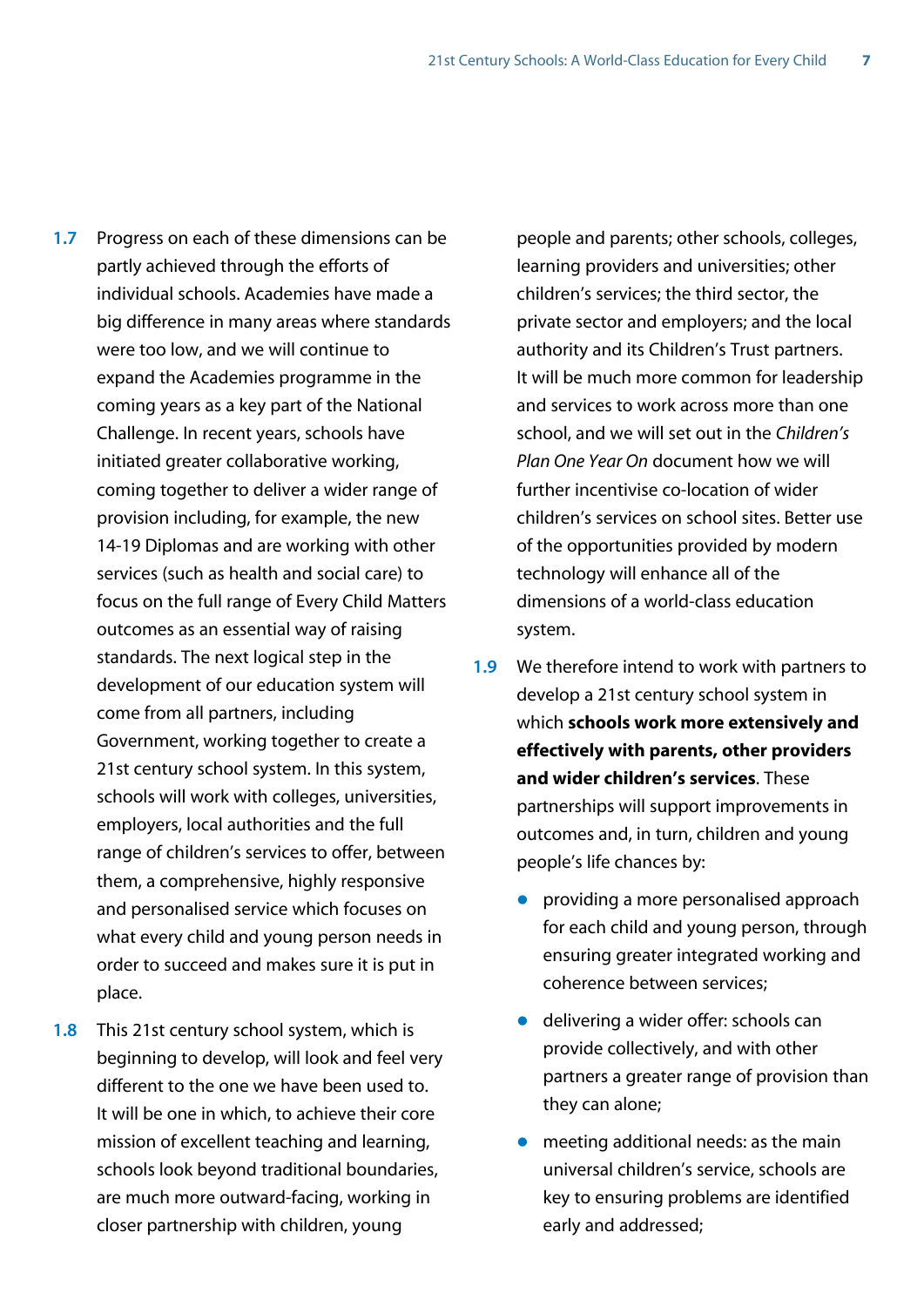- $\bullet$  contributing to school improvement through maximising the impact of the best leaders and governors and sharing effective practice and professional development;
- $\bullet$  making the best use of resources: for example, through sharing staff, functions and facilities across a number of school sites; and
- $\bullet$  ensuring greater collective accountability for outcomes for children and young people in the local area.

### **Making a reality of a 21st century school system**

**1.10** We will make sure that everything we do in Government supports the efforts of leaders of schools and of other services to make a reality of a system which meets the need of every child and young person. Both the National Challenge and our coasting schools strategy are part of this. Our longer term approach will include aligning the way we hold schools accountable and intervene where necessary; the way we develop and deploy excellent leaders and a world-class workforce; and the way we fund the school system.

#### **Accountability**

**1.11** The accountability system – including published information and Ofsted inspection – is a key influence on school behaviour. There is wide agreement that all schools should be held appropriately accountable for the outcomes to which they contribute.

Externally validated tests and examinations are central to this and an Expert Group is considering ways to improve the current system. Our accountability framework also needs to fully recognise the wider set of outcomes and the more collaborative ways of working that we expect from 21st century schools.

**1.12** We intend, therefore, to develop **an accountability framework and school improvement strategies for all schools, underpinned by the new School Report Card**. The new School Report Card will provide stronger accountability to parents and local communities and provide the common tool for all aspects of school improvement and intervention. It will make sure that schools are held appropriately to account for their contribution to the full range of outcomes, including narrowing gaps in performance between the most and least advantaged. The publication of this document – and the more detailed companion document (*A School Report Card: consultation document*) – initiates a consultation which will be key to shaping the development of the School Report Card.

#### **Leadership and workforce**

**1.13** The success of a system of 21st century schools will be dependent upon a **highly skilled and motivated workforce in schools and beyond, that is well led and effectively deployed**. The forthcoming *2020 Children and Young People's Workforce Strategy* will underpin the development of all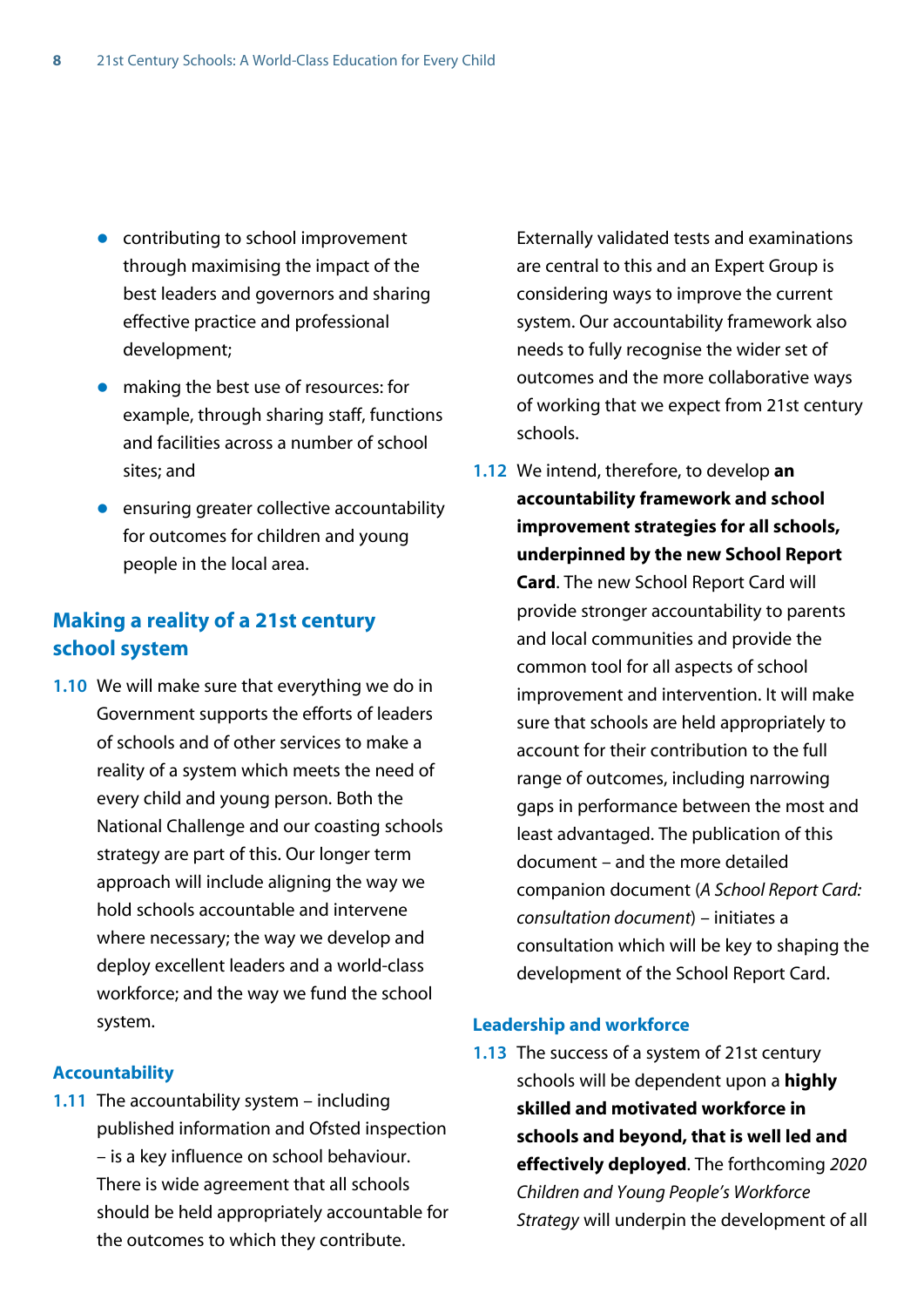parts of the workforce to ensure they can play their role in delivering our vision. We will build on this as we develop the 21st century school system.

#### **Resources**

**1.14** We need to ensure that the **resources in the system are deployed to the best effect to improve outcomes for children and young people**. Our ongoing review of the Dedicated Schools Grant will ensure the funding system acts to promote the delivery of the vision of the 21st century school.

### **A future White Paper on 21st century schools**

**1.15** Our intention is to publish, in spring 2009, a White Paper on 21st century schools, which will cover the key actions we intend to take; and the ways we will need to work in partnership with others to realise our vision. The responses to this consultation will help shape the White Paper and we will work with a wide range of stakeholders to develop the proposals.

| Our vision is of a 21st century school<br>system which:                                                                                | The White Paper will set out how we will:                                                                                                                                                                                                                                            |
|----------------------------------------------------------------------------------------------------------------------------------------|--------------------------------------------------------------------------------------------------------------------------------------------------------------------------------------------------------------------------------------------------------------------------------------|
| provides excellent personalised education and<br>development                                                                           | support schools to focus on the needs of all pupils<br>through a personalised approach to learning and<br>development                                                                                                                                                                |
| enables schools to identify and help to address<br>additional needs                                                                    | develop a clear, single, national framework for<br>early intervention to meet children's additional<br>needs. This will set out the roles and<br>responsibilities of schools and other services,<br>building on existing initiatives, including reforms<br>to targeted youth support |
| provides a range of activities and opportunities to<br>enrich the lives of children, families and the wider<br>community               | explore how we can support schools in their<br>contribution to sustainable and cohesive<br>communities                                                                                                                                                                               |
| is characterised by schools working more<br>extensively and effectively with parents, other<br>providers and wider children's services | consider what needs to change in a 21st century<br>school system to ensure deeper, more consistent<br>and more effective partnership working and its<br>implications for school leadership, governance,<br>accountability and funding                                                |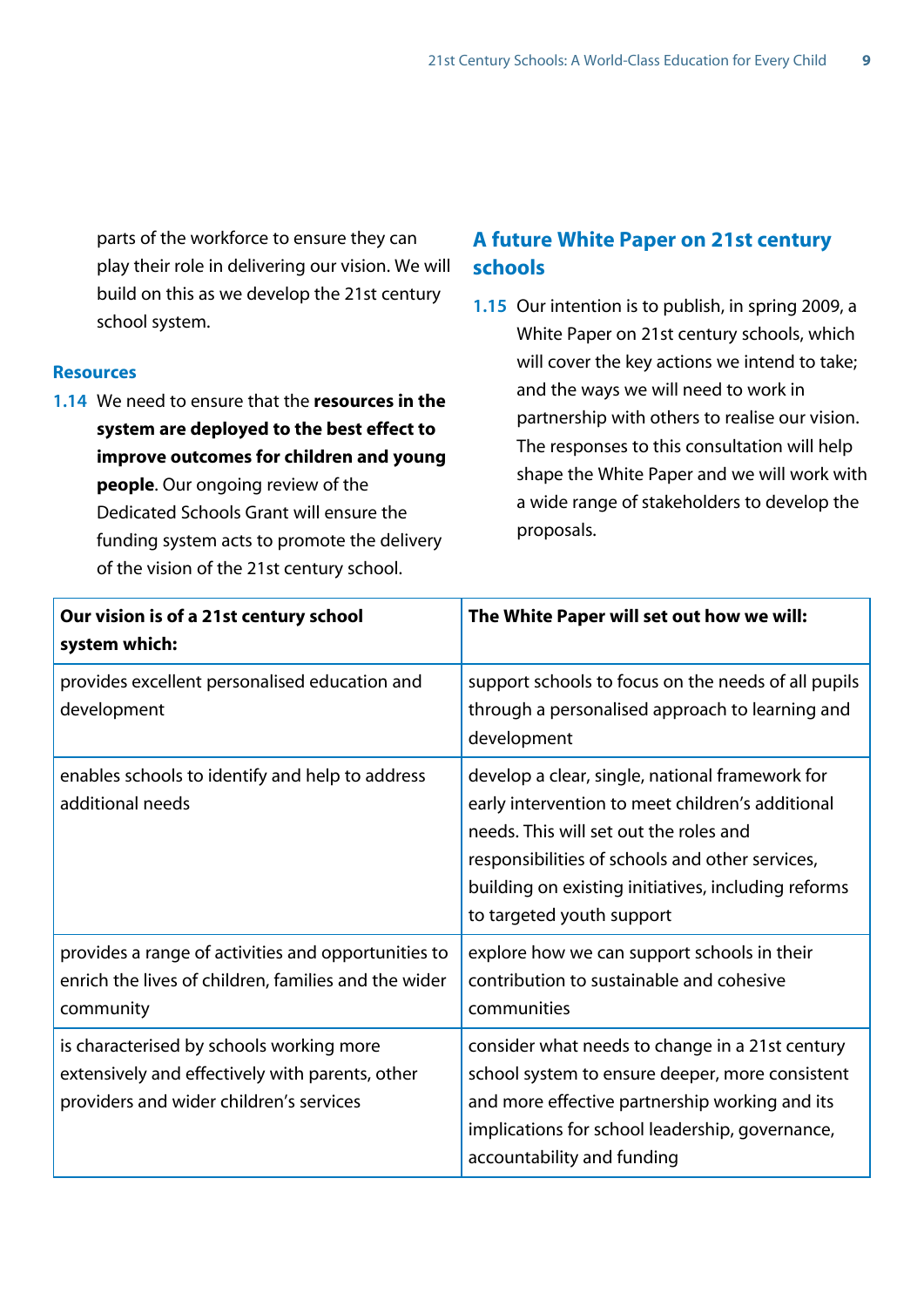| Our vision is of a supporting infrastructure<br>which includes:                                                      | The White Paper will set out how we will:                                                                                                                                                                                            |
|----------------------------------------------------------------------------------------------------------------------|--------------------------------------------------------------------------------------------------------------------------------------------------------------------------------------------------------------------------------------|
| an accountability framework and school<br>improvement strategies underpinned by the new<br><b>School Report Card</b> | consider detailed proposals for the School Report<br>Card, as well as looking at how accountability<br>should work where schools are increasingly<br>working in partnership and what this means for<br>school improvement strategies |
| a highly skilled and motivated children's workforce<br>in schools, that is well led and effectively deployed         | will look at how to further strengthen workforce<br>arrangements in schools, including scope for<br>leadership across partnerships, extension of family<br>support roles and support for improved<br>governance of schools           |
| resources in the system deployed to the best<br>effect to improve outcomes for children and<br>young people          | as part of the review of the Dedicated Schools<br>Grant, examine the implications of the 21st<br>century schools vision for school funding, in<br>particular of more extensive and formal<br>partnerships within the school system   |

## **How to get involved**

- **1.16** Given the scale of our ambition and the potentially wide-ranging implications for the whole school system, we intend to consult widely, with all key stakeholders, in the period between now and publication of the White Paper. You can get involved by:
	- $\bullet$  going to www.dcsf.gov.uk/consultations to respond to the consultation questions at the end of this document; and those in the separate consultation on the School Report Card by 3 March 2009; and
- $\bullet$  participating in a consultation event in early 2009. Details of these will be posted on www.teachernet.gov. uk/21stcenturyschools as soon as details are finalised
- $\bullet$  organising your own discussions with colleagues or stakeholders and feeding back the outcomes to 21stcenturyschools. consultation@dcsf.gsi.gov.uk. We intend to hold interactive consultation events in every region of the country.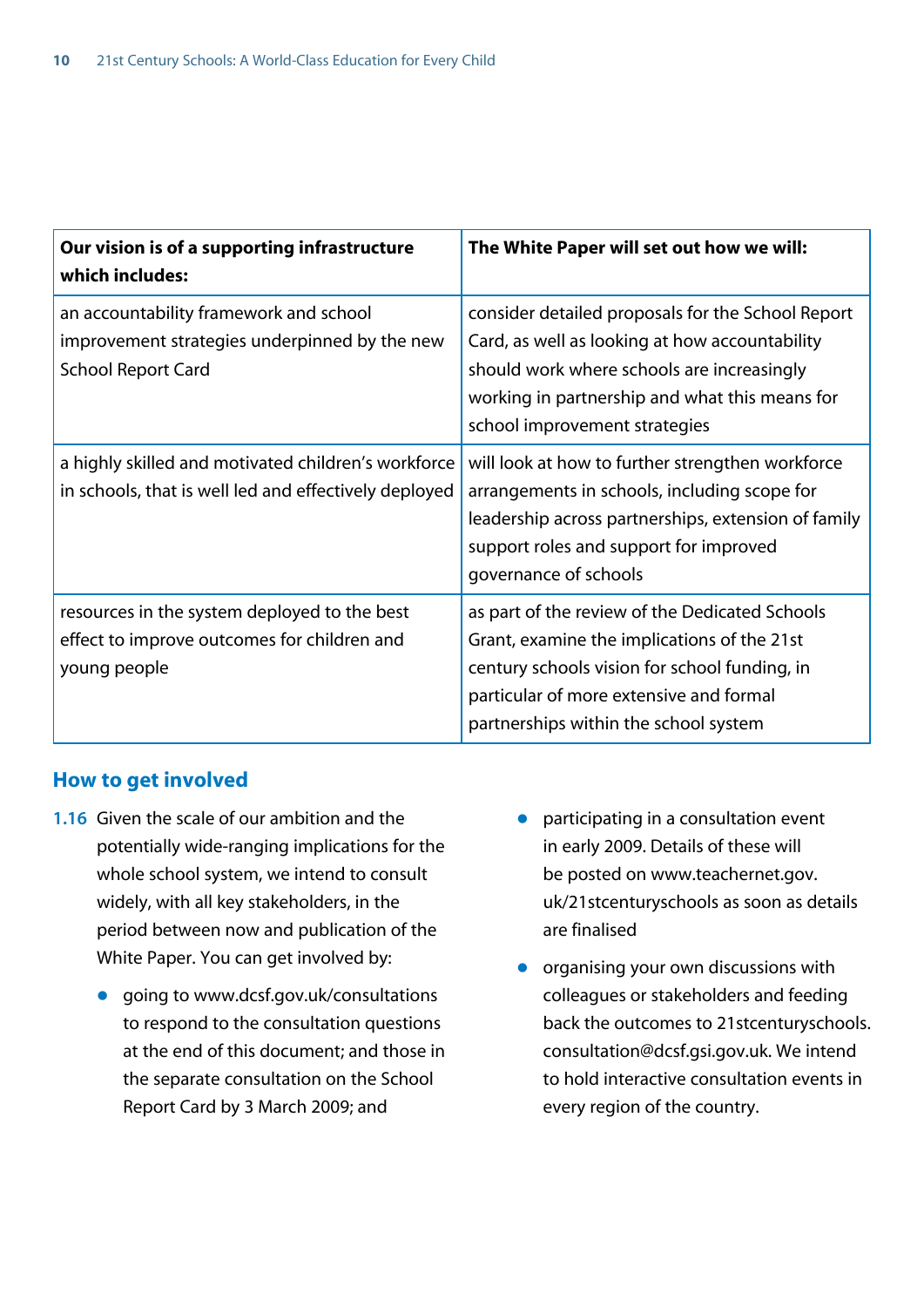## 2. Vision: Expectations of a 21st century school system

Our vision is of a 21st century school system which:

- **•** provides excellent teaching, personalised education and development in an environment of good behaviour;
- $\bullet$  enables schools to identify and help to address additional needs;
- **•** provides a range of activities and opportunities to enrich the lives of children, families and the wider community; and
- $\bullet$  is characterised by schools working more extensively and effectively with parents, other providers and wider children's services.

Our vision is of a supporting infrastructure which includes:

- a revised accountability framework and school improvement strategies which focus on all outcomes to which schools contribute, underpinned by the new School Report Card;
- a highly skilled and motivated children's workforce in schools, that is well led and effectively deployed; and
- resources in the system deployed to the best effect to improve outcomes for children and young people.
- **2.1** We set out in *The Children's Plan* our ambition to make England the best place in the world for children and young people to grow up. World-class schools, and world-class standards for every community, are central to realising this ambition.
- **2.2** Schools rightly see their central purpose as preparing children and young people for life. Since 1997, we have seen unprecedented

change and dramatically improved outcomes in schools and wider children's services, thanks to hard work by all those who are committed to the success of children and young people.

**2.3** However, now more than at any time in the past, a changing society and economy place great demands on our school system. The future will require more of today's young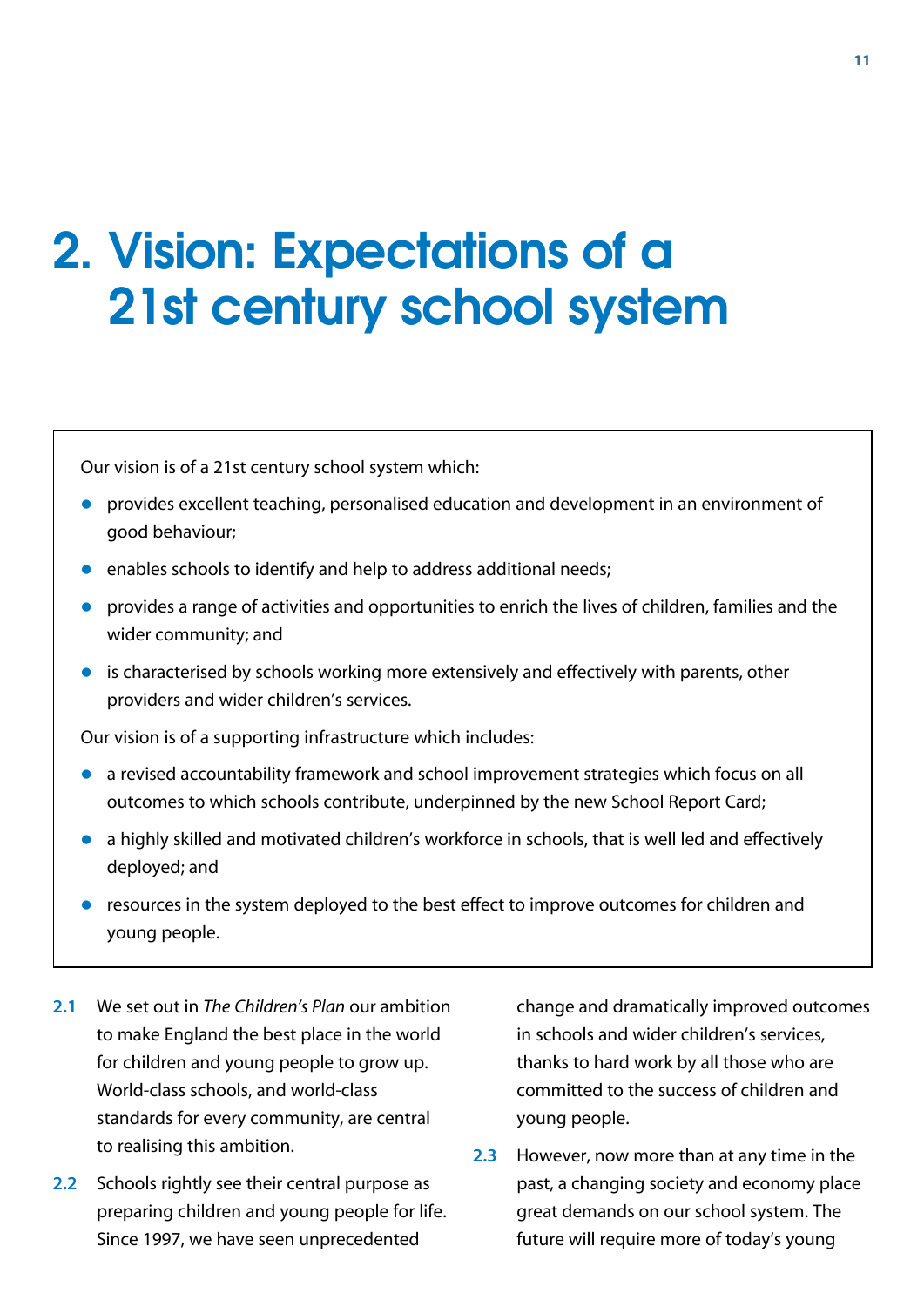people to have higher-level skills and qualifications than ever before2. It will require more of them to be equipped to cope with risk, uncertainty and change; and all of them to be able to make a positive contribution to an increasingly diverse society. We need young people to be prepared to face challenges and change; able to think, learn and work independently; able to show persistence and application; able to research in-depth; work with others, logically, analytically and creatively; and with the personal skills and attitudes to make a success of a range of personal circumstances.

- **2.4** Meanwhile, as society becomes more diverse and complex and as family structures continue to change, schools now need to meet the needs of a much more diverse body of pupils, who bring to school a much wider range of backgrounds, experience, knowledge, beliefs and assumptions than in the past. Our ambitions remain high: to prepare every child and young person to make a success of their life, no matter what their background and even if it means overcoming barriers like special educational needs3 and disabilities.
- **2.5** A world-leading education system fit for the 21st century must respond to these challenges. It must ensure delivery of the five Every Child Matters outcomes<sup>4</sup> and,

particularly, begin to break down the links between social background, deprivation and low educational achievement. Every type of school: primary, secondary, maintained, foundation, community, voluntarycontrolled, voluntary-aided, Academies, pupil referral units and special schools will ensure:

- $\bullet$  children and young people are fully engaged with their education until at least the age of 18, reach world-class **standards** and acquire skills, understanding and qualifications that will serve them well in the future;
- $\bullet$  all children and young people are supported to **progress**, with excellent teaching, stay engaged in learning and develop their talents (including those with special educational needs and gifted and talented children), with every child stretched to do their best; gaps in achievement for disadvantaged or vulnerable children are narrowed; and, as we raise the participation age, all young people experience learning and support that encourages them to stay in education and training;

3 Currently being considered by the Lamb review.

<sup>2</sup> Past trends have shown a continuing increase in the skills demanded in the economy and a decrease in the proportion of the workforce who are unqualified. We expect this to continue. 3.2m unqualified adults were in work in 2004, but by 2020 there will, on current trends, be only 600,000. Institute for Employment Research.

<sup>4</sup> The five Every Child Matters outcomes are: Be healthy, stay safe, enjoy and achieve, make a positive contribution and achieve economic wellbeing.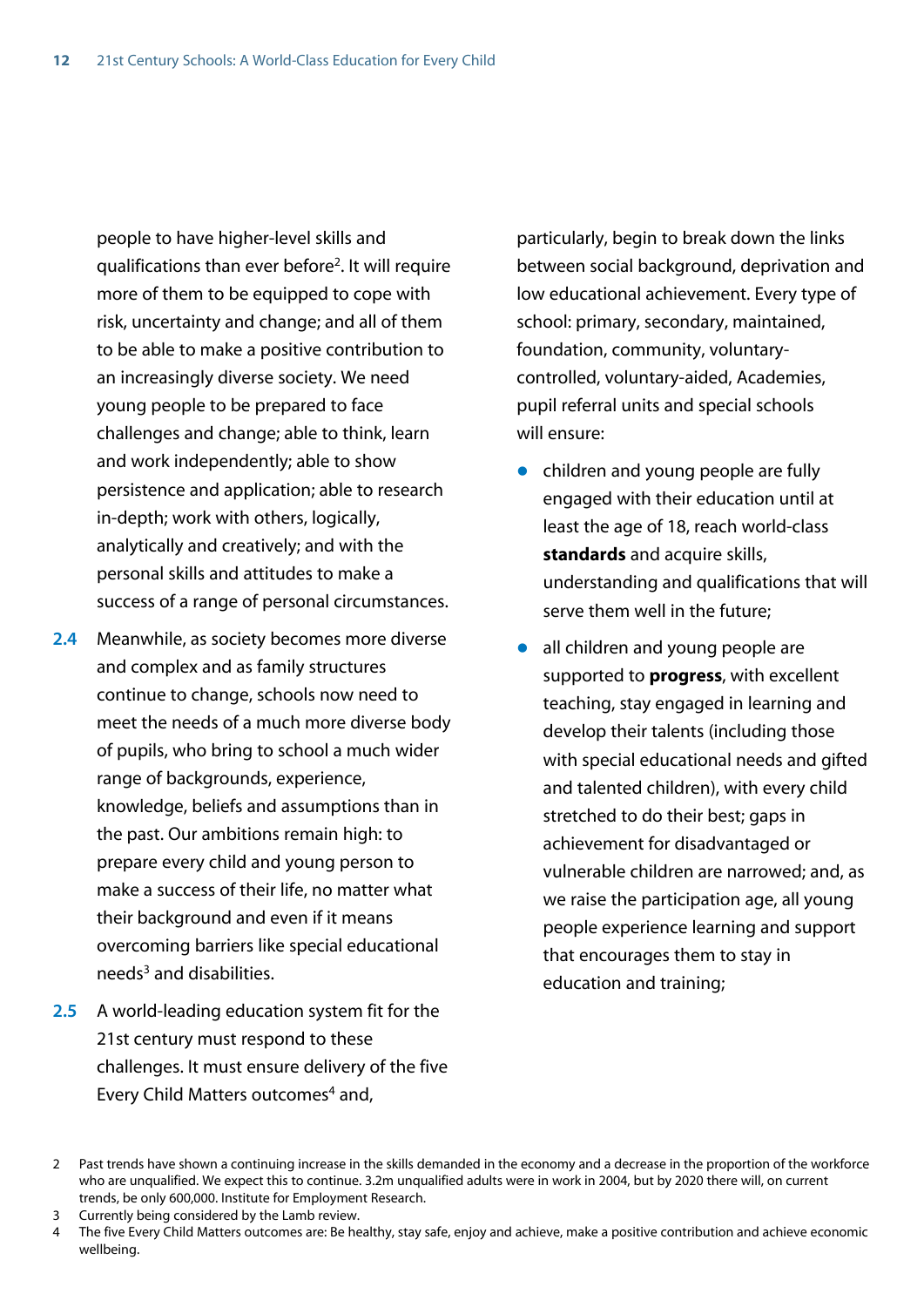- $\bullet$  all children and young people learn in an environment of good behaviour, are not bullied or discriminated against, and develop the **wider personal skills**, characteristics and attitudes needed to succeed and make a positive contribution to society (for example, confidence, selfrespect, leadership, citizenship, relationship skills) while enjoying a fulfilling and healthy childhood;
- $\bullet$  through collaborative working with other services, children and young people's **additional needs** (including SEN) are met as early as possible – an end in itself; and because doing so supports learning by removing barriers and ensures that children and young people do not become distracted or disengaged from learning; and
- **•** high levels of **parental engagement** in their children's learning and development and with the school as an organisation, active support for parents and high levels of parental satisfaction.
- **2.6** Many schools and local areas are already leading the way. It is easy to find well led schools which:
	- $\bullet$  recognise the central importance of ensuring high quality teaching and learning to ensure all children achieve their potential and high standards;
	- $\bullet$  provide a genuinely personalised learning experience, tailoring their curriculum and teaching and learning to the needs of each child and young person;
- $\bullet$  offer, in partnership, effective information, advice and guidance to young people to help them make the right learning and career choices;
- $\bullet$  play a central role in improving the aspects of a child's life – physical health, emotional wellbeing, safety, opportunity for wider experiences and the development of skills – that characterise a good and enjoyable childhood and set up a young person for success as an adult;
- $\bullet$  actively engage parents (fathers as well as mothers) and carers; listen to children and young people to ensure their needs and choices are taken into account; and, together, ensure all have high aspirations and that children and young people are supported to fulfil their potential and to overcome barriers; and
- $\bullet$  recognise their role in keeping children and young people safe from harm, through a strong awareness of safeguarding and child protection issues, and having robust procedures in place to deal with any issues which may arise.

## **Establishing the key components of a 21st century school system**

**2.7** From examples like these, we have a clear sense of what it will look and feel like to be within a system of 21st century schools, whether as a child, a parent or member of the children's workforce. The system will be characterised by a diverse and highly expert workforce of skilled professionals with great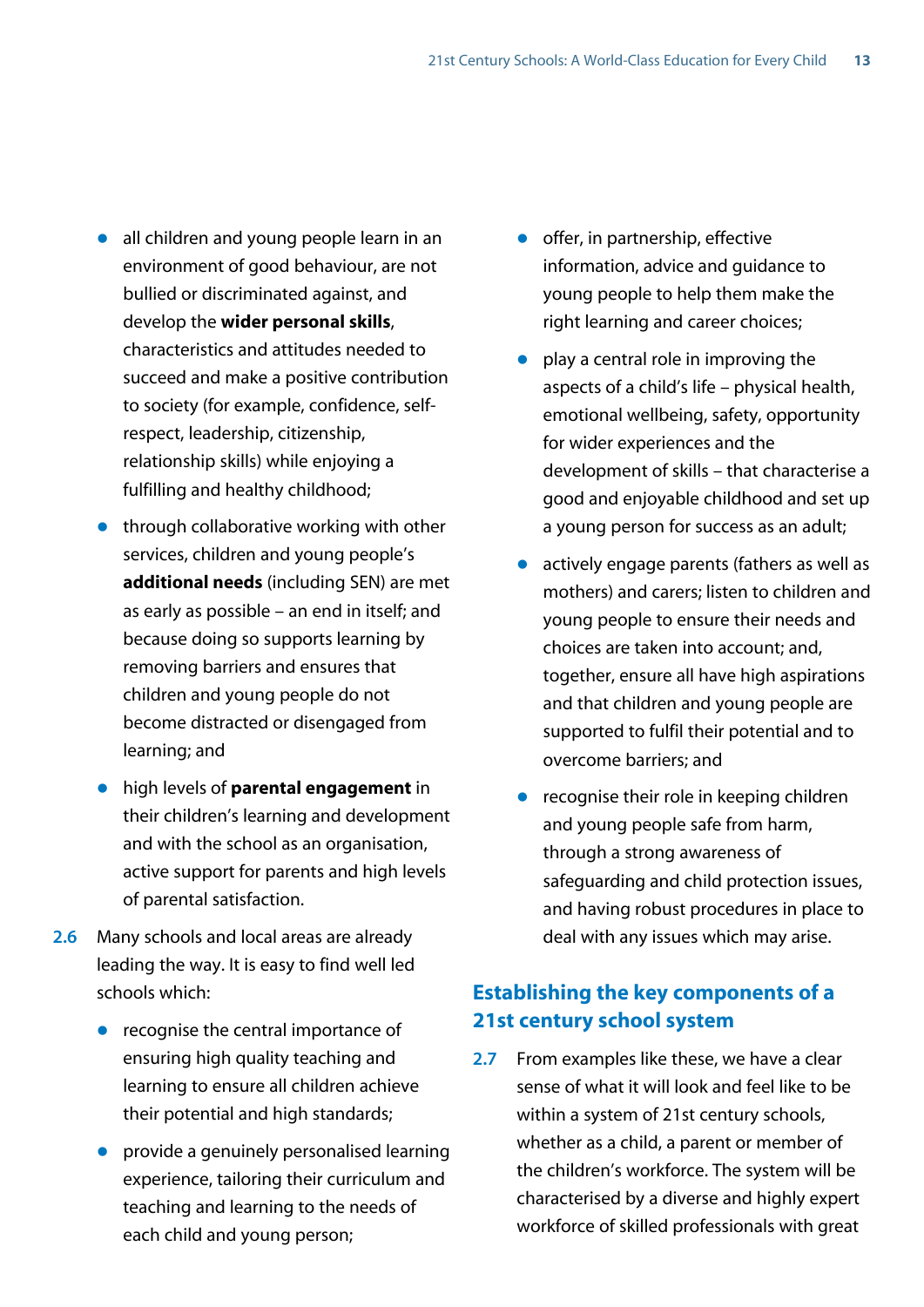leadership; and a collective determination to do the best for every child by focusing on responding to the needs of children and young people, their families and the wider community. It will do this by:

- $\bullet$  having high aspirations for all children and young people and providing **excellent teaching, personalised education and development in an environment of good behaviour**. This personalised approach ensures that children and young people are engaged in learning, through providing a wide variety – in both content and style – of learning opportunities; ensures that the right learning choices are made through providing effective information, advice and guidance; engages with parents to create a supportive home learning environment; and ensures high expectations for all children regardless of background or needs. It also ensures wider development through opportunities to experience additional learning, recreational, cultural and sporting opportunities; the promotion of healthy lifestyles and helping children develop wider skills such as confidence, self-respect, teamwork, leadership, and relationship skills;
- $\bullet$  enabling schools to play a key role in **identifying and helping to address additional needs**. As the main universal service for the majority of children and young people aged 5 to 18, schools have a key role to play at the centre of a system

for early intervention and targeted support. This means recognising the potential to prevent problems, for example through working with parents; identifying problems (for example, those at risk of falling behind or coming to harm) and responding quickly and effectively to tackle issues before they have a serious impact, either within the school where appropriate or with other services where necessary; and

- **•** providing a range of activities and **opportunities to enrich the lives of children, young people, families and the wider community**, offering opportunities to take part in a range of sporting, cultural, learning, play and recreational activities, designed in consultation with them; working with a range of partners to provide access to the core offer of extended services (including where appropriate through co-location); and contributing to wider local community objectives, raising the aspirations and prosperity of communities and promoting cohesive and sustainable communities.
- **2.8** Progress on each of these dimensions can be partly achieved through the efforts of individual schools. Academies have made a big difference in many areas where standards were too low, and we will continue to expand the Academies programme in the coming years as a key part of the National Challenge. In recent years, schools have initiated greater collaborative working, coming together to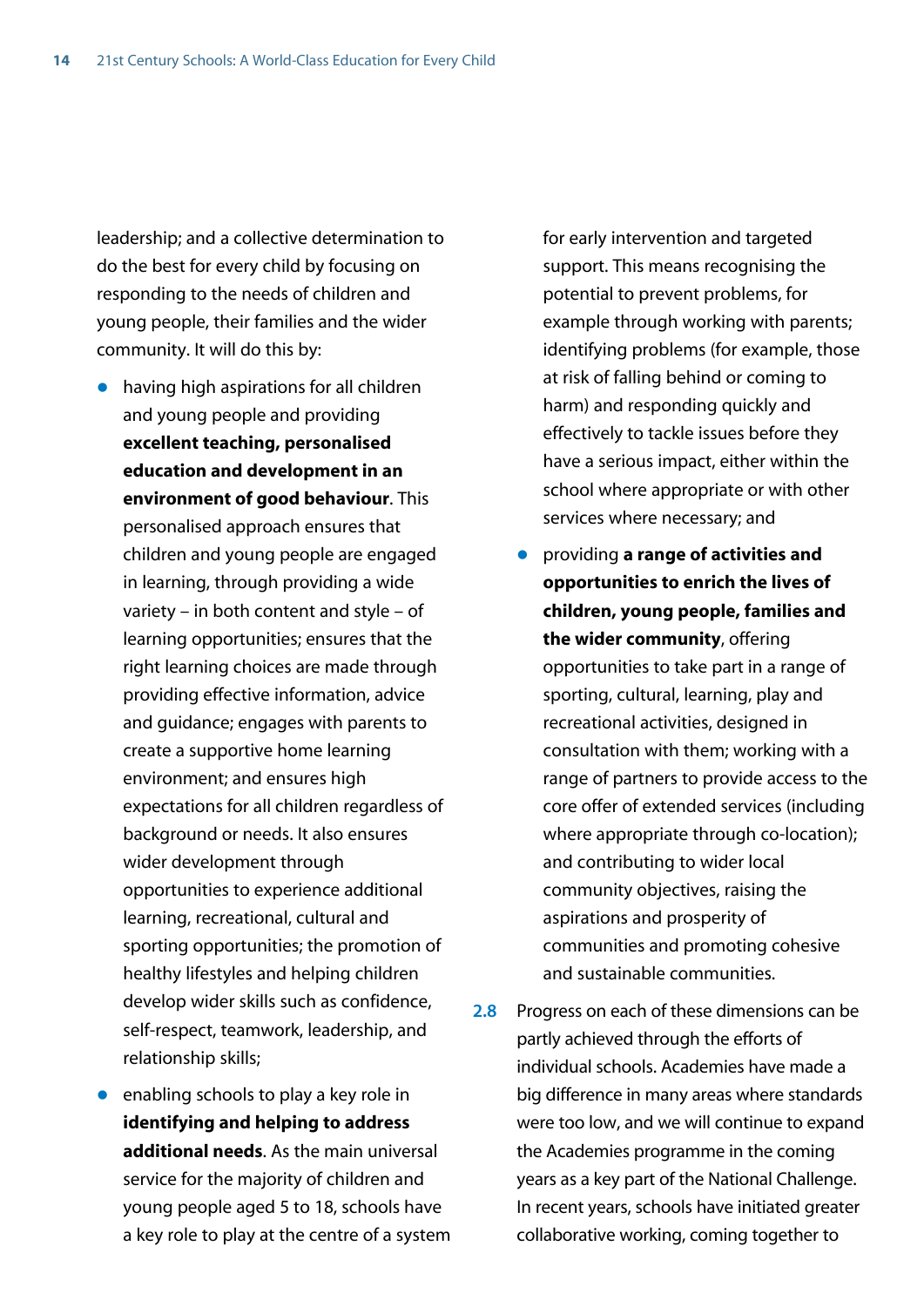deliver a wider range of provision including, for example, the new 14-19 Diplomas and are working with other services (such as health and social care) to focus on the full range of Every Child Matters outcomes as an essential way of raising standards. The next logical step in the development of our education system will come from all partners, including Government, working together to create a 21st century school system. In this system, schools will work with colleges, universities, employers, local authorities and the full range of children's services to offer, between them, a comprehensive, highly responsive and personalised service which focuses on what every child and young person needs in order to succeed and makes sure it is put in place.

**2.9** This 21st century school system, which is beginning to develop, will look and feel very different to the one we have been used to. It will be one in which, to achieve their core mission of excellent teaching and learning, schools look beyond traditional boundaries, are much more outward-facing, working in closer partnership with children, young people and parents; other schools, colleges, learning providers and universities; other children's services; the third sector, the private sector and employers; and the local authority and its Children's Trust partners. It will be much more common for governance, leadership and services to work across more than one school; and we will set out in the *Children's Plan One Year On* document how we will further incentivise co-location of wider children's services on

school sites. Better use of the opportunities provided by modern technology will enhance all of the dimensions of a worldclass education system.

- **2.10** We therefore intend to work with partners to develop a 21st century school system in which **schools work more extensively and effectively with parents and carers, other education and childcare providers and wider children's services**. These partnerships will support improvements in outcomes and, in turn, children and young people's life chances by:
	- $\bullet$  providing a more personalised approach for each child and young person, through ensuring greater integrated working and coherence between services;
	- $\bullet$  delivering a wider offer: schools can provide collectively and with other partners a greater range of provision than they can alone;
	- $\bullet$  meeting additional needs: as the main universal children's service schools are key to ensuring problems are identified early and addressed;
	- $\bullet$  contributing to school improvement through maximising the impact of the best leaders and governors and sharing effective practice and professional development;
	- $\bullet$  making the best use of resources: for example, through sharing staff, functions and facilities across a number of school sites, taking advantage of developments in technology; and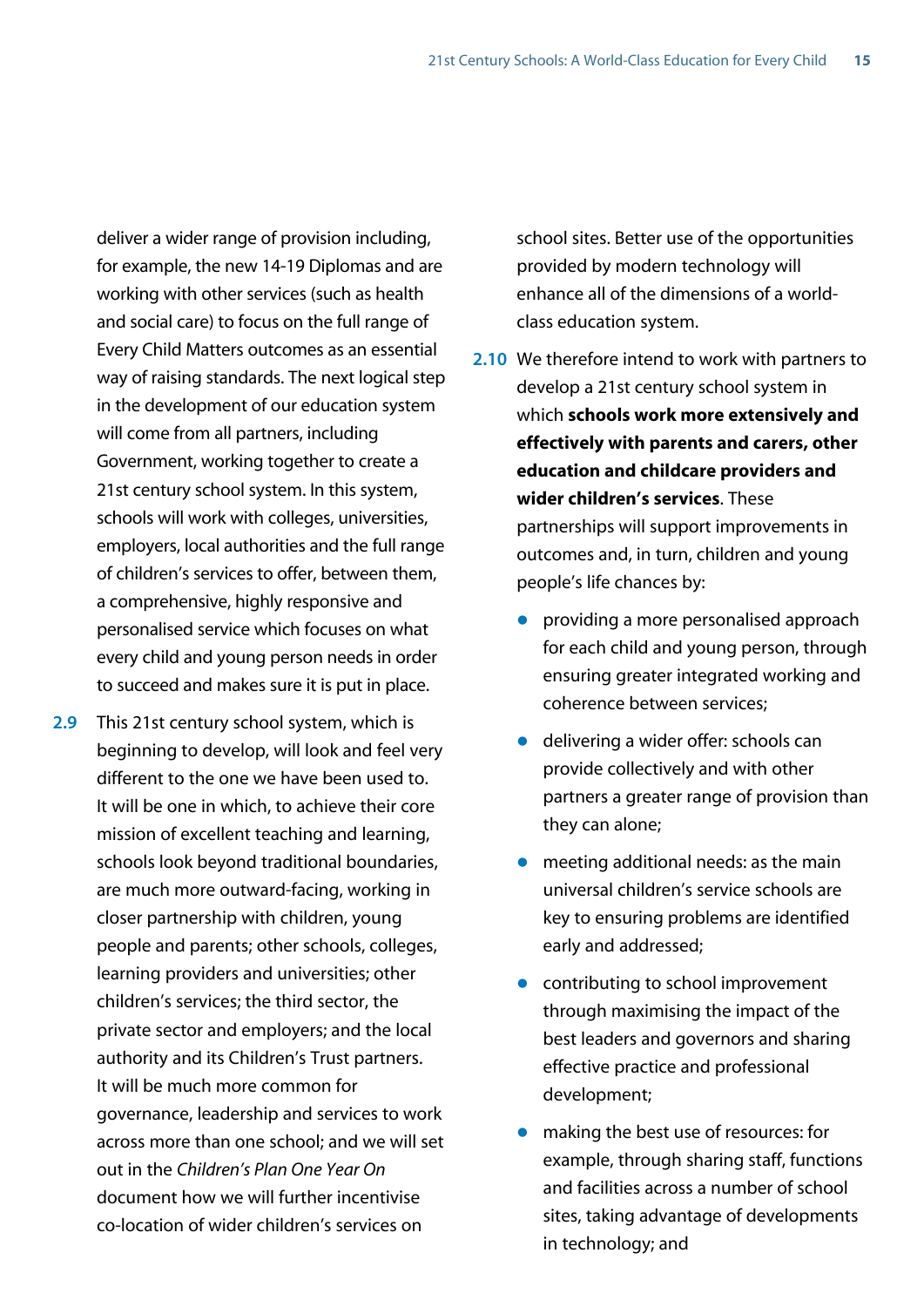- $\bullet$  ensuring greater collective accountability for outcomes for children and young people in the local area.
- **2.11** Our vision is of a model of collaborative institutions working together and actively seeking and responding to the preferences and needs of users.

### **Making a reality of a 21st century school system**

- **2.12** In Government, we will make sure that we put all our support behind the efforts of leaders of schools and other services who are working to make a reality of this vision. We will facilitate and incentivise this way of working by aligning to the vision:
	- $\bullet$  the way we hold schools accountable and intervene where necessary. We intend to develop **an accountability framework and school improvement strategies for all schools underpinned by the new School Report Card**. Our New Relationship with Schools approach acted to streamline the accountability system, introduced a single plan, greater use of self-evaluation in inspection and the key role of the School Improvement Partner. We want to develop this approach further, with the new School Report Card as the single accountability tool for all parties. This would form the basis of Ofsted's annual risk assessment; it would form part of the dialogue with the School Improvement Partner and would provide a clearer basis for a range of school improvement interventions;
- $\bullet$  the way we develop and deploy excellent leaders and a world-class workforce. The success of the 21st century school system is dependent upon **a highly skilled and motivated workforce in schools and beyond, that is well led and effectively deployed**, and receives effective continuous professional development. Effective leaders of 21st century schools share a passion for improving outcomes for children and young people in their school and in the wider community; are outward-facing and clear on the mutual benefits of collaborative working; and are able to take with them their whole school community in driving delivery of better services and better outcomes. The forthcoming *2020 Children and Young People's Workforce Strategy* will underpin the development of all parts of the workforce to ensure they can play their role in delivering this vision; and
- $\bullet$  the way we fund schools. We need to ensure that the **resources in the system are deployed to the best effect to improve outcomes for children and young people**. Our ongoing review of the Dedicated Schools Grant will ensure the funding system acts to promote the delivery of the vision of the 21st century school.

#### **Consultation questions:**

- 1) Do you support the overall vision of a 21st century school system in paragraphs 2.1-2.12?
- 2) Is there anything missing from the vision for a 21st century school system?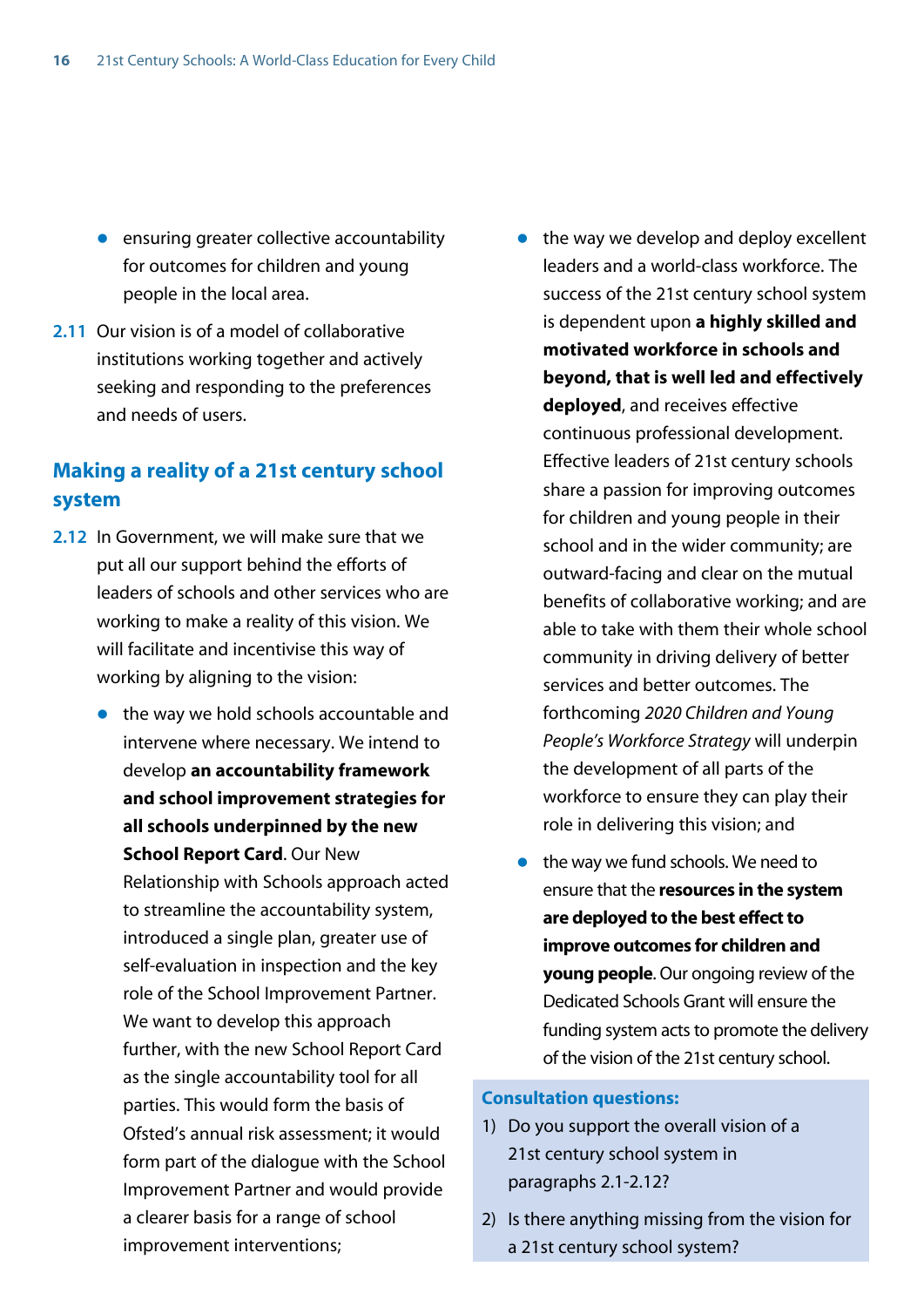#### **What will be different for children, young people and their families?**

Children and young people, who attend a 21st century school, and their families find that the school:

- addresses the needs of each child or young person better, offering a personalised and tailored approach:
	- teaching and learning is highly responsive and engages children in their own learning, so that all children, including those with special educational needs, are able to progress, achieve and participate; and every child is stretched to do their best and to attain well;
	- the school focuses on the personal and social development of children and young people, ensuring they are prepared for challenges they may face;
	- each child has a personal tutor who knows him or her well, monitors progress and responds quickly if any problems emerge. The personal tutor in secondary schools guides the child or young person through options, set goals for their learning and is the main point of contact with home; and
	- the school makes sure that any child with additional needs is identified early and that the child has access to any extra support they need; either by the school providing the support themselves, or by accessing any specialist services needed. This would include identifying early children who might be at risk of abuse.
- engages and consults pupils in the school, not just on their own learning and additional needs, but also on issues related to the school as a whole;
- **•** *is a resource for the whole community*, building on the provision of access to extended services (including childcare), opening up its facilities for community use, providing wider opportunities for children, young people and their families to take part in sporting, play, recreational, cultural and learning activities, and offering easier access to other children's services within the local area; and
- engages parents and carers in the child's learning and development and facilitates access to support to help parents and carers do this more effectively.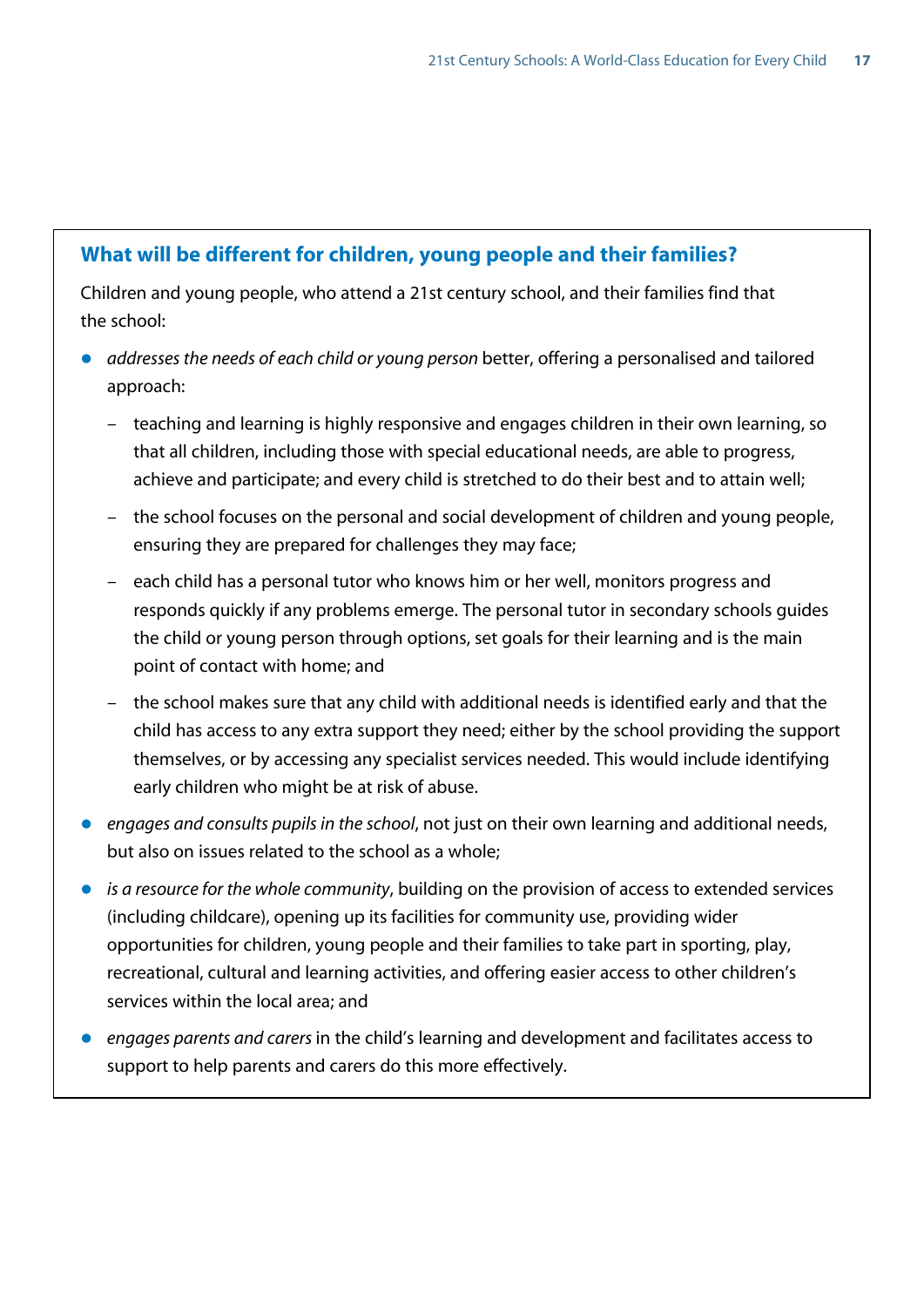### **What will be different for schools?**

Schools will:

- **•** *place an even stronger emphasis on working in partnership as, working in isolation, no one* school will be able deliver the broad range of inputs and outcomes we want to see. There is strong partnership with:
	- parents and carers the school focuses on children's learning, but also on their additional needs and the support that their parents and carers may themselves require to support their child's learning and wider development;
	- other schools, early years education providers, Connexions services, employers, further education colleges and sixth form colleges, higher education institutions, and other education and training providers, for example, to broaden their curricula offer; and
	- those delivering other children's services in the local area, whether from the statutory, third or independent sector – under the umbrella of the Children's Trust: the partnership in each area which brings together the organisations responsible for services for children, young people and families in a shared commitment to improving children's lives. This would include schools' shared role in safeguarding children and young people.
- take responsibility for improving outcomes for children and young people in the wider community *as well as those on their own roll*. This could mean, for example, schools which have had more success in improving children's outcomes working with others in the local area to help raise standards across the community.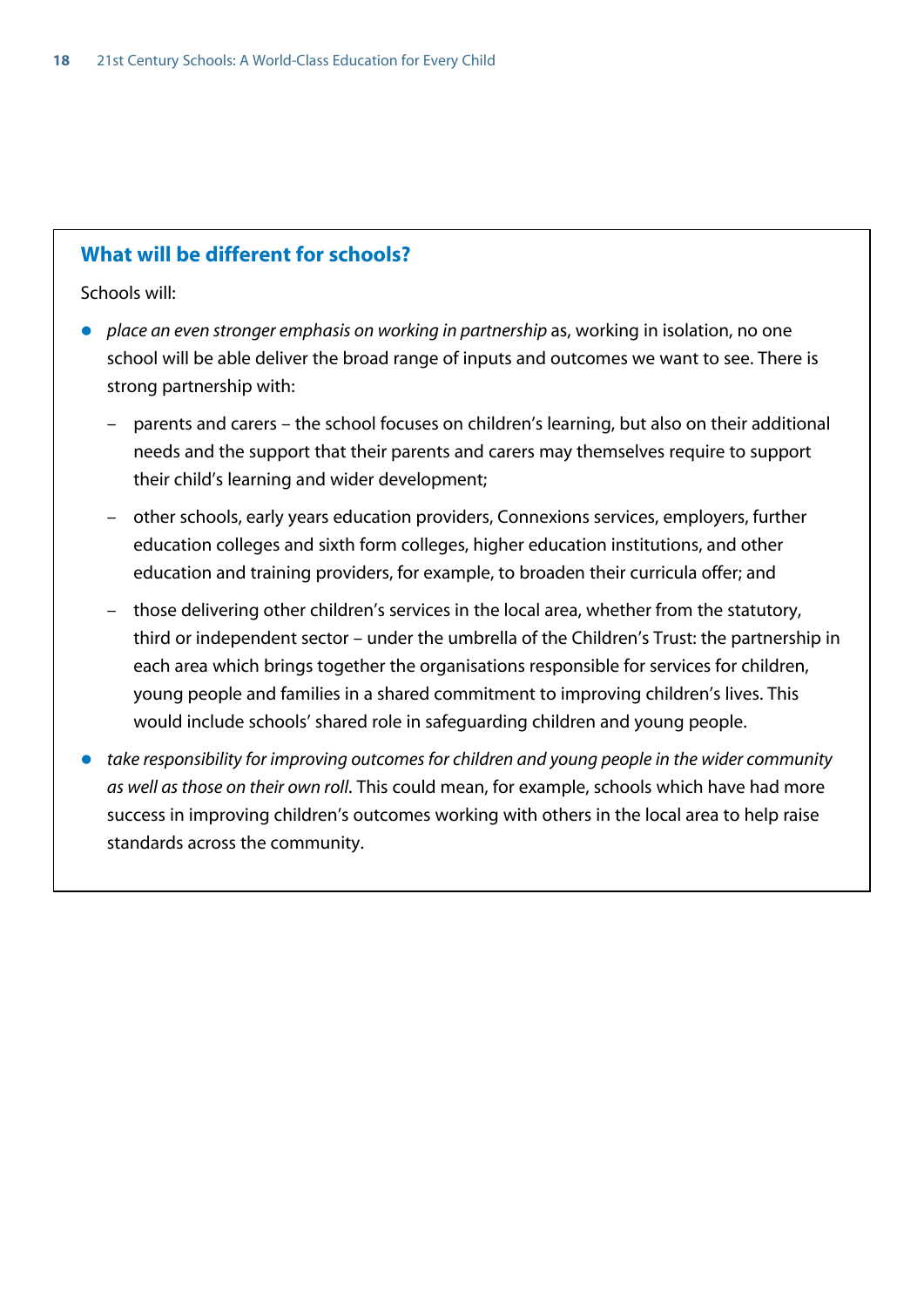## 3. Establishing the key components of a 21st century school system

- **3.1** Many schools and local areas are leading the way in making a reality of this vision for 21st century schools. Progress in recent years reflects the personal commitment of the children's workforce at every level to support children and young people to make a success of all aspects of their lives:
	- $\bullet$  standards of education are rising. This year, 107,000 more pupils left primary school with a good level of English and mathematics than in 1997, and 68,000 more gained five or more good GCSEs, including English and mathematics. By the age of 19, 75,000 more young people reached level 2 in 2007 than did so in 2004 and 55,000 more young people reached level 3;
	- many schools now offer a much more personalised education for children and young people with greater focus on ensuring all children progress;
	- $\bullet$  schools have long recognised that they have a role in supporting young people's wider development and they are now under a formal duty to promote pupil wellbeing as defined by the five Every Child Matters outcomes. Schools are

increasingly playing a part in intervening early to address additional needs;

- $\bullet$  over two-thirds of schools are now providing access to the core offer of extended services; over two-thirds of schools are also fully accredited as healthy schools and the majority of local areas are making good progress towards the goal of delivering targeted youth support by the end of this year;
- $\bullet$  partnership working, for a variety of purposes (school improvement, sharing resources, improving teaching and learning, improving behaviour and attendance, delivering a broader curriculum offer, particularly at 14-19) is becoming the norm; and
- $\bullet$  there have been significant developments to the schools' workforce with teachers and support staff working together – and increasingly with wider professionals – to meet the needs of each pupil.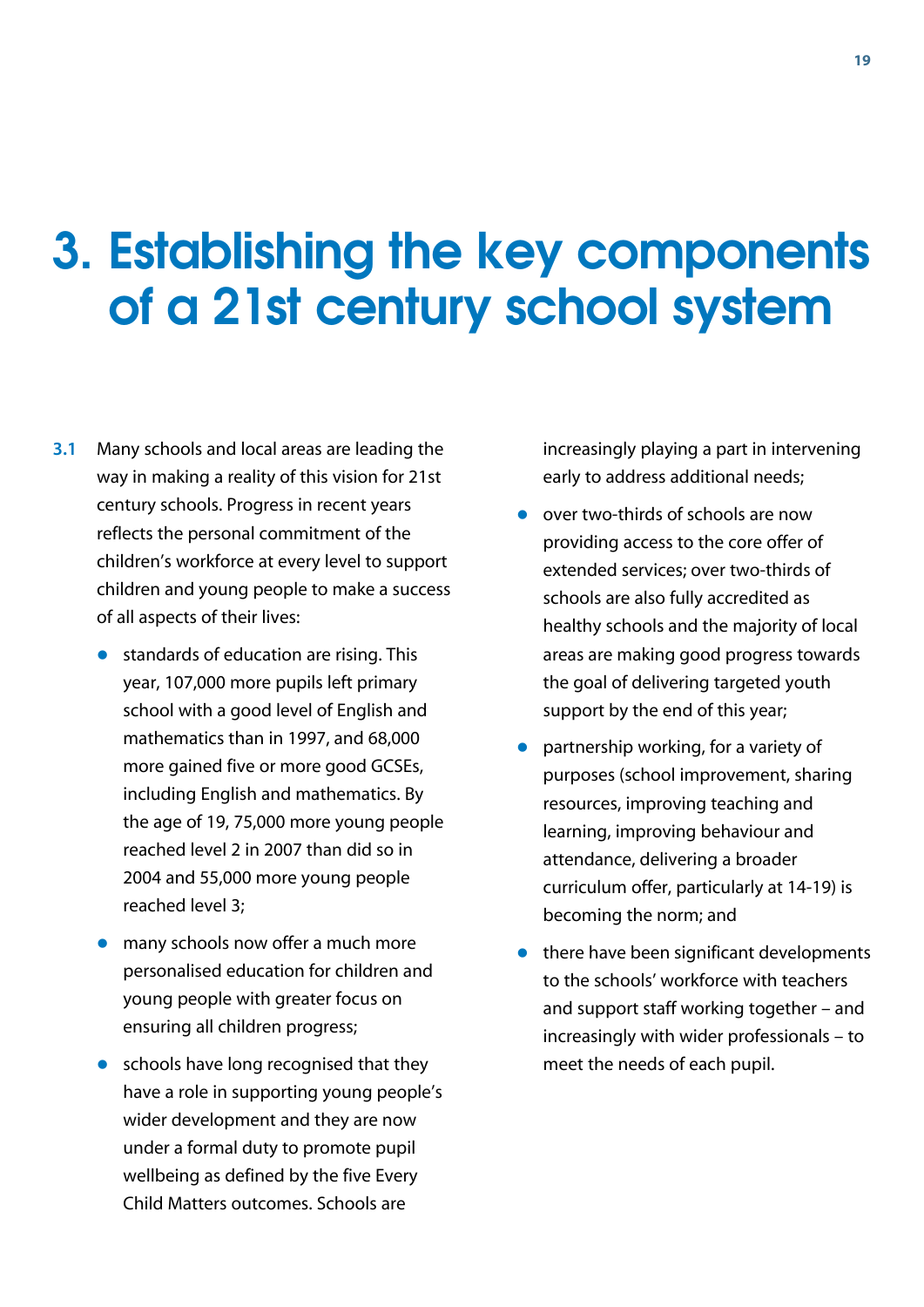- **3.2** This progress has been achieved through schools taking a wider view of their role, both through schools coming together to deliver a greater range of provision and through focusing on the full range of Every Child Matters outcomes to improve the life chances of children in their area. But to address some of the most difficult challenges that we face – the need to ensure all children can achieve well regardless of background; the need to ensure improvements across the range of outcomes and the need to offer genuinely personalised and engaging provision – will require taking the next steps in the evolution of our education system. The real gains that we need to see will come from developing a 21st century school system where schools come together with each other and other services and providers to collectively deliver a truly personalised and comprehensive offer, supported and facilitated by key aspects of the wider system infrastructure.
- **3.3** This chapter explores how we can establish the key components of a 21st century school system set out in the vision.

## **A school system which delivers excellent personalised education and development**

Every child is different and has differing needs and abilities. A personalised approach to education and development recognises this and is at the heart of a 21st century school system which ensures that every child – no matter what their background – has the opportunity, through hard work, to progress well, achieve highly, have a fulfilling and enjoyable childhood and go on to succeed as an adult.

The White Paper will draw on our ongoing work to achieve this vision and set out how we will support schools to focus on the needs of all pupils, through a personalised approach to learning and development. This will include every child in a secondary school having access to a personal tutor and schools engaging better with parents to support their child's learning and development.

**3.4** Personalised teaching and learning<sup>5</sup> is not a new initiative. For many years, successful schools and teachers have tailored curriculum and teaching methods to meet the individual needs of each child. As part of this, schools are increasingly developing new and innovative ways to engage pupils and ensure they enjoy their learning. And many schools are extending this approach to other aspects of a child's development, from ensuring tailored input into future learning plans to promoting healthy lifestyles. Personalised learning will better ensure that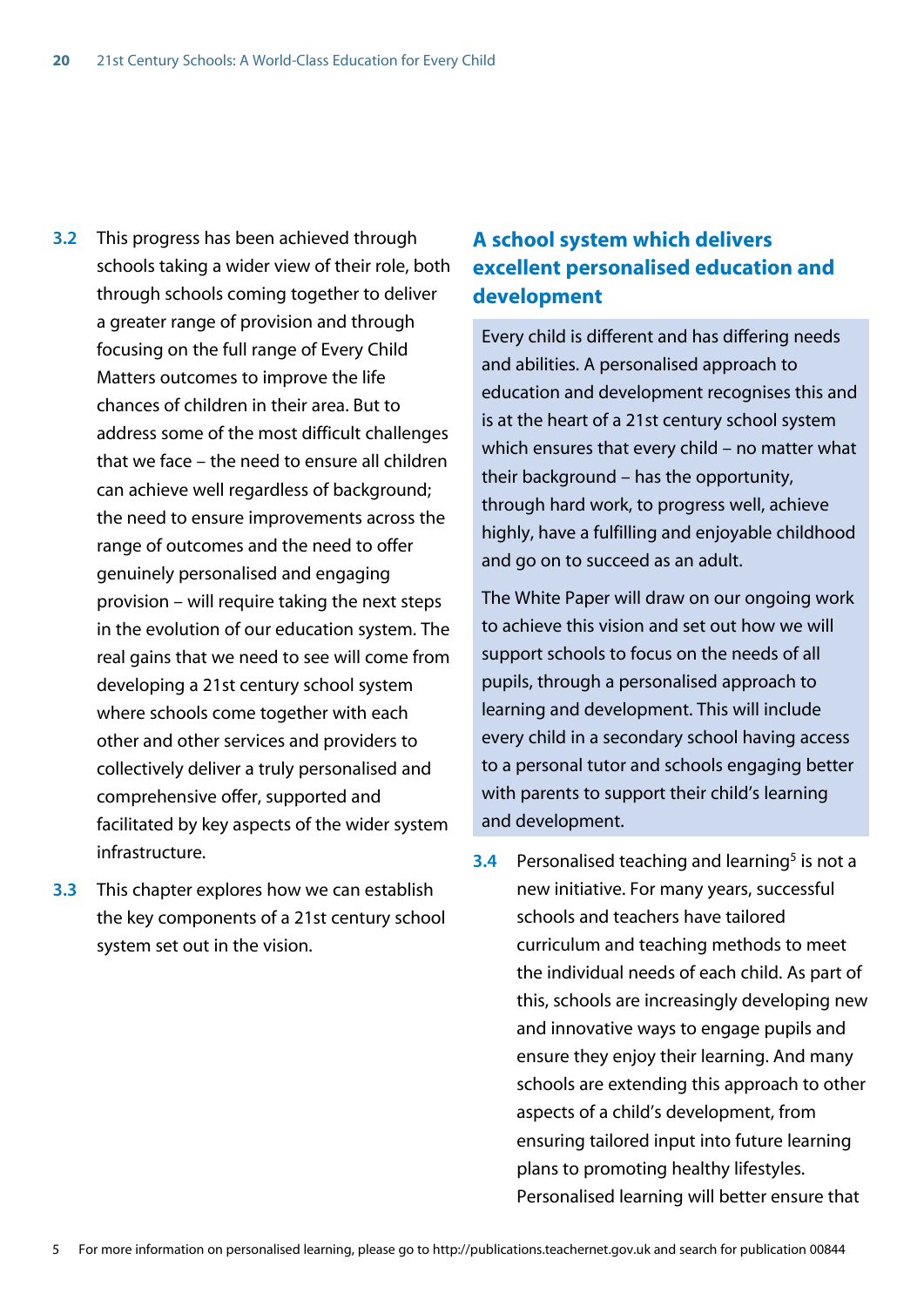children with special educational needs receive the support they need to achieve; that gifted and talented children are given stretching opportunities; and that all children have an opportunity to learn a subject which excites and engages them. This will be particularly important in our drive to narrow attainment gaps, which have been a persistent feature of the system for decades and to ensure that all children develop the skills and achieve the standards they need for future success.

**3.5** Key to delivering this personalised approach will be ensuring that every child has someone at school who knows them well, monitors progress and responds quickly if any problems emerge. The personal tutor in secondary schools will guide the child or young person through options, set goals for their learning and be the main point of contact with home. This approach will help ensure that schools focus on progress for all children as well as achievement of attainment thresholds. It will ensure that they focus on those at greatest risk and intervene early to ensure success.

#### **Key features of personalised learning:**

- providing high quality teaching and learning; and using the opportunities provided by developments in technology and improved knowledge of effective learning approaches to provide innovative ways of engaging, motivating and helping children and young people learn;
- ensuring, through focused assessment and tracking, ongoing evaluation of where pupils are in their learning, what they need to do next and how best to achieve this. This can be supported by effective use of ICT and management information systems;
- $\bullet$  using a variety of learning approaches, such as carefully planned pupil groupings, catchup, stretch, and intensive one-to-one tuition;
- $\bullet$  engaging with children so they are involved in their own learning and on issues affecting the school as a whole;
- $\bullet$  engaging with parents to ensure they are involved and can support their child's learning and development;
- playing a key role in children and young people's wider development – confidence, self-respect, teamwork, leadership, citizenship, responsibilities and relationship skills;
- $\bullet$  teaching children about healthy lifestyles, avoiding risky behaviours, building relationships, managing emotions and acting responsibly;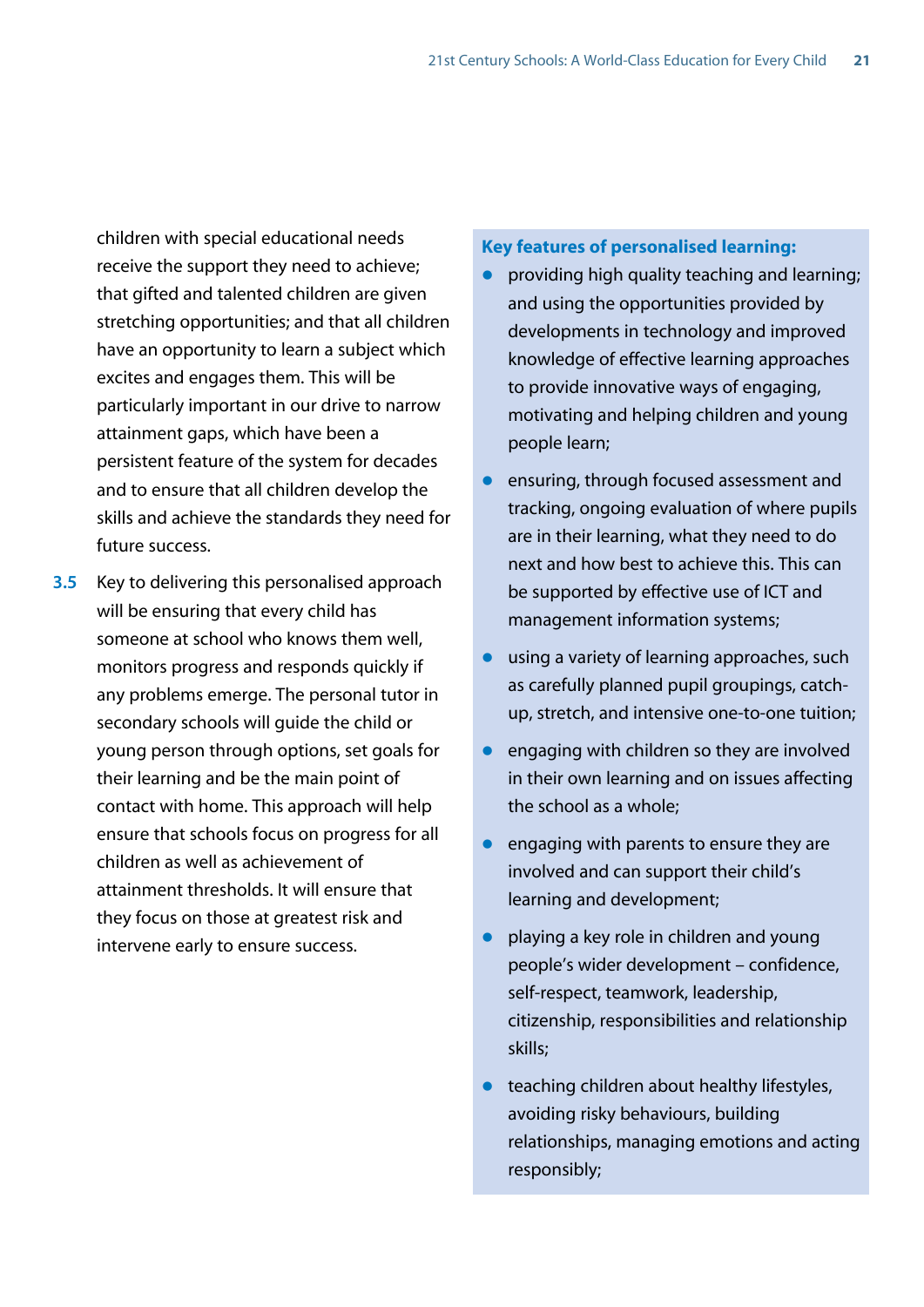- ensuring, through joining with other providers, broad and engaging provision and a wide variety of learning approaches, so that young people want to stay in education and training as we raise the participation age to 17 by 2013 and to 18 by 2015;
- offering access to opportunities and activities outside the school day to support achievement and wider development; and
- raising expectations of and for children and young people; and providing them (directly or through other providers) with information, advice and guidance on future opportunities to enable all young people to make informed choices and prepare them for the next stage of their learning.
- **3.6** For young people aged 14-19, a personalised education will be enhanced by a

transformation of available opportunities for qualifications, curriculum and additional support<sup>6</sup>. Already, young people are studying the first Diplomas in over 140 local consortia of schools and colleges across the country. By 2013, there will be a 14-19 entitlement for all young people which would enable them, at 14 and at 16, to choose the course which best suits their needs and interests, whether this is an Apprenticeship; one of the new Diplomas; a progression pathway in the Foundation Learning Tier; or GCSEs and A-Levels. We will also ensure that they receive the right support including information, advice and guidance about their choices at 14 and 16; a personal tutor to help them make decisions about their learning and wider development; access to integrated youth support services; and targeted youth support should they need it.

#### **Oathall Community College, Haywards Heath, West Sussex**

As part of the school's approach to personalised education, pupils are encouraged to take responsibility for their own learning. Some teachers adopt a 'learning partner' approach in lessons, where two or three pupils work together, often with differing abilities to encourage them to help one another. As different projects will require different sets of skills, 'weaker' pupils for some tasks are the 'stronger' ones in other areas. This ensures that help and support is not always provided by the same pupils.

The school encourages pupils to participate at all levels. There is a buddy system to support induction, a peer mediation system to address pupils' grievances and disputes, a prefect system and a paired reading scheme. These are also seen as opportunities for the personalised development of individuals. Further opportunities are available for developing leadership skills, such as the pupils who chair and are involved in the United Nations General Assembly Project, leadership roles on the school farm and the junior sports leader award.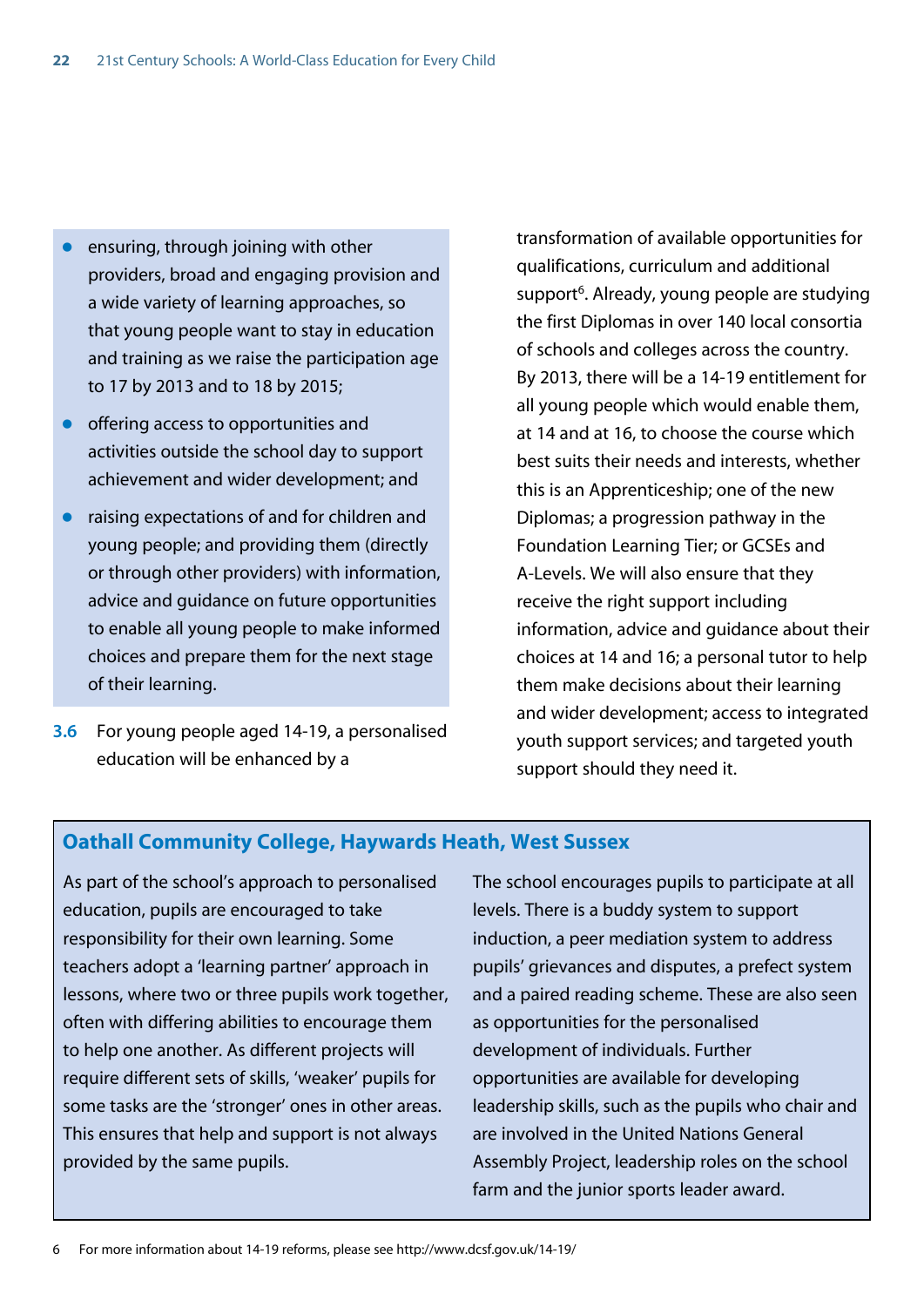- **3.7** A personalised approach to teaching and learning means that schools are playing a central role in the wider development of children and young people. Doing well at school and doing well in other aspects of life are not separate issues. Schools have always concerned themselves with, and indeed prided themselves on, playing a pastoral role and taking a keen interest in children's personal as well as educational development. Reflecting this, schools have had a formal duty to promote the wellbeing of children since September 2007 and Ofsted have, for some time, inspected schools against their contribution to all five Every Child Matters outcomes.
- **3.8** The extended schools and National Healthy Schools programmes have supported the development of this holistic approach. Among the ways in which schools promote wider wellbeing is provision of access to extended services7. These services include providing a varied range of activities, including study support, play and recreation, sport, music, arts and crafts and other special interest clubs, cadet forces, volunteering, and business and enterprise activities. There are currently over 14,700 schools (more than two-thirds) providing access to extended services in partnership with other local schools and providers and all schools should be doing this by 2010. A range of evidence is emerging showing that the provision of extended services can have positive effects

on children's attainment and wellbeing. Effects found have included improved pupil attainment and reduced exclusion rates; better mental and physical health; better social outcomes for children and young people; and greater parental involvement in children's education $8$ . We will work with schools, children and parents to identify what excellence in extended services looks like and will disseminate this information to enable all schools and local areas to learn from and build on effective practice.

- **3.9** Complementing this programme, nine out of ten schools are currently participating in the National Healthy Schools Programme, with over two-thirds having full National Healthy Schools status<sup>9</sup>. This means that they are, as a minimum, meeting a range of criteria concerned with promoting emotional health and wellbeing (such as tackling bullying); healthy eating; physical activity and providing Personal, Social and Health Education (PSHE).
- **3.10** To build on this success, the *Child Health Strategy*, to be published shortly, will show how schools can both promote universal health improvement for all pupils and provide additional support targeted at those identified as most at risk. In addition, Ofsted's new school inspection framework, to be introduced in September 2009, will incorporate the new wellbeing indicators, on which we are currently consulting.

- 8 DfES funded evaluations (Cummings et al 2004, 2005, 2006).
- 9 For more information on the National Healthy Schools Programme, please see http://www.healthyschools.gov.uk/

<sup>7</sup> For more information about extended schools, please see http://www.everychildmatters.gov.uk/ete/extendedschools/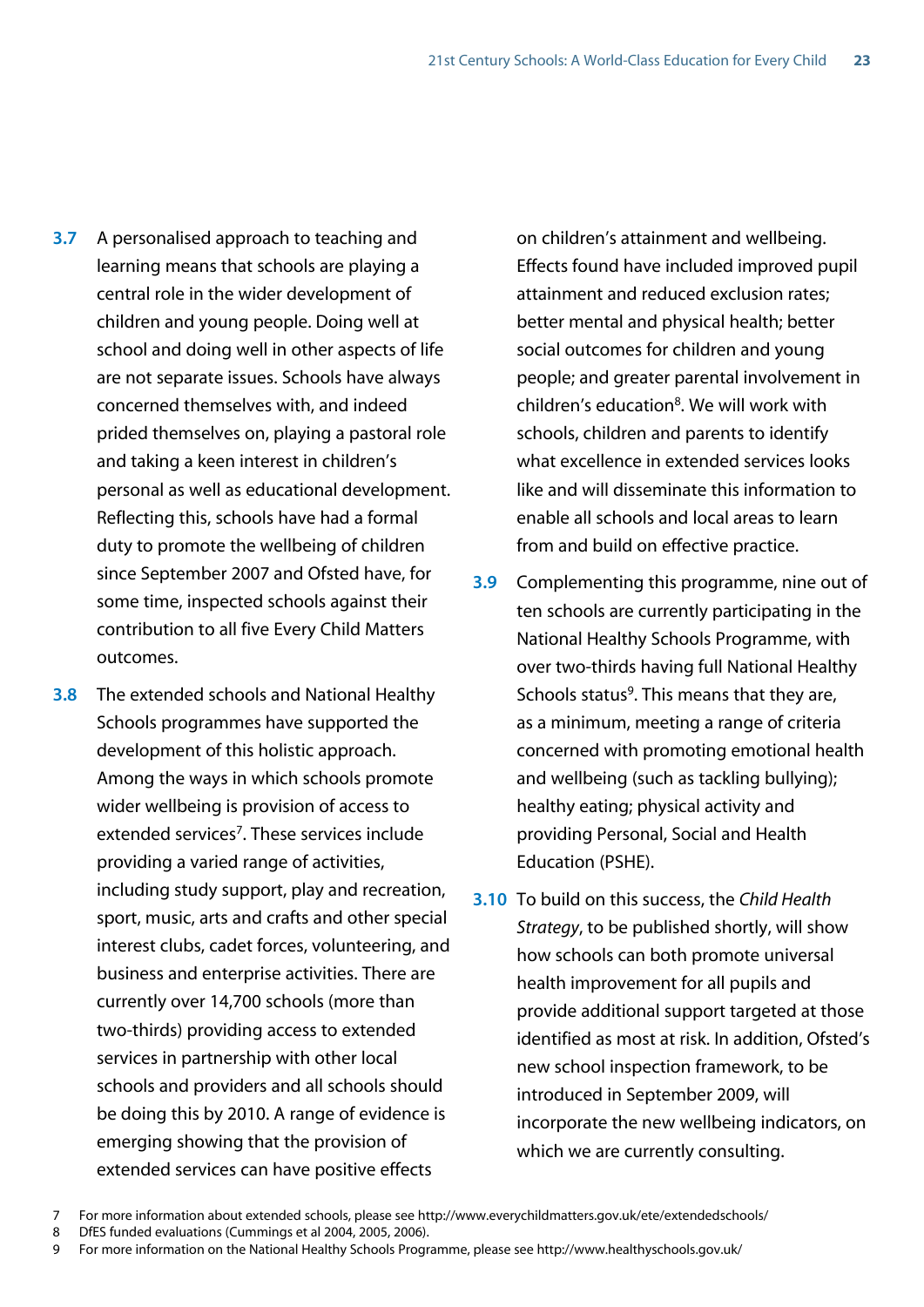**3.11** A personalised approach is at the heart of the 21st century school vision and, while we are clear about the experience we want children, young people and families to have, further consideration needs to be given to how schools can best be supported to deliver this approach for all children.

In developing the White Paper we will:

- $\bullet$  consider how schools can be supported to focus closely on the learning and development needs of all pupils through a personalised approach;
- $\bullet$  set out our proposals to ensure every child in secondary school has a personal tutor;
- $\bullet$  set out how schools can help to narrow gaps in attainment, so that the poorest and most disadvantaged children make even greater gains and begin to catch up on their peers; and
- consider how parents can be helped to support their child's personalised learning and development.

#### **Consultation question:**

3) How can we support stronger partnership with parents for the purposes of teaching and learning and wider school activities?

## **A school system which enables schools to identify and help address additional needs**

Schools are the main universal service for children and young people and may be the only children's service with which some families are in regular contact. As such, schools play a key role in identifying any additional needs children and families might have and helping them to receive the support they need – either from the school itself or from other children's services in the local area.

The White Paper will set out a clear national framework for early intervention to meet children and families' needs, including the roles and responsibilities of schools and wider children's services.

**3.12** Taking a personalised approach to the learning and development of children and young people will be particularly important for those children with additional needs. Many children will have additional needs at some point during their childhood. This may be because of their family circumstances, health needs, educational needs or an unforeseen event in their lives which causes them to need some extra support. As the main universal service for children and young people, schools have a key role to play in identifying children's additional needs and helping them to access the support they need. The core offer of extended services includes providing swift and easy access to targeted and specialist services.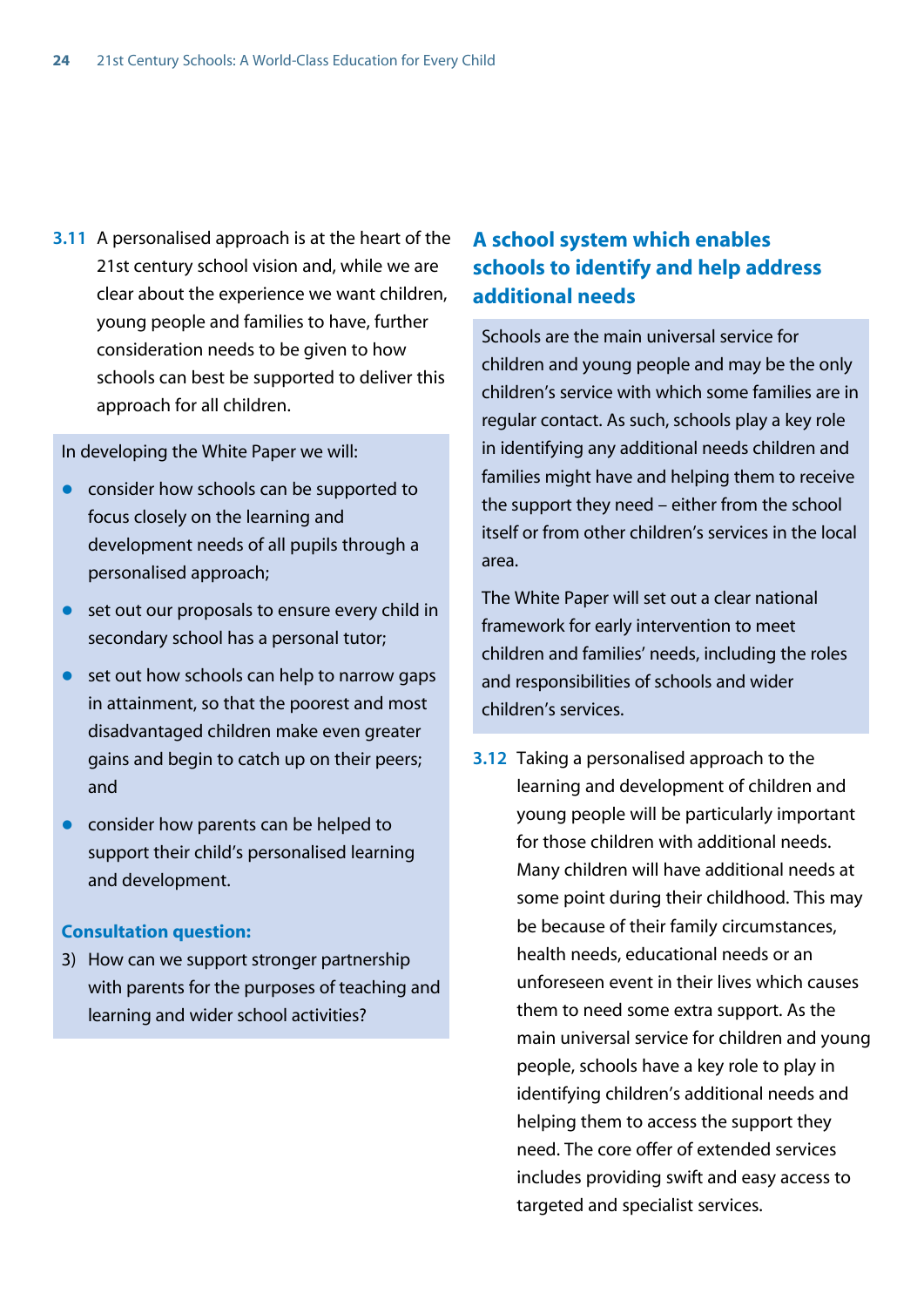- **3.13** Schools also play a key role in spotting vulnerable children and children who might be at risk, including those who are persistently absent from school. Co-ordinated support and services across different agencies, focused on the needs of the child, are vital to safeguarding children effectively by ensuring that problems are identified and addressed at an early stage and prompt action taken to protect vulnerable children where needed.
- **3.14** The development of Children's Trusts provides the umbrella to ensure that there are effective systems in place to identify early and address the needs of children and young people. Children's Trusts are local partnerships which bring together the organisations responsible for services for children, young people and their families to ensure services are coordinated and integrated around the needs of the child. The revised statutory guidance for Children's Trusts, published on 18 November 2008, places a new emphasis on the role of schools within the local partnership<sup>10</sup>. Under proposed new legislation, Children's Trusts will include schools as key partners. This will give schools a greater opportunity to inform and influence the Children and Young People's Plan in each local area, and the way that services for children are commissioned and configured. It should also help schools to get the support they need to help deliver their duty to promote wellbeing. In practice this will mean more children and young

people having their problems identified sooner and more barriers to learning addressed.

- **3.15** As Children's Trusts develop, many areas are developing models for early intervention, with schools supported by locally-based multi-agency teams, using approaches such as the Common Assessment Framework and assigning Lead Professionals where a child needs support from a range of different services. The drive to ensure all areas provide targeted youth support by the end of the year is central to improving integrated working between schools and wider children's services and that needs are identified early and addressed. Schools are also involved in other specific projects around early intervention, for example, Family Intervention Projects and life skills projects to prevent teenage pregnancies.
- **3.16** However, there is still more to do to ensure that effective practice becomes the norm everywhere. Many schools remain uncertain about their exact role in early intervention: some schools feel they are able to identify issues, but do not always get the right support from other agencies to follow up concerns. Local authorities and other Children's Trust partners can find that some schools are unwilling to engage with local systems for early intervention or integrated working.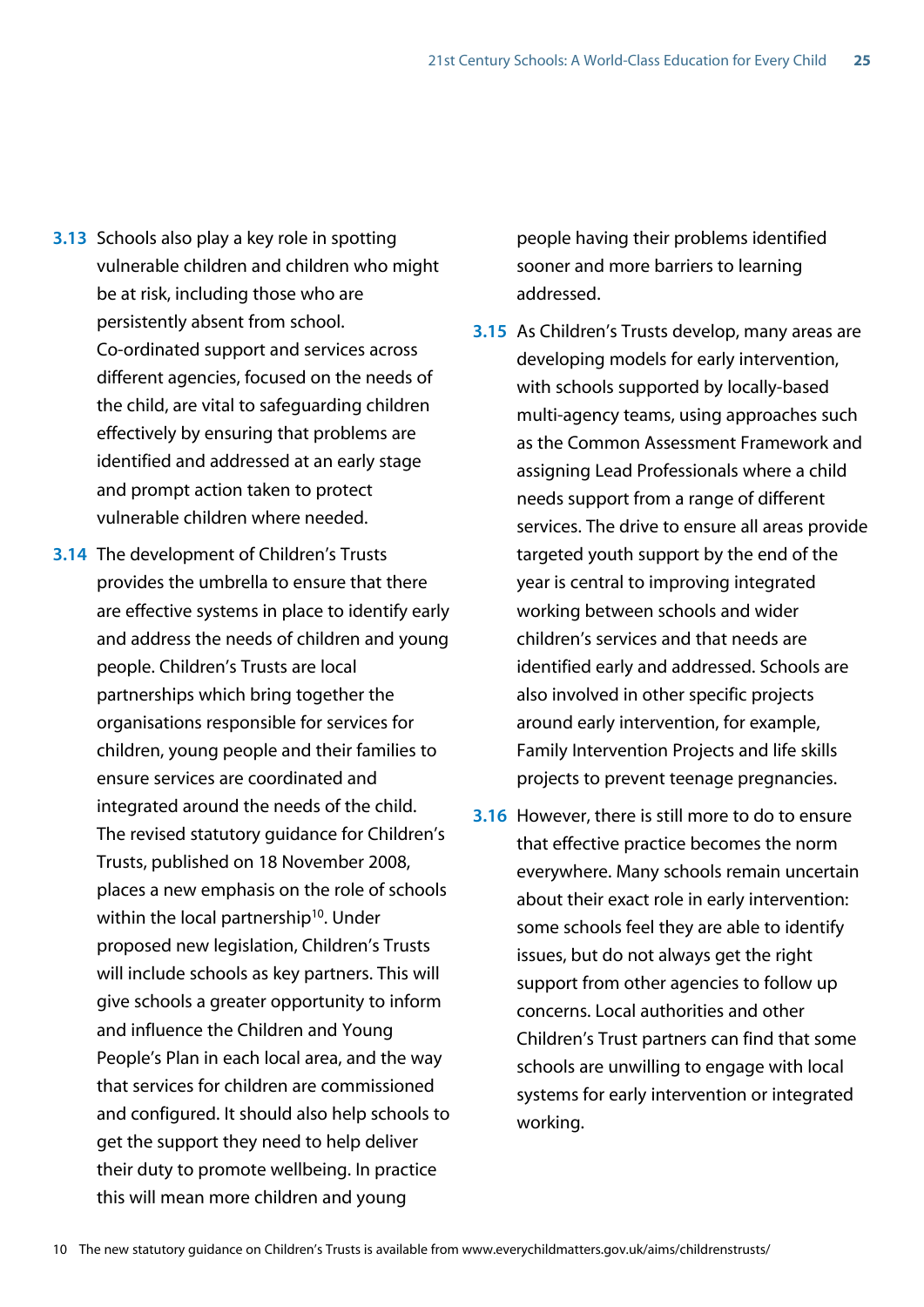- **3.17** An effective system for early intervention depends on:
	- $\bullet$  every child or young person having someone within the school who knows them well;
	- $\bullet$  school staff (not just teachers) being trained to identify additional needs accurately;
	- $\bullet$  schools offering the right teaching, pastoral and family support approaches to meet emergent needs themselves, with good support and advice readily available from wider services as needed; and
	- $\bullet$  schools being able to access support from multi-agency teams – teams who will support more complex cases as appropriate, co-ordinated by a Lead Professional.
- **3.18** Schools are central to local children's services. Roles must be clear: with locally identified and agreed responsibilities for schools and other partners, so that schools are clear about the role they are expected to play and clear about the support they can expect. In line with respondents to the draft school wellbeing guidance, we believe there needs to be a clearer national framework for early intervention which sets out the roles and responsibilities of schools and local services. This framework could be adapted locally to reflect local needs and service provision. We believe that, if schools can be put in a position to identify and tackle problems in children and young people's

lives, then these problems can be tackled more quickly and more effectively. One consequence will be that achievement – especially of the most vulnerable – will rise.

**3.19** We already know that locating services together provides opportunities for joint planning, and making the most of existing resources such as staff, equipment, rooms and other facilities. In certain circumstances, co-locating services such as schools, health, family support, family learning and other activities together on the same site could help to facilitate joint working in support of earlier intervention and easier access for children and families to a range of services – so that they are fitted around needs rather than traditional service boundaries. We have placed strong expectations on our strategic capital programmes – Building Schools for the Future and the Primary Capital Programme – to maximise opportunities for co-location and in many cases we expect that schools will provide the best sites for such co-location given their role and position in their communities.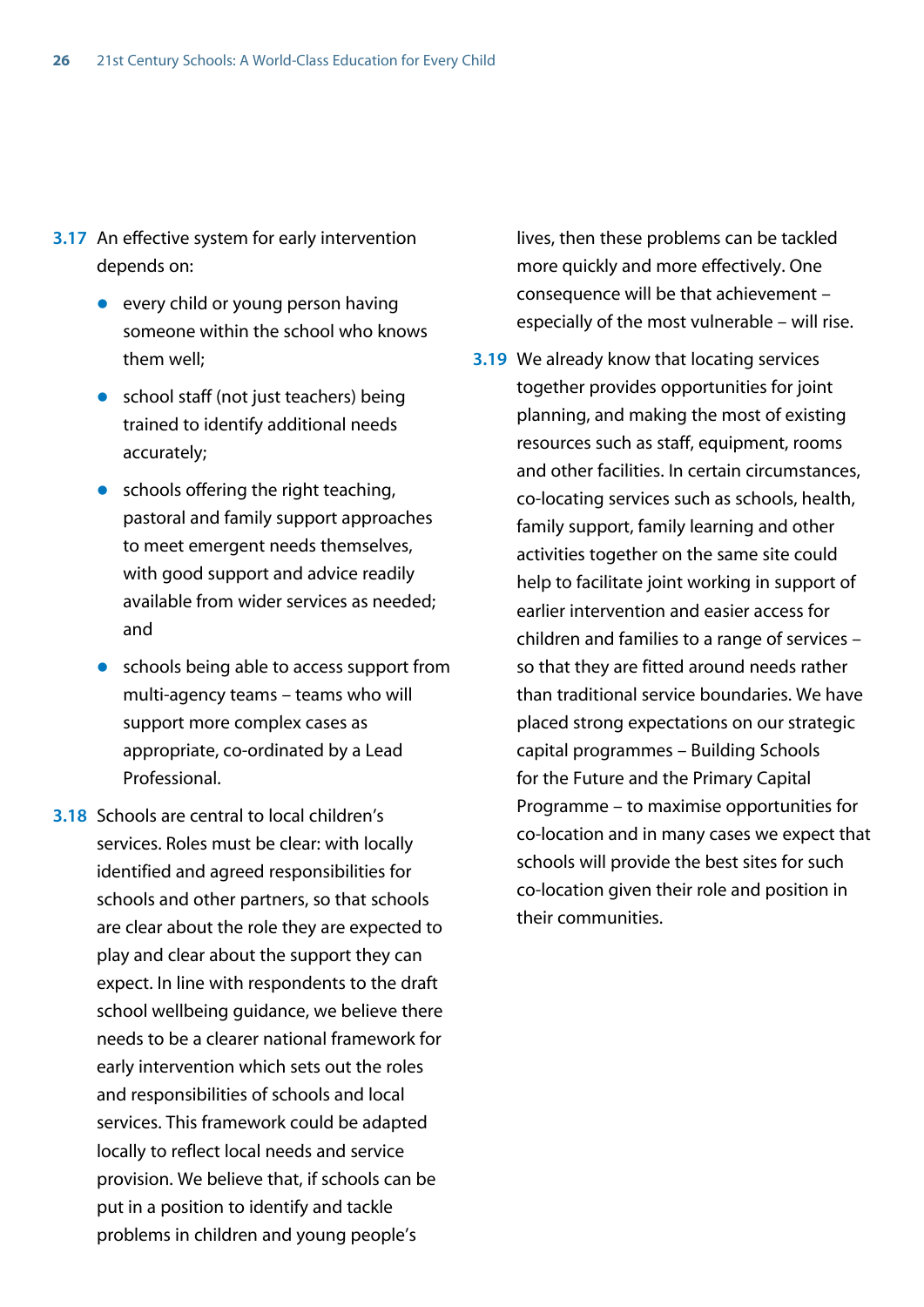#### **Shevington High School 'Diamonds' programme**

Faced with a cohort with social, behavioural and emotional needs, Shevington High developed a nurturing group called 'Diamonds' with the support of the Wigan Behavioural Support Team. Throughout the development, the school engaged the whole community including governors, pupils and parents. 'Diamonds' focuses on the needs of the pupils starting from transition from primary right through to their leaving secondary school. The wider school community attend all sessions where necessary including the school nurse, educational psychologist, teaching support staff, Educational Welfare Officers, children's social care, parents and governors. Throughout their time on the programme, pupils are monitored for academic progress and attendance, punctuality, behaviour and emotional development.

'Diamonds' uses the Common Assessment Framework to make sure that pupils' individual needs are fully understood and a Lead

Professional works on their behalf to draw together the wider support they need from the range of local services. The problems addressed include: children attending school with no lunch money after leaving home with no breakfast; no uniforms or equipment available for school activities; personal hygiene problems; broken down relationships with parents; attendance and emotional problems; learning difficulties; poor aspirations; and poor support networks.

Impacts identified from the 'Diamonds' programme include:

- $\bullet$  increased confidence at transition from primary to secondary school;
- $\bullet$  increased attendance (one pupil's attendance rose to 95% following support);
- $\bullet$  increased involvement of parents with school; and
- pupils involved showing signs of increased confidence.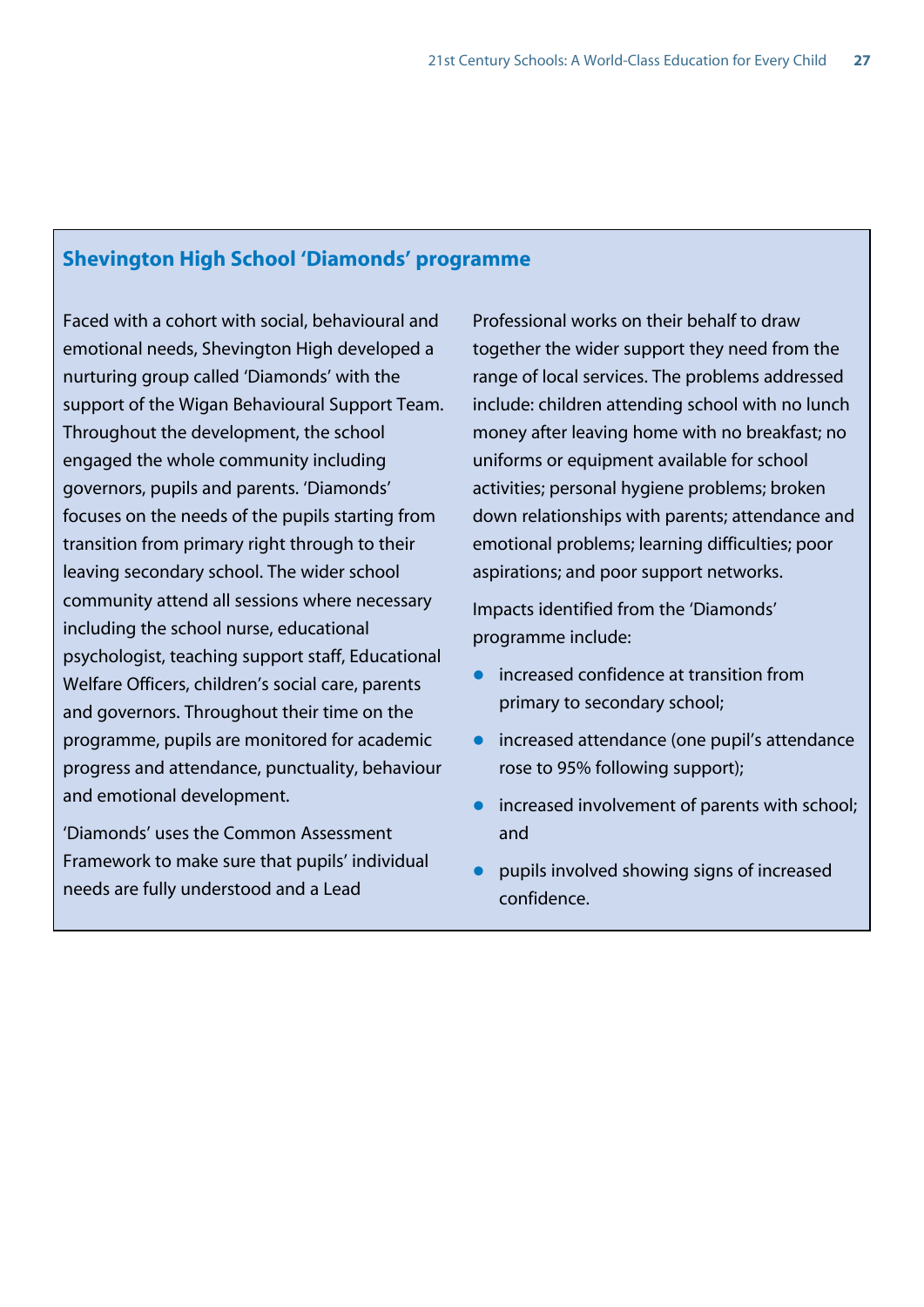In developing the White Paper we will:

- $\bullet$  consider what the evidence says about systems for local areas which will support early intervention;
- develop a clear national framework of early intervention to meet children's needs, which sets out the roles and responsibilities of schools and local services;
- $\bullet$  establish how this framework could be put into place in every local area to make a reality of early intervention; and
- consider what more we can do to support local areas to move towards greater co-location of children's services.

#### **Consultation question**

4) Do you agree with the description in paragraph 3.17 of an effective system for early intervention?

## **A school system which provides a range of activities and opportunities to enrich the lives of children, families and the wider community**

As schools are based at the centre of local communities, they are ideally placed to help local people make the most of opportunities to take part in activities for fun, learning and development. By doing this, schools can contribute to improvements in the whole community, not just for the pupils on their roll and their families.

The White Paper will explore how we can support schools in these wider aims, including their contribution to sustainable and cohesive communities for the 21st century.

- **3.20** Schools are a vital resource for the whole community in a local area and have a key role in shaping the society we want to build for the future. Through providing wider opportunities for children, young people and families to take part in a range of sporting, cultural, recreational and learning activities; and working with a range of partners – through co-location, where appropriate – to provide access to extended services, they can contribute to local community objectives such as supporting community cohesion and sustainable development.
- **3.21** The core offer for extended services includes providing access to a varied range of activities outside of school hours; childcare from 8am-6pm, 48 weeks a year for primary schools; parenting support, including family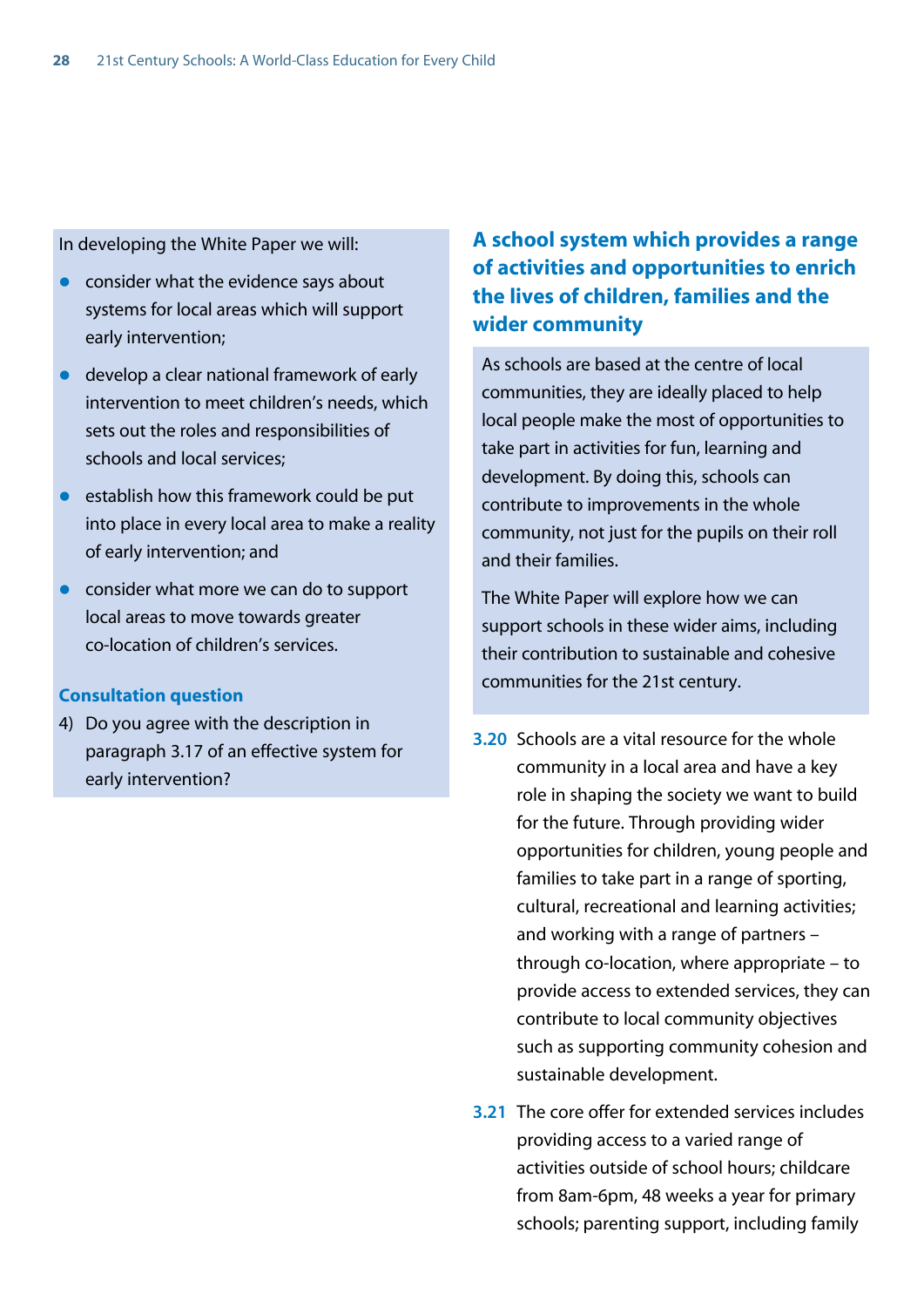## **Tenbury High School, Worcestershire**

Tenbury High School offers a range of extended services to pupils, parents and the local community including:

- $\bullet$  art, music, cooking, sport, ICT and study support;
- $\bullet$  adult and family learning courses run with input from a parents' forum;
- $\bullet$  swift and easy access to services such as Connexions and sexual health advice.

The school has set up its extended services by consulting with the community, appointing an

learning and community access to facilities including adult learning, ICT, play, recreation and sports facilities. Over two-thirds of schools are already working in this way.

- **3.22** Extended services have already been shown to have significant positive effects on families and communities, alongside those noted earlier for children. Wider services help to enhance children and families' selfconfidence, improve relationships, raise aspirations, improve attitudes to learning, regenerate communities and provide opportunities for multi-agency working<sup>11</sup>. We need to build on this and encourage more schools to follow this approach.
- **3.23** There are good examples of schools using a multi-agency approach to provide access – out of school hours and in school holidays – to adult education classes; family learning

extended services co-ordinator, two family liaison officers and a family support worker, and providing transport to enable those from rural areas to access the services.

Tenbury has seen improvements in results, an increase in attendance, fewer exclusions and detentions, and recognition from Ofsted of its progress. The school uses self-evaluation to record impact, and in a recent Ofsted inspection was rated 'outstanding'.

> classes; youth clubs and support groups for the local community; and drop-in centres for elderly residents through the school. This can enable adults to take up learning and training opportunities; and can provide a route back into paid employment, even among groups that may be reluctant to access provision through a further education college with which they are not familiar and to which they feel no connection. This approach can substantially change attitudes to learning for whole communities, creating a sense of ownership of the facilities and trust. This in turn can have very positive effects, from reducing vandalism to actively discouraging truancy and minimising exclusions, as the school is increasingly seen as an asset and learning is valued.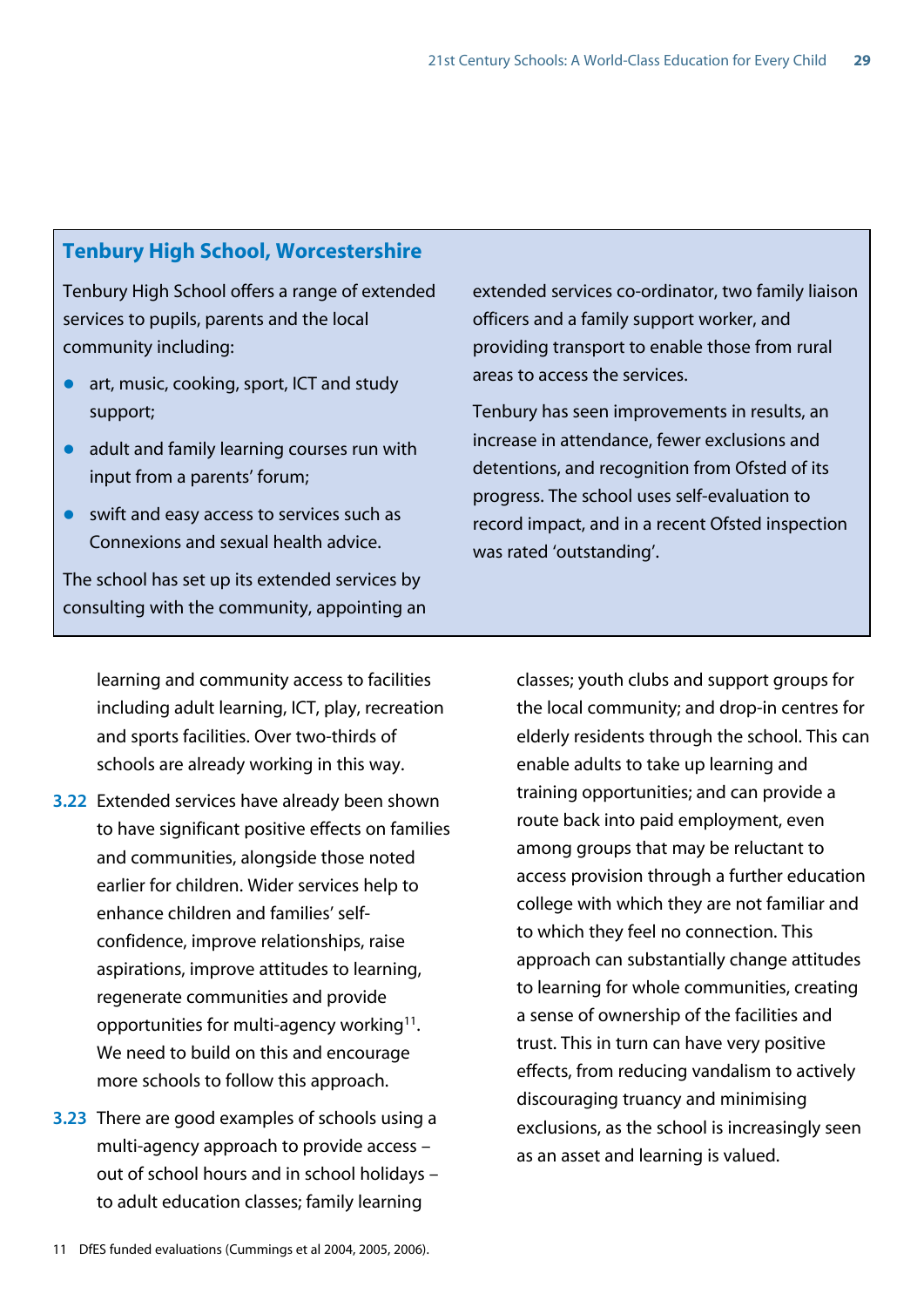**3.24** Contributing to stronger, more sustainable communities is not just about the services schools can provide to the local community, but also about their ethos and values and providing teaching and learning that will equip today's young people for life in an increasingly interconnected world. The contribution schools can make in building stronger relationships and understanding across communities, both locally and internationally, is recognised in their new formal duty to promote community cohesion alongside the duty to promote wellbeing. Meanwhile, sustainable schools set an example of careful management and global awareness so that children and their families are educated and enabled to live in a world with limited resources and a changing climate.

In developing the White Paper, we will:

- $\bullet$  identify where further support is needed for the school workforce in promoting community cohesion;
- $\bullet$  consider what other support schools may need to develop their role to contribute towards sustainable and cohesive communities; and
- consider further how schools can play their part in the fight against climate change.

#### **Consultation Question:**

5) What additional support is needed to enable schools to extend their role in developing sustainable and cohesive communities?

### **Schools working more extensively and effectively with parents, other providers and wider children's services**

The vision of 21st century schools is ambitious. No single school working alone will be able to deliver its key components.

To improve the lives of children, young people, families and the wider local community, schools will need to work in partnership with children and young people; with parents; with other schools and colleges; with early years providers; and with wider services. We want to make more use of the best school leadership, with more heads working across more than one school, and more innovative federations and clusters of schools.

The White Paper will consider what needs to change in a 21st century school system to ensure deeper, more consistent and more effective partnership working and its implications for school leadership, governance, accountability and funding.

**3.25** Partnership with parents to support their child's development is a key element of personalised learning. Parents' engagement in their child's learning is the most important influence on their child's achievement. Most parents already help their child to learn – reading to, or with, them; talking to them and their teachers about their learning; helping them with their homework; taking them to interesting places; and discussing subject and career options. But not all parents do this to the same degree. Some parents do not realise how important their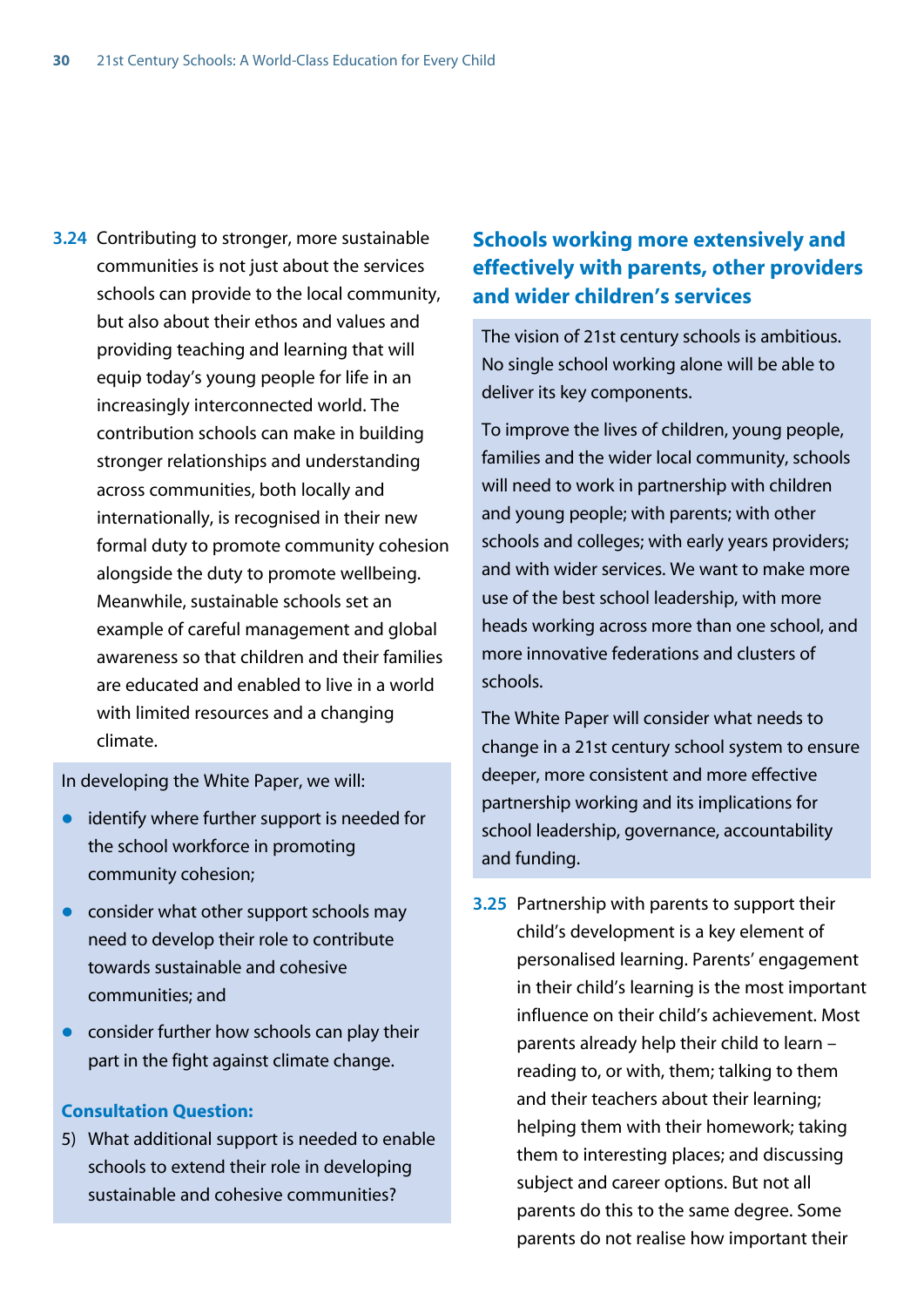contribution is, and some may feel that they lack time or confidence to be able to help their children.

- **3.26** We will continue to encourage and support parents to become engaged in their child's learning and to provide a supportive home learning environment, through providing better information for parents, support for networks of parents and the re-alignment of existing family programmes. And we will support schools in their efforts to improve parental engagement with the school, by providing further support for the children's workforce in schools and guidance for schools; and through accountability systems including the School Report Card.
- **3.27** Schools are increasingly working together and with other services to meet a range of objectives. For example: through working with other learning providers as part of 14-19 partnerships, schools are providing a wider menu of learning opportunities; through Trust models, external partners are bringing expertise to schools, including for the purposes of school improvement, where schools are underperforming; through federations, specialist school partnerships and school behaviour and attendance partnerships, schools are sharing resources, staff and facilities, to raise standards and to take a more collective approach to tackling issues such as behaviour, attendance and reducing the need for permanent exclusion.
- **3.28** More widely, many schools now provide access to extended services, often through cluster arrangements, allowing both a

greater range of provision and ensuring better value for money; schools are joining with wider services to improve outcomes, for example through multi-agency teams and working closely with social workers, police officers and other professionals; 0-7 partnerships are bringing together early years' settings and Children's Centres; and Safer Schools Partnerships are providing a structured way for schools and police to work together to promote pupil and community wellbeing and to reduce crime and anti-social behaviour.

**3.29** We are clear that schools will not be able to deliver the 21st century school vision in isolation. In the past, it was considered legitimate for individual schools to remain isolated and inward–looking; in the future, schools will instinctively seek to work in partnership with each other and with other providers and services, in order to offer a greater range of provision, to learn from each other and to take collective responsibility for improving outcomes for children, young people and families in their local area. Strong school-to-school partnerships are one of the key means of driving up standards and making more effective use of the best leadership across the school system. We want to see more heads working across more than one school, and more innovative federations and clusters of schools.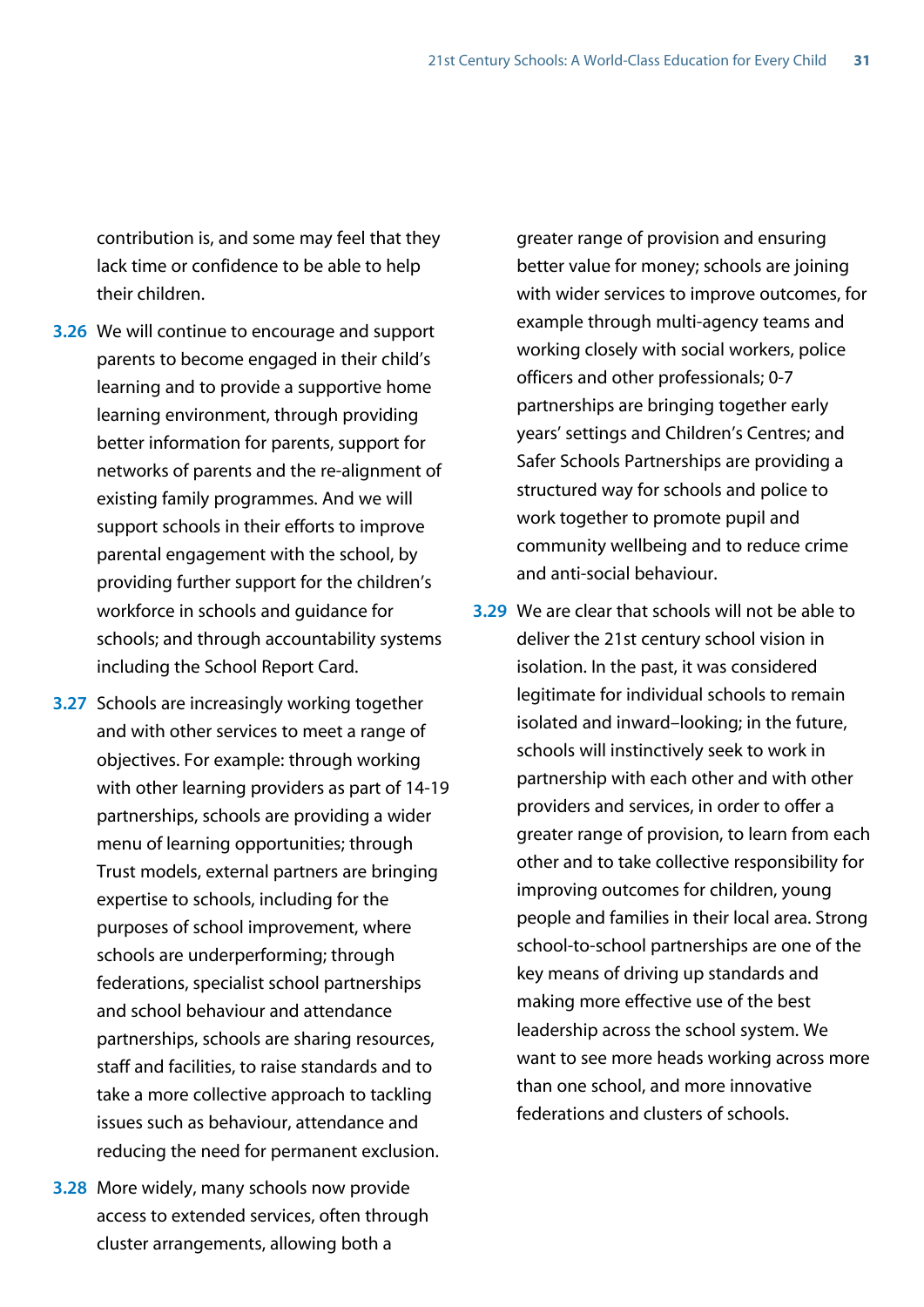- **3.30** Stronger partnership working will support improvements in outcomes through:
	- **•** ensuring a more personalised **approach:** for example through involving parents in their child's learning and development and ensuring continuity in learning and support through the major transitions;
	- **delivering a wider offer:** a partnership of schools and services is needed to ensure that children have access to a broad curriculum with specialist teaching in maths and other specialist subjects; that young people have opportunities to learn a subject in a style that engages them; and that the full range of extended services can be offered;
	- **meeting additional needs:** we want schools to be capable of identifying wider problems in the lives of children and young people and making sure that they are addressed. But that cannot be the responsibility of the workforce in schools alone: it will require schools to be part of a wider children's service and for other professionals working with children and young people to be part of the team working in school;
- **•** contributing to school improvement: spreading the impact of the best leaders and governors across a group of schools is one way to reduce the variability between and within schools. Several Trust models, federations and Academy chains provide a formal structure and secure framework for strong, successful schools to work in partnership with schools that are struggling to raise standards. Schools working together can also cooperate to provide a greater range of professional development opportunities; and to plan and support better leadership succession planning;
- **•** making the best use of existing **resources:** for example by sharing specialist teachers; making joint appointments of school leadership team members, bursars and HR professionals; and sharing access to co-located specialists from wider children's services. NCSL are currently undertaking demonstration projects using 'school business directors' to share resources across clusters of schools, build partnerships and reduce headteachers' workloads. Research has shown that such roles can save up to a third of a headteacher's time and enable reinvestment of up to 5% of the school's budget; and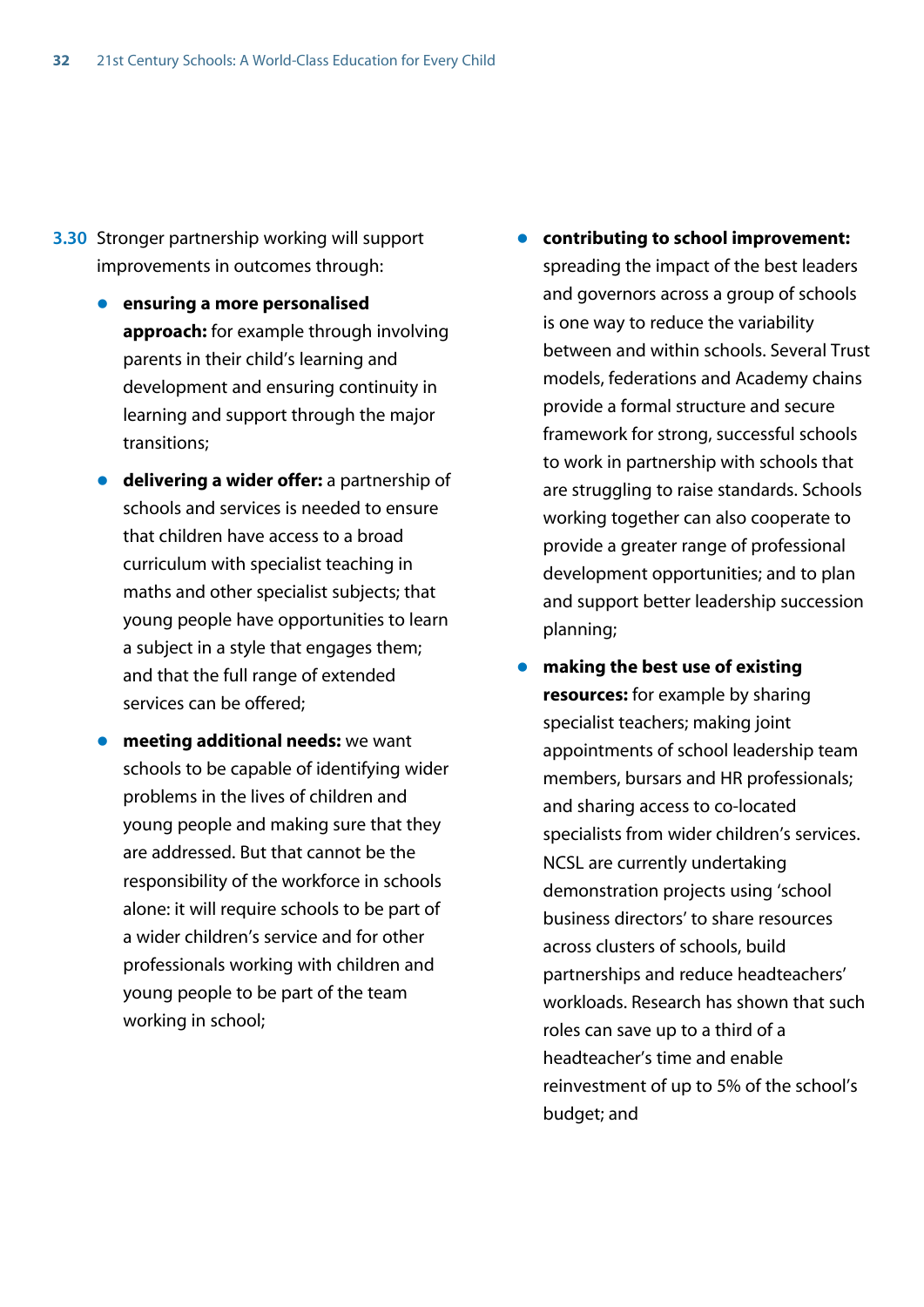### **Chudleigh Knighton Primary School**

In May 2006, Chudleigh Knighton Primary School was issued a 'notice to improve'. Following this, in September 2006, the school entered into a federation with a nearby larger primary school. This involved the creation of a single governing body, the appointment of an Executive Head Teacher and the creation of a specific post of Head of Teaching and Learning at Chudleigh Knighton. This is a move which Ofsted, in its inspection report on 12 June 2007, found to have brought about "rapid improvements". Ofsted said:

"The visionary decision by the governors to enter a federation with another school has led to major improvements in the quality of teaching";

- "Outstanding use has been made of the extensive range of skills and expertise that exists within the staff of the two schools. In particular, leadership of English, mathematics and science across the school is leading to a rapid rise in standards in these subjects"; and
- "Very good use has been made of the expertise of external partners such as local businesses and the local authority."

The report also notes that a typical comment from parents is that "every area within the school has improved one hundred per cent." Overall, the Ofsted inspection rated the school as "a good school which has made improvement rapidly" and said that "this rapid improvement has occurred because of the outstanding leadership and management resulting from the federation."

- **•** ensuring greater collective **accountability for outcomes for children and young people in the local area**, including those children in alternative provision, and as children move between the different phases of education.
- **3.31** As recommended by the National Council for Educational Excellence, we want to build on existing and developing collaborative arrangements. Already we are taking steps to require all maintained secondary schools and new Academies to be part of a school attendance and behaviour partnership. We have been clear that, subject to local resources, every school that wants a Safer

School Partnership should have one to ensure there are effective and worthwhile partnerships between all schools and the police.

**3.32** Our vision is of increasing alignment of partnerships and, where appropriate, greater formality so that, wherever this would deliver significant benefits, they become single partnerships with several purposes and with collective responsibility for outcomes for children in a local area. For example, alignment may be possible between behaviour partnerships and 14-19 consortia; or between clusters of secondaries with their feeder primary schools and partnerships with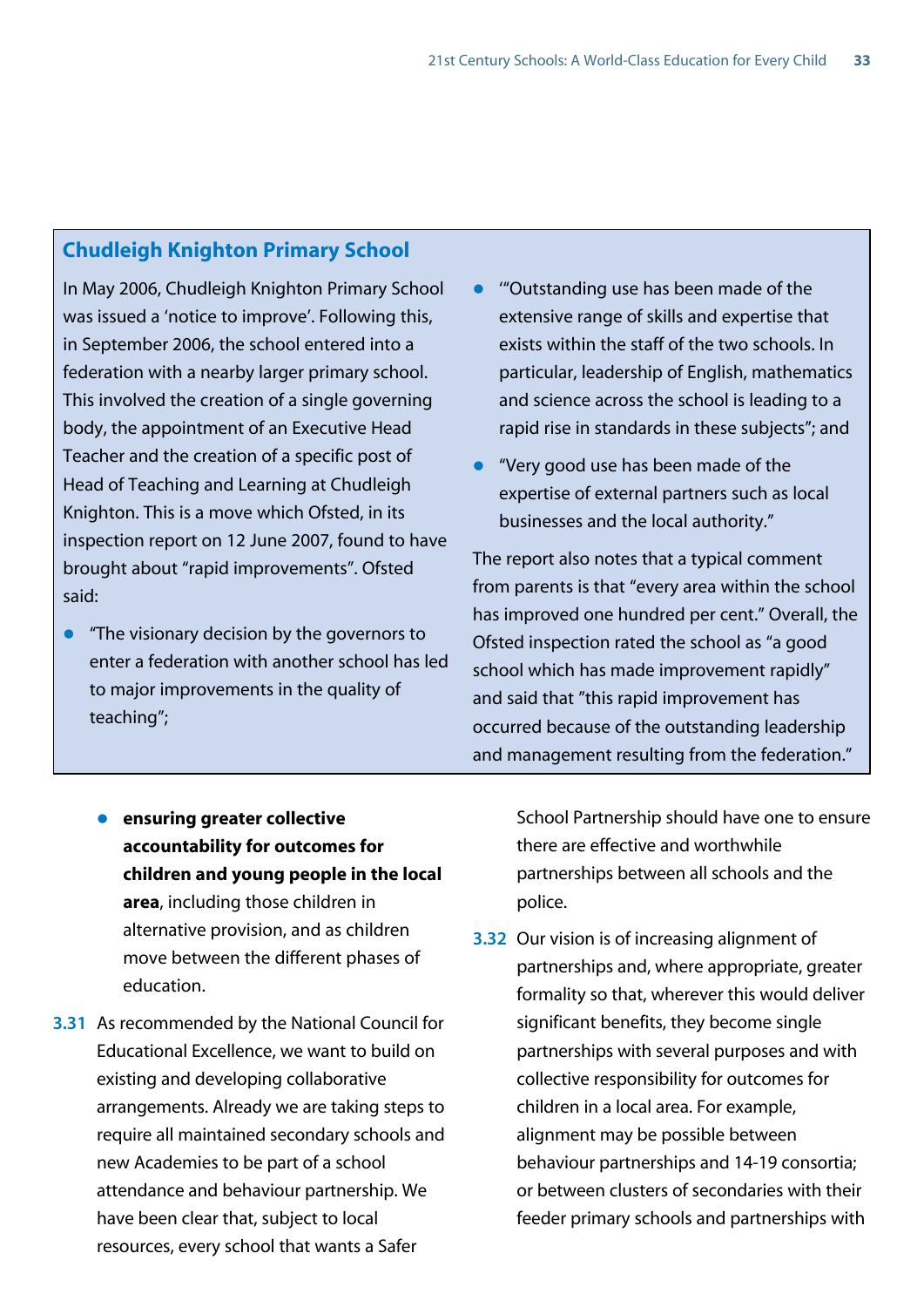wider children's services for the purposes of early intervention.

- **3.33** In developing the White Paper, we want to explore how best to encourage and enable partnership working. We want to continue the development of partnerships initiated and led by school leaders and local collaboration. But we also want Children's Trusts to shape arrangements in order to ensure that effective partnership working takes place; and from a national perspective, to ensure that the underpinning infrastructure, in particular the wider accountability system, drives partnership working.
- **3.34** This will be a key issue for the White Paper. We want to be clear about when and how we should use the most effective models of strong school-to-school partnership (executive heads, federations, trusts, multiagency partnerships); the best and most efficient ways of establishing them; and how we can remove barriers that prevent them being created. We need to be clear on the respective roles that Government, Children's Trusts, local authorities and schools should play in the development of partnerships. And we want to consider when partnerships should be prescribed, for example for school improvement purposes, building on our current approach through the National Challenge. We will need to explore the implications of these partnerships for school leadership, governance, accountability and funding.

In developing the White Paper we will:

- consider what more we can do to place a real partnership with parents at the heart of every school's teaching and learning as well as its wider activities;
- research in more detail the extent and impact of current partnership working and explore the variety of models that could be developed;
- consider what further areas of provision partnership working could support to ensure all children have access to a broad and engaging curriculum and provision that allows them to develop and reach their potential;
- consider how we can encourage and support stronger partnership working, especially between schools, and how we can remove barriers that prevent strong partnerships being created, particularly through our accountability systems and wider system infrastructure;
- set out what forms of more prescribed partnership arrangements are needed to ensure ongoing school improvement; and
- consider the implications for the school system of developing partnerships, including for school leaders, governance, accountability and funding.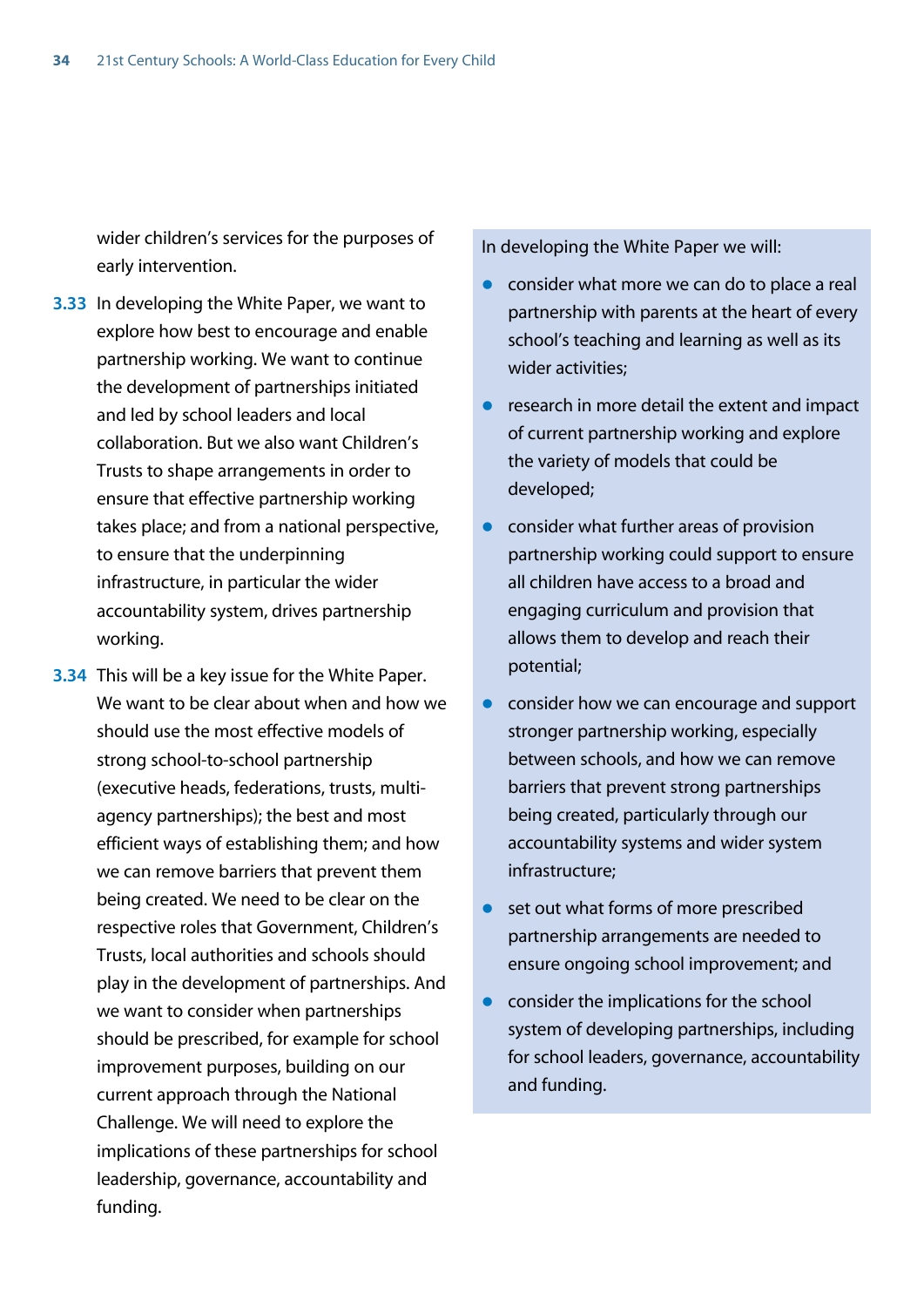#### **Consultation questions:**

- 6a) Which do you think would be a more effective partnership model: (a) a single partnership which delivers as far as possible across a range of collaborative activity *or* (b) a number of fluid partnerships which form and change to deliver different activities?
- 6b) How best can the performance/impact of partnerships of schools and other services be recognised and monitored?
- 6c) Other than how we measure performance, what are the key changes that need to be made to drive the development of stronger partnerships?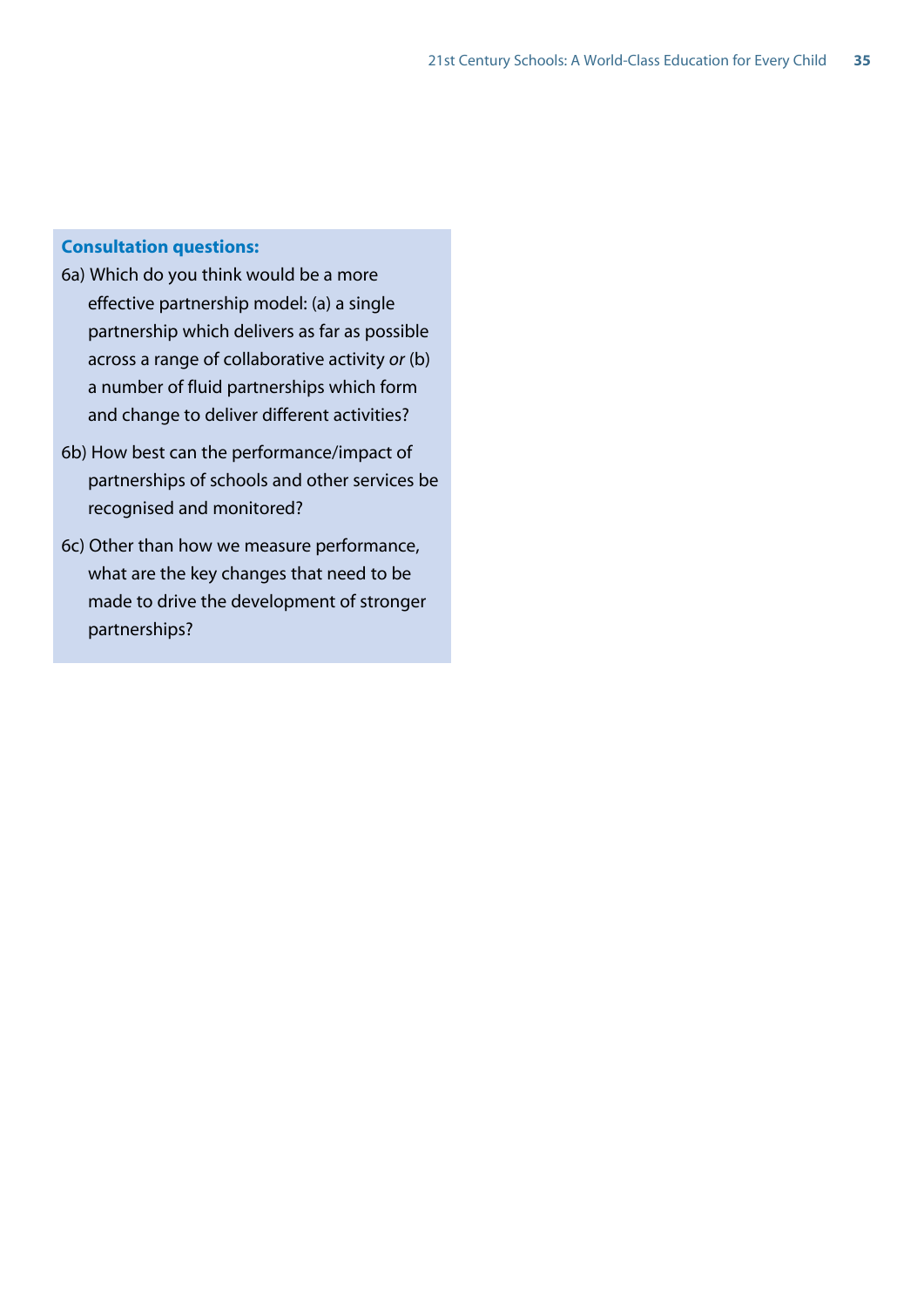## 4. Making a reality of a 21st century school system

- **4.1** The underpinning infrastructure of the education system has been constantly evolving to reflect both developments in priorities and expectations of schools and examples of effective practice shown by leading practitioners. For example, the remodelling of the school workforce has reflected the need to ensure resources in the system are used to the greatest effect. Similarly, school leaders have been leading the development of new models of working and governance between schools. And the accountability system has been evolving to reflect the focus on the Every Child Matters outcomes alongside ensuring coherence in how schools are held to account. All of this has been underpinned by unprecedented increases in funding.
- **4.2** But sometimes these developments have tended to lag behind innovation. As we pursue the development of a world-class school system, we also need the infrastructure to drive school improvement. This means:
	- $\bullet$  aligning the accountability system so it reflects what we expect of the school system, drives ongoing school improvement, and recognises the achievements of schools. The new School Report Card provides an opportunity to streamline and focus the accountability system further;
	- $\bullet$  improving governance and capitalising upon increases in the size, diversity and skill of the school workforce so that they provide the foundation for achieving the transformation of the school system that we are seeking, allowing greater opportunities for the development and deployment of excellent leaders and professionals; and
	- $\bullet$  ensuring that resources are deployed to the best effect to improve outcomes for children and young people.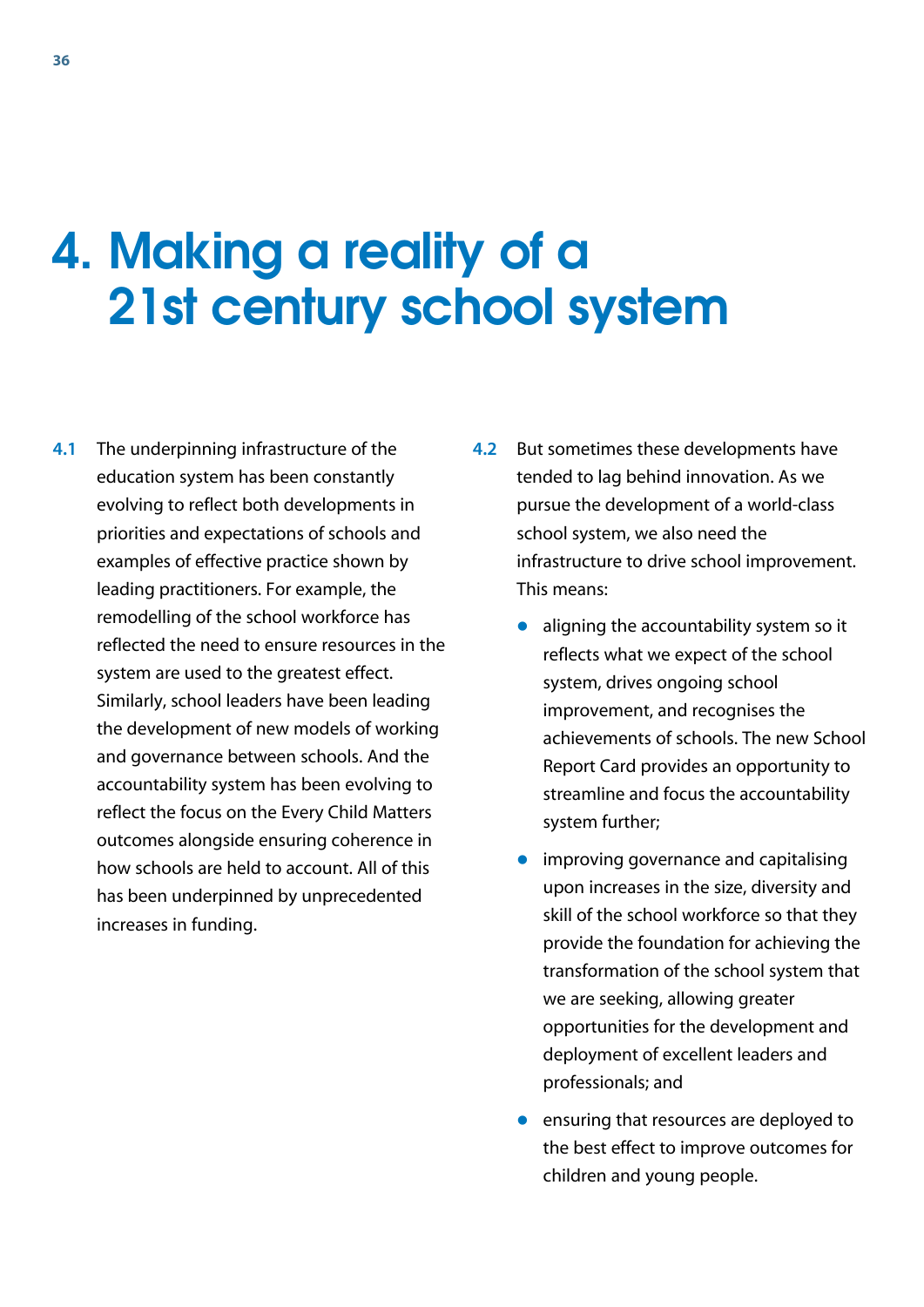## **An accountability framework and school improvement strategies for all schools underpinned by a new School Report Card**

A 21st century school system must ensure that all schools and therefore all children and young people are offered the opportunities set out in the vision. The way schools are held to account must be aligned to this vision through the new School Report Card, and strategies for school improvement should follow suit.

The White Paper will consider the detailed proposals for the School Report Card, as well as looking at how accountability should work where schools are increasingly working in partnership and what this means for school improvement strategies.

- **4.3** To deliver our vision for a 21st century school system, we must make sure we are clearer about who schools are accountable to, what schools will be held accountable for (and what they will not), how they will be held to account and the consequences of both excellent and poor performance. The same principles will need to apply to partnerships: we need to develop a way to set out what is expected of partnerships and how they will be held to account. So our accountability framework needs to fully recognise the wide set of outcomes and the more collaborative ways of working that we expect from the 21st century school system.
- **4.4** Accountability is a key driver of school improvement. Externally validated tests and examinations will continue to form a part of

accountability arrangements for all schools. We are piloting single level tests in primary schools as a possible development of testing arrangements, and an Expert Group on Testing and Assessment is considering the form of arrangements for assessing the National Curriculum.

**4.5** Despite developments in the current accountability system for schools, there are still issues that need to be addressed. For example, parents can find it hard to access information about schools' performance, particularly on the wider outcomes they achieve. Similarly, schools are often unrecognised and unrewarded for improvements they make to children's lives, which do not show up in traditional educational attainment measures. The focus on threshold measures of educational attainment is important in making sure that children do not fall behind and in promoting high standards, but can result in too little emphasis on pupils whose performance is either well above, or well below the borderline. The development of wellbeing indicators and progress measures provides an opportunity to recognise wider progress and we need to ensure these performance measures help to drive school improvement. Finally, there are few incentives for schools to take in their full share of pupils from disadvantaged backgrounds or take wider responsibility for improving outcomes for children in the local area who are not on their roll – nor to narrow gaps in attainment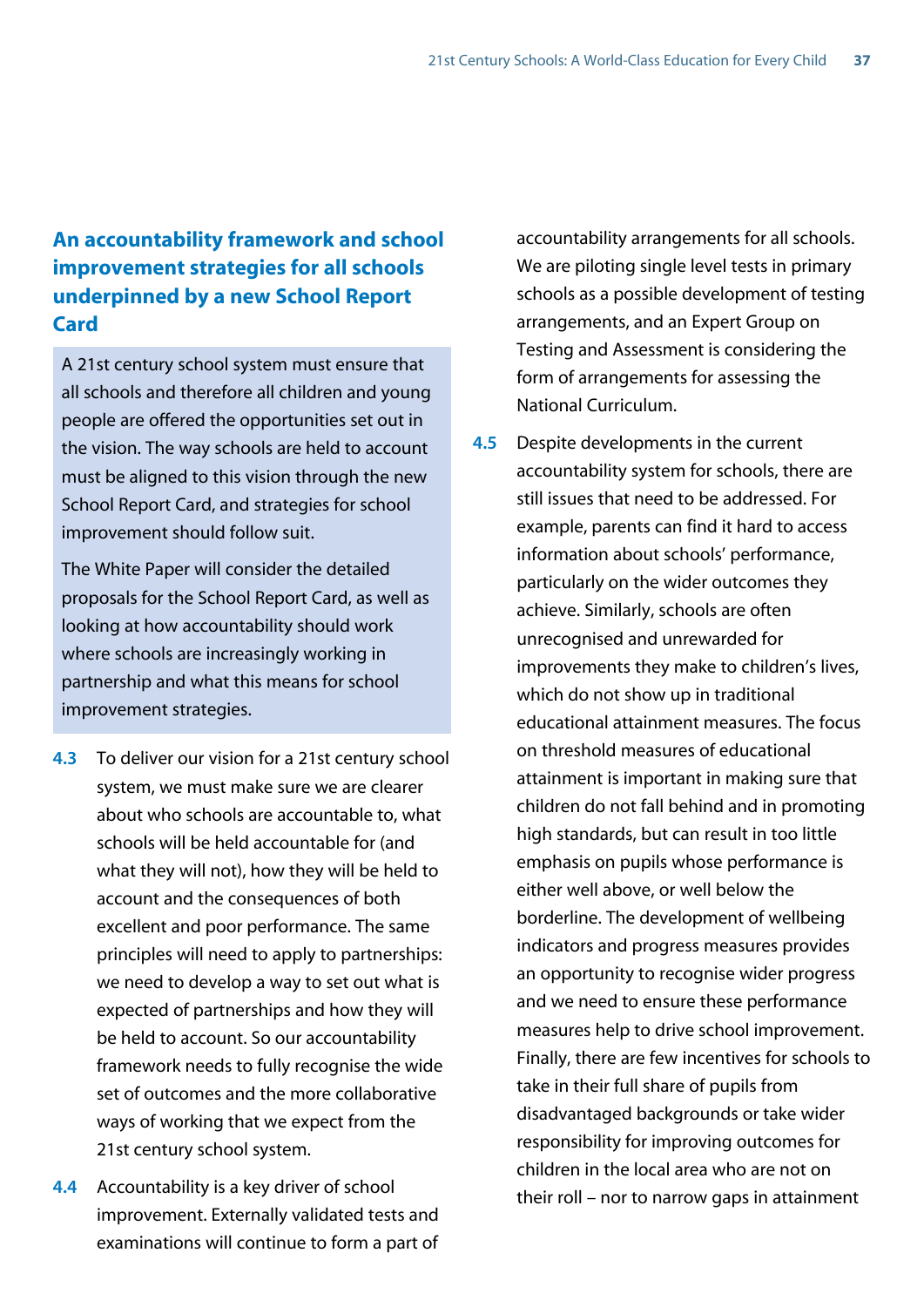between different groups of children and young people.

- **4.6** To support the delivery of the 21st century school system and address these issues, we have announced the development of a new School Report Card. The School Report Card will ensure that schools are clear about the outcomes that they are expected to deliver and that parents and local communities can see how schools are performing.
- **4.7** We intend that the School Report Card will be the common tool for all aspects of the

accountability system. The New Relationship with Schools reforms set out three key components of the accountability system that the School Report Card will complement: the use of self-evaluation, the role of the School Improvement Partner and Ofsted inspections. The School Report Card will complement Ofsted inspection reports by providing a more up-to-date assessment of performance and forming the core of the automated element of the risk assessment used by Ofsted to select schools for

#### **Aims of the new School Report Card**

#### **For parents and carers, the new School Report Card will:**

- provide a clearer, more balanced and comprehensive account of each school's performance, which complements Ofsted's inspection reports;
- inform parents' choice of school and improve schools' accountability to parents; and
- provide information in a more easily understandable format, which is accessible to a wider audience.

#### **For schools, the new School Report Card will:**

- provide a single, clear and prioritised set of outcomes against which schools will be judged by all parts of the system, with predictable consequences for both excellent or poor performance;
- recognise the value of schools' work for all children and across all outcomes (but only hold schools to account for those outcomes they can influence); and
- provide a balanced account of outcomes achieved and the degree of challenge faced by each school.

#### **For Government, the new School Report Card will:**

- provide a means of supporting the vision for 21st century schools;
- help to hold schools predictably and consistently to account for what is most important; and
- incentivise schools in the right way, and remove perverse incentives.

#### **For Ofsted, the new School Report Card will:**

 $\bullet$  support the school inspection process.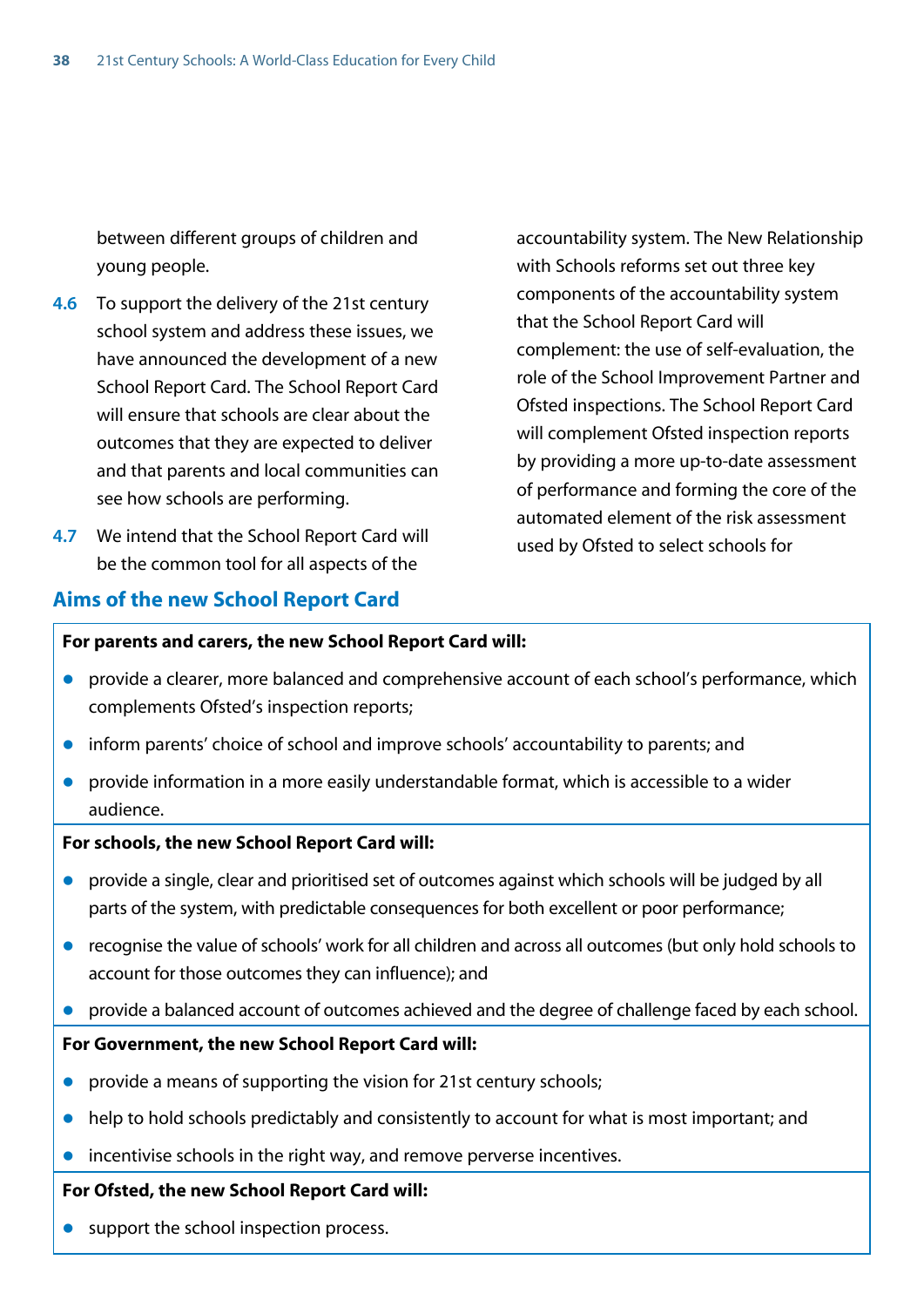inspection. The School Improvement Partner will be able to use the School Report Card alongside the school's self-evaluation to identify and discuss areas of strengths and development with the school which will then inform the school improvement steps required. These are then agreed and set out in the single School Improvement Plan.

- **4.8** To ensure the School Report Card fits into a coherent and streamlined accountability system, we will develop the accountability framework around the School Report Card. This will include being clear how the variety of school improvement strategies (such as the coasting schools strategy) fit with the assessment made in the School Report Card and, where performance is lacking, the intervention steps that may be taken by the local authority or the Department for Children, Schools and Families, such as the National Challenge.
- **4.9** *A School Report Card: consultation document* is being published alongside this document to ensure that parents, those working in the school system and in wider children's services have an opportunity to contribute to the development of the School Report Card.
- **4.10** The new School Report Card will maintain a focus on individual institutional accountability. However, as we encourage schools to work in a more collaborative way to achieve the vision for a 21st century school system, we expect in the future that judgements about a school's performance will take into account their role in partnership working. There are two main

ways that we expect this to happen. In the new School Report Card, we will be consulting on how we can measure and take account of each school's contribution to its partnership. Additionally, the new Ofsted inspection framework is exploring how to reflect the school's contribution to partnership working, looking at how partnerships' lines of accountability are defined, and the ways in which the impact of formal partnership arrangements should be reflected in the inspection of an institution.

- **4.11** School governors have three key roles in relation to the operation and management of schools: setting strategic direction, ensuring accountability and acting as a critical friend to the school. In accordance with *The Children's Plan*, we are currently reviewing the role of governing bodies with the aim of improving their skills and efficiencies, but with the recognition that the vision for the 21st century school system may have further implications for governing bodies. A report on this review will be issued in early 2009. As we design the new accountability system, we will consider what this means for governing bodies, including the extent to which they can work across partnerships of schools to promote more joint working, as is currently happening in the Trust Schools and Federations programmes.
- **4.12** We also want to see clearer links between the inspection of individual schools and the Comprehensive Area Assessment process, with its new emphasis on Local Area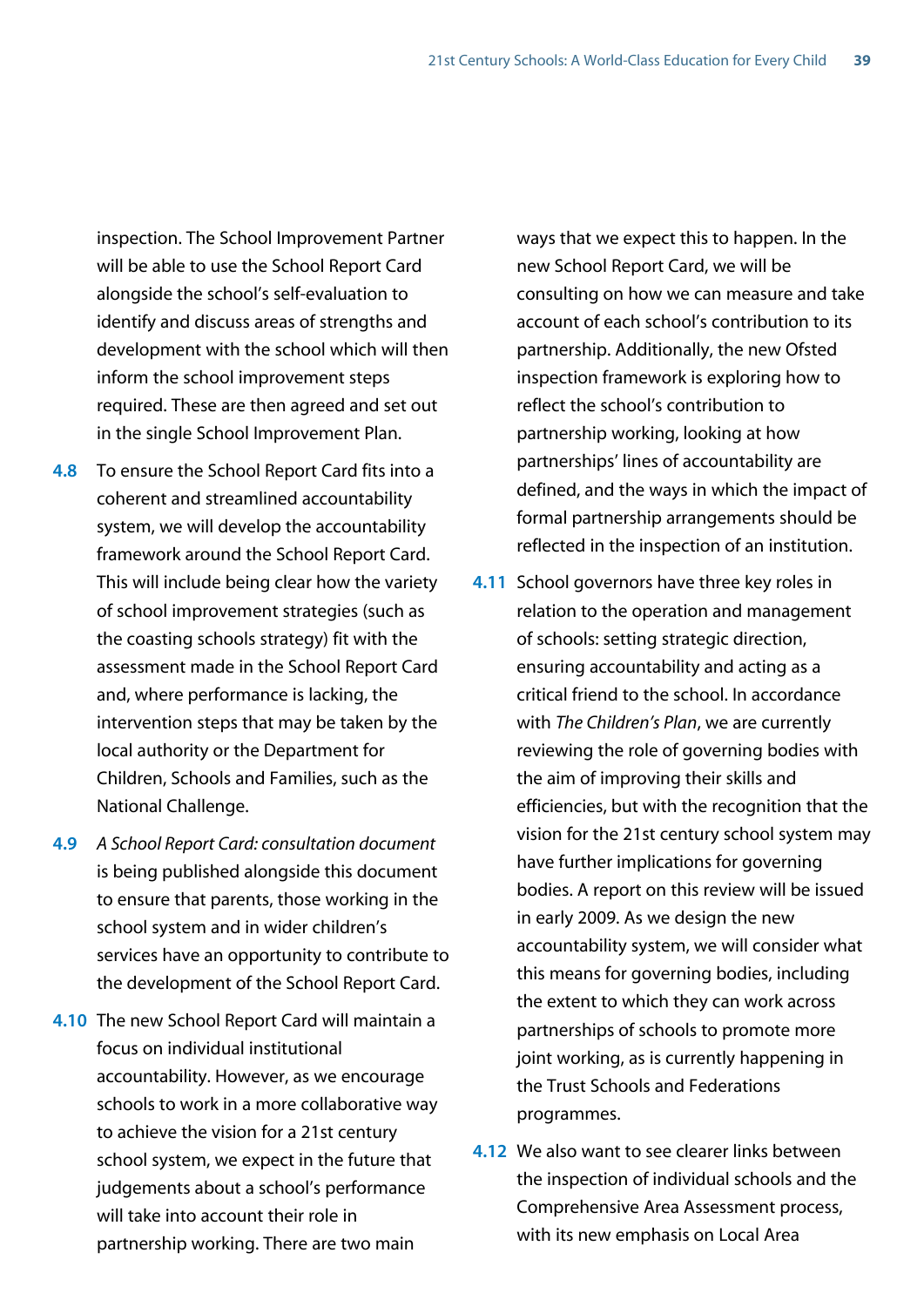Agreements. As we develop our proposals for strengthening accountability, we will explore how we can ensure a stronger collective focus on improving outcomes for children and young people in the local area.

In developing the White Paper we will:

- $\bullet$  set out more detailed proposals on the format and content of the School Report Card;
- $\bullet$  set out the wider accountability framework that will underpin the delivery of a 21st century school system. This will include the range of school improvement and intervention that would follow the School Report Card; and how best to recognise success;
- consider how the performance of developing partnerships will be recognised and monitored; and
- $\bullet$  explore how to ensure collective focus at a local level on outcomes for children and young people.

#### **Consultation questions:**

7) What leadership and accountability arrangements are needed for local partnerships to secure a shared focus on improving outcomes for all children and young people?

## **A highly skilled and motivated workforce in schools, that is well led and effectively deployed**

Day to day, the aspect of the 21st century school system which really makes a difference to the lives of children and young people is the school workforce. To deliver the vision and improve outcomes for children and their families, the children's workforce in schools needs to be highly skilled and motivated, well led, and effectively deployed.

The White Paper will look at how to further strengthen workforce arrangements in schools, including scope for leadership across partnerships, extension of family support roles and support for improved governance of schools.

**4.13** The children and young people's workforce is absolutely critical to improving outcomes for children and their families. Over the past ten years, there have been vast improvements in the school workforce, both in terms of recruitment, retention and training, and also the creation of new roles for school support staff. There is more to do, including ensuring we continue to attract high quality entrants to the teaching profession; ensuring the most effective teachers work in the most challenging schools; continuing to strengthen safeguards to ensure that everyone who works with children is safe to do so and encouraging schools and teachers to collaborate to deliver high quality and effective continuing professional development.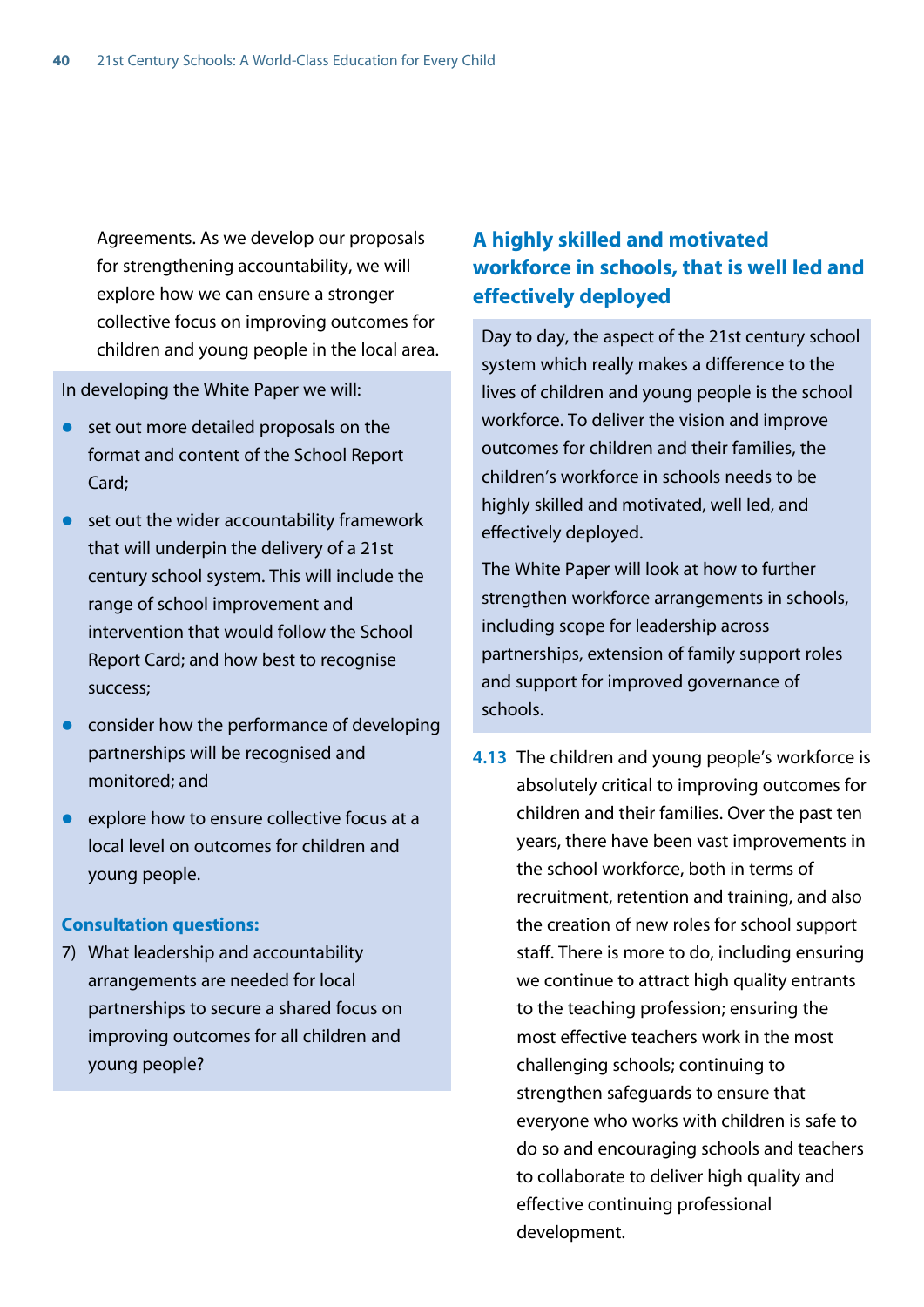**4.14** We will shortly be setting out our strategy for developing the 2020 children's workforce which will set the context for future development of all parts of the children and young people's workforce – and how we will work with partners to make improvements. The schools' workforce is a key part of the wider children and young people's workforce – but, equally, improvements in other areas,

such as social work, social care, youth work and early years will support schools to realise our vision for a 21st century school system. The forthcoming *2020 Children and Young People's Workforce Strategy* will set out our ambition to develop a specific plan for each area of the children's workforce over the next year. This will reflect the common aims to strengthen leadership, support integrated

## **Fosse Way School and the Norton Radstock Special Educational Needs (SEN) Network**

Fosse Way is a 125 pupil school in Bath and North East Somerset for children age 3-19 with a range of learning disabilities. The school plays a key role in its local Special Educational Needs (SEN) partnership, supporting mainstream primary and secondary partners in their inclusion of pupils with SEN through training and staff development, and consultancy for individual pupils.

Each school in the network contributes funding matched by specialist school community funding from the special school. This enables the employment of an SEN consultant, who is a senior member of Fosse Way School staff, consultative therapy services, provision of an office base, administrative support and accommodation for SEN coordinator meetings and other training events. The LA also commissions the school to provide a multiagency support service for Autistic Spectrum Disorders.

Fosse Way provides: consultancy; support planning; specific training support; continuing

professional development; teacher assistant support; curriculum support; and a physical and virtual resource base. Staff from network schools attend training and work alongside Fosse Way staff in class, learning skills to better support children with special needs. Courses are now being developed to offer teachers accreditation from Bath Spa University.

Identified benefits have been: a locally based integrated cohesive team which can be used more flexibly; opportunities to challenge traditional ways of working; a single point of contact for requests for support; a flexible and responsive service; a reduction in bureaucracy; and direct exchange of staff providing the opportunity to collaborate and share good practice between schools. Evaluations of the work have been outstanding. There is a strong cross-fertilisation of skills and knowledge which has opened up additional career opportunities for professionals involved.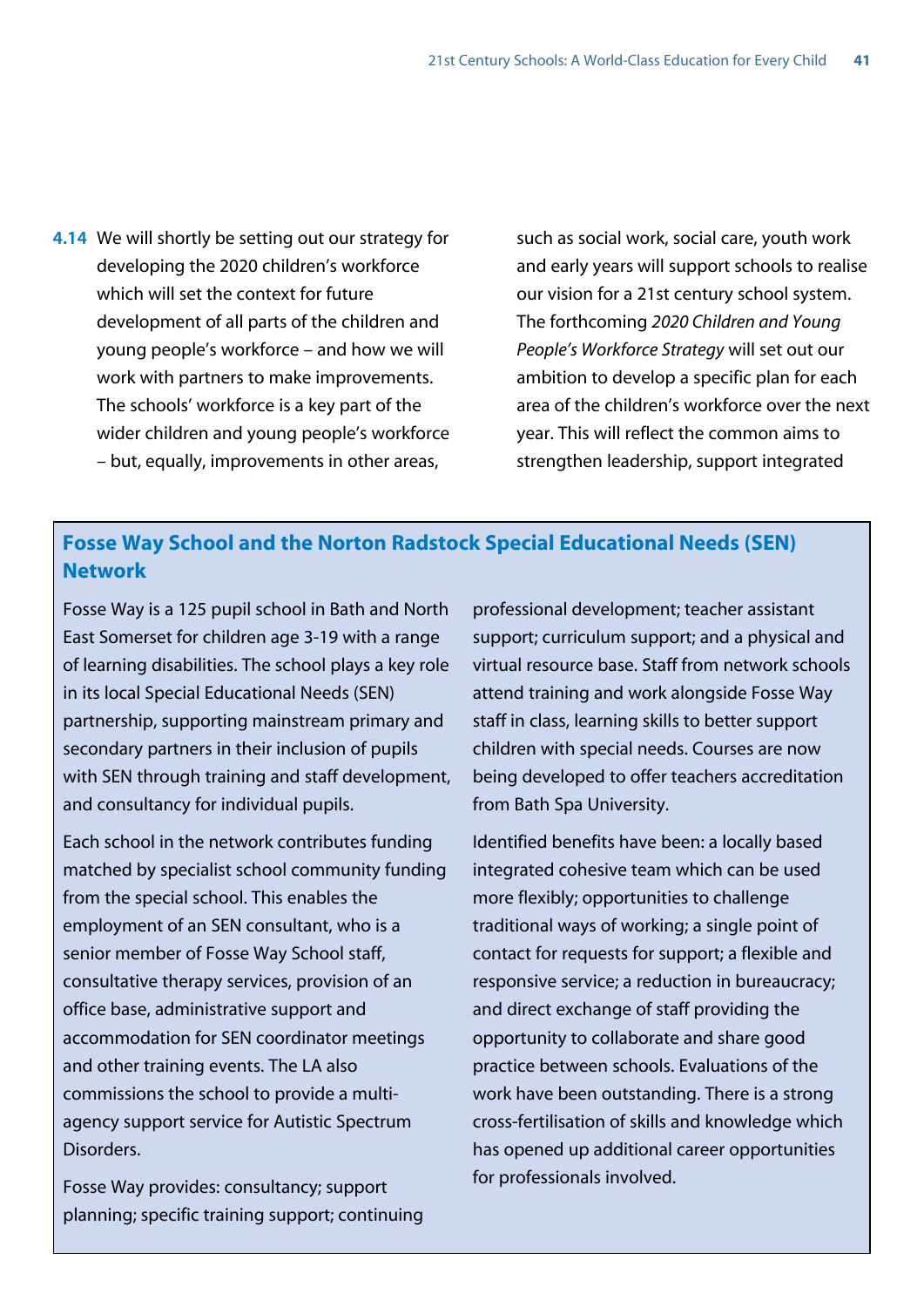working, improve the common core of skills and knowledge for working with children and young people and ensure we continue to recruit and retain an effective and committed workforce.

- **4.15** The quality of the leadership in schools is absolutely vital for improving children's outcomes. We need to continue our efforts to ensure school leaders are well supported, identified in advance and given development, and that the reach of the very best leaders is extended.
- **4.16** The 21st century school system needs to be underpinned by strategic leadership at both the national and local level to ensure a consistent focus on improving outcomes for children and young people.

The White Paper will explore the need for:

- $\bullet$  leadership across partnerships of schools and other providers, for example, a logical next step in strengthening partnership arrangements might be the appointment of an executive head to lead the partnership;
- $\bullet$  more family support roles within schools, either provided by the school itself or by other agencies working with schools in integrated teams;
- $\bullet$  better training for the schools' workforce to identify and respond effectively to additional needs early on, before they escalate;
- $\bullet$  better training for the schools' workforce to engage with parents and carers;
- more support for school governance as a critical element in school leadership; and
- $\bullet$  development of the leadership of the system, at national and local levels, to help deliver the vision of a 21st century school system.

#### **Consultation questions:**

- 8a) What are the main challenges to the children and young people's workforce in delivering the vision of the 21st century school?
- 8b) How might we address these?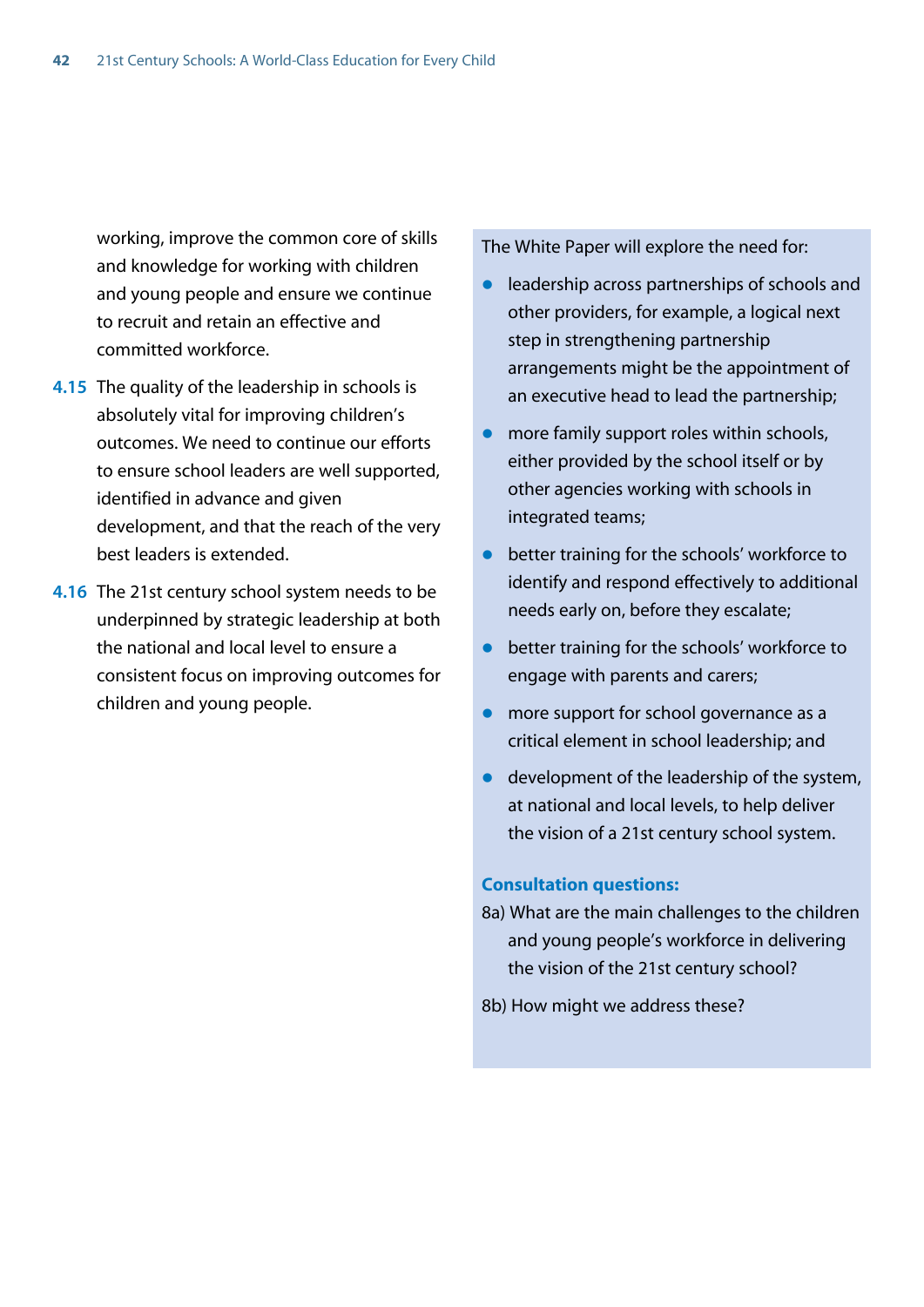## **The resources in the system to be deployed to best effect to improve outcomes for children and young people**

The 21st century school system will rely on the resources available being used effectively to improve the lives of children and young people. Schools need flexibility to support personalised learning and development for children and to put more structure behind partnership working. These issues are being considered through the current review of the distribution of the Dedicated Schools Grant (DSG).

As part of that review, and the White Paper, we will consider the resource implications of the vision of a 21st century school system, particularly the implications for funding of more extensive and formal partnerships within the school system.

- **4.17** The last ten years have seen unprecedented investment in children's services, reflecting our ambitions for the nation's children. We need to ensure that we maximise the value we get from those resources to deliver the best outcomes for children and families. This can be achieved through the effective deployment of staff within and across institutions, through services working together and across boundaries, and through flexibility in budgets and creative commissioning.
- **4.18** It is important that the funding for the 21st century school system is aligned to support the ways of working and the improved outcomes that we want to see. The majority

of funding for schools comes through the Dedicated Schools Grant (DSG). Schools are currently in the first year of a three-year school funding settlement, designed to give schools and local authorities the ability and confidence to plan their budgets for the long term.

- **4.19** In January 2008, we launched a major review of the distribution of the DSG from 2011, when the current settlement ends. The overarching aim of the review is to produce a funding system which better reflects need, to support schools and local authorities to raise the educational achievement of all children and young people, and to narrow the gap in educational attainment between children, including those from low income and disadvantaged backgrounds.
- **4.20** The review of the DSG is already taking into account the vision of 21st century schools in its deliberations. It is considering:
	- $\bullet$  the scope for greater flexibility in the use of the DSG to support the delivery of the Every Child Matters outcomes and the implementation of the Children's Plan;
	- $\bullet$  how to remove barriers to schools delivering the vision of 21st century schools by making it easier for services to work together – in particular, by aligning resources to secure better value for money and to achieve greater outcomes for children and young people;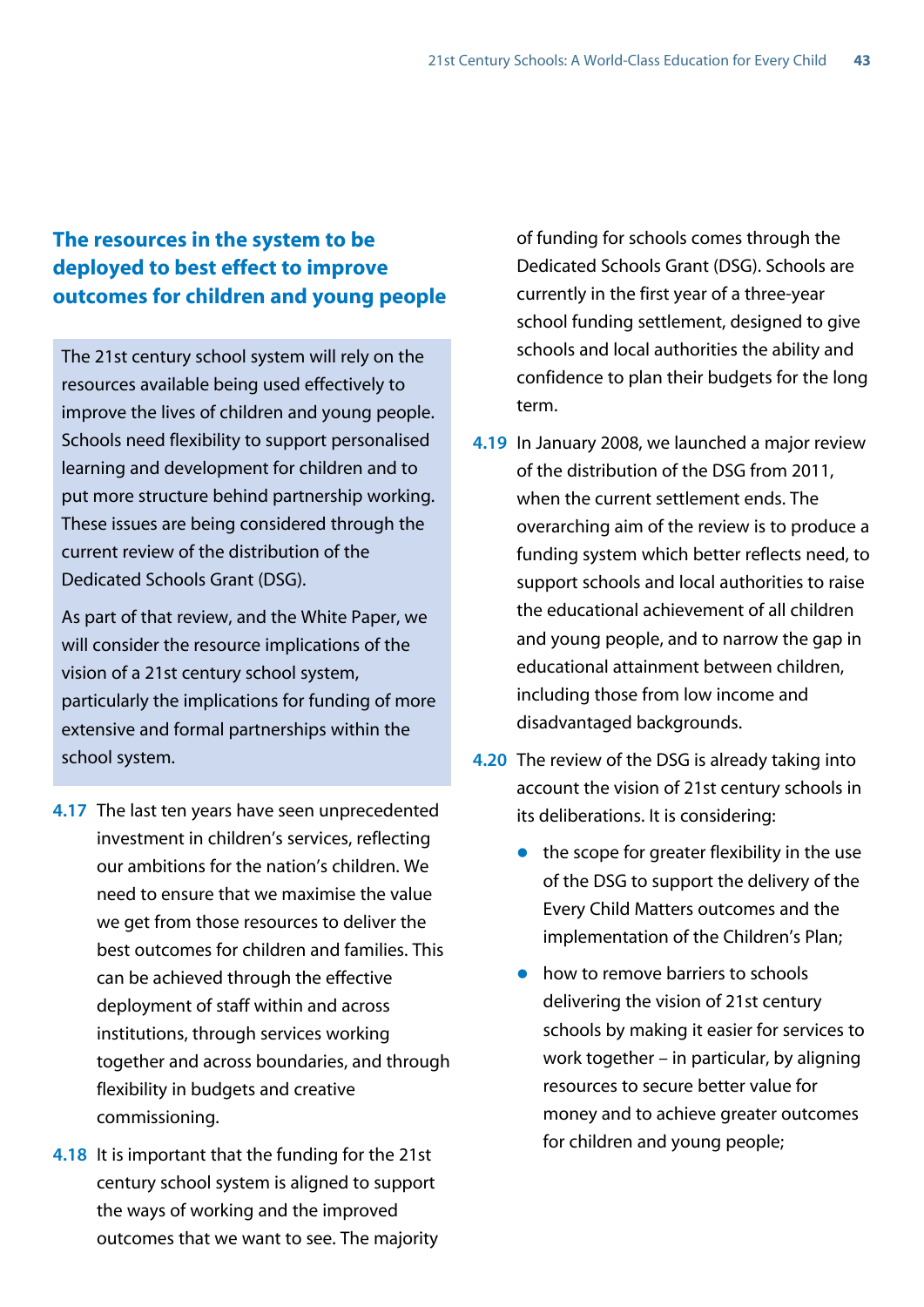- $\bullet$  whether it will be necessary, in the White Paper, to make proposals for clarifying the rules around the use of the DSG, for instance in relation to the purposes of the school and to funding services that support children at other schools;
- $\bullet$  the funding implications of partnership working, and how the funding system might incentivise partnership working to deliver improved outcomes through 21st century schools and children's services; and

#### **School Partnership Trust (Garforth) Leeds**

Implemented as a shared Trust in September 2007, the School Partnership Trust (SPT), comprised of one secondary and four primary schools has used their collective resources, financial freedoms and the expertise and capacity of their external partners to great effect.

Pooling resources and accessing the depth of talent in the 600-plus employees of its five member foundation schools, the SPT has been able to appoint a dedicated Business Manager and a Facilities Director which has enabled the Trust's leadership to acquire funds, commercial independence and 'know how' thus giving pupils and the wider community a richer variety of learning opportunities.

The Trust engages in a number of different activities in relation to income generation and securing funding streams. These have included accessing grant funding for a three-year holiday programme, an adult volunteering scheme, weekend community workshops and establishing an annual arts festival. Collectively, the schools secured capital funding to re-network their IT and are now looking to offer 'anytime, anywhere'

learning across the community, providing free access to the Trust's learning platform in every household.

As a registered charity, the SPT has created the capacity to maximise the donations its schools already receive through 'gift aid'. Further activities include the Trust's ability to sell its training and consultancy services to other schools. Within the first year of operation, the SPT has been able to re-negotiate a number of service level agreements using the increased size of the organisation as a lever for negotiation. To date considerable savings have been made through IT back-up services, printing costs, advertising rates, supply lists, payroll services, HR and personnel contracts, facilities and maintenance work.

Economies of scale and centralising services such as financial management, administering staff and pupil absence, admissions, arranging school lettings and managing early years services are planned to provide further savings allowing school staff to concentrate on teaching and learning.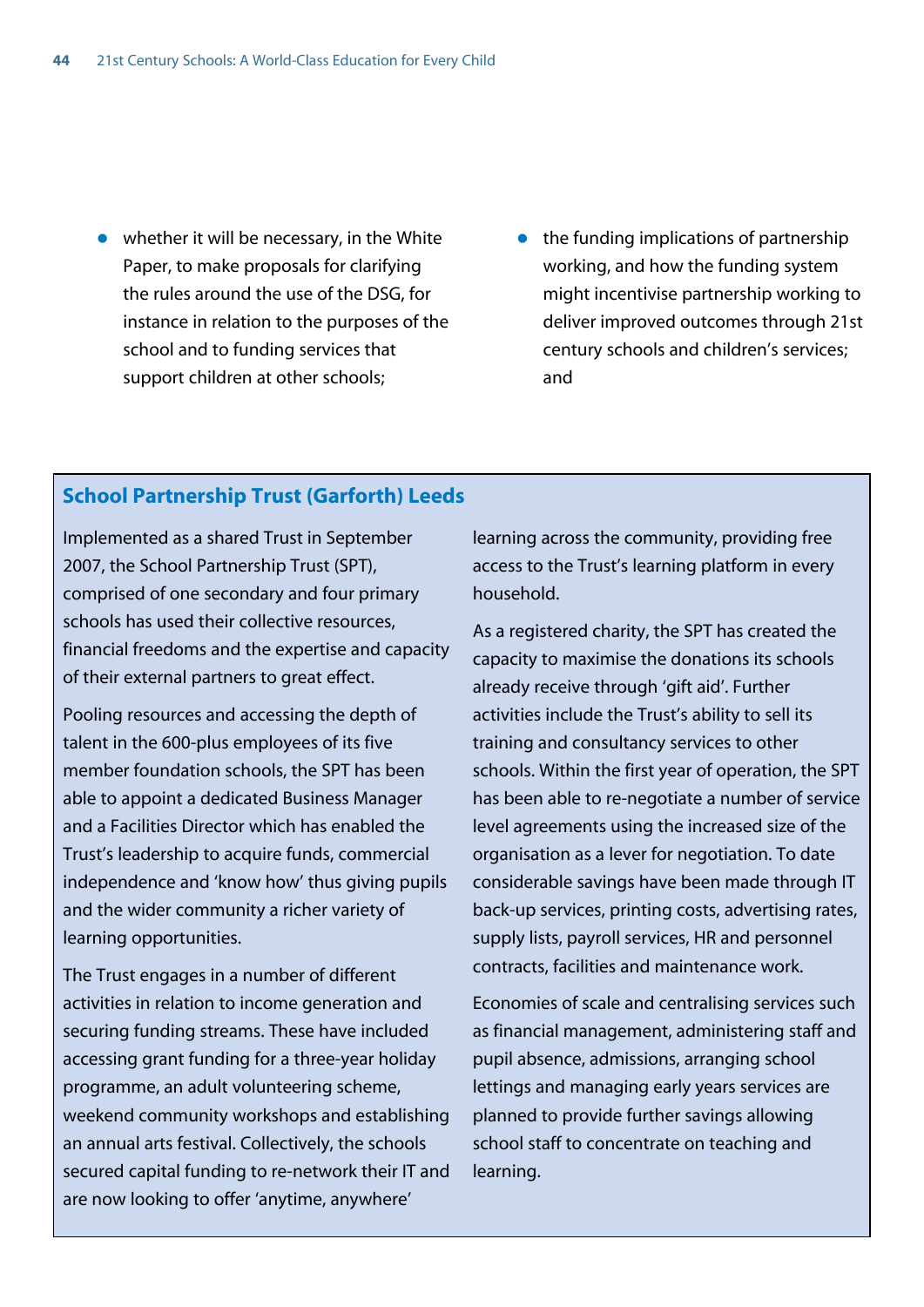- $\bullet$  the implications of transferring the responsibility for 16-19 provision from the Learning and Skills Council back to local authorities in 2010.
- **4.21** The review is also considering how we can rationalise and simplify the funding streams from Government, including the DSG, School Development Grant and Schools Standards Grant. We will also be considering how best to continue to fund early years provision, given the continued development of Sure Start Children's Centres, the commencement of the Early Years Foundation Stage provisions in the Childcare Act 2006, and the local Single Funding Formula for early years to be implemented from 2010.
- **4.22** All stakeholders, including schools themselves, have the opportunity to contribute to the review<sup>12</sup>. We have also established a DSG Formula Review Group with representation from central and local government, teaching associations, unions representing support staff and governors' organisations. There will be public consultation on the specific proposals in early 2010.
- **4.23** Capital funding for investment in school buildings and facilities is delivered to local authorities and schools through strategic, devolved and targeted programmes. Allocations totalling £21.9 billion to 2010-11 have been announced. Schools and local authorities largely have autonomy on details of how this funding is invested, and this local

decision making will be maintained, whilst ensuring that those decisions take account of the vision for the 21st century school system.

- **4.24** With regard to personalised learning, we are currently exploring the spatial implications it brings for schools, and will shortly be publicising a range of exemplar projects, and publishing design guidance to inform investment decisions both for new and refurbished schools, or where a school is investing its own capital.
- **4.25** With our delivery partners including Partnerships for Schools, we will work through the strategic Building Schools for the Future (BSF) programme for secondary schools, and through the Primary Capital Programme (PCP) to ensure that the vision for the 21st century school system and *co-location of services* is taken into account in future school design. To get approval for entry into PCP, local authorities have to demonstrate satisfactorily that their investment is aimed at putting primary schools at the heart of their communities, offering extended services and making facilities available to the wider community. We will look to local authorities to set out in their proposals how investment in technology will support these aims and support the transformation we are seeking. Similarly, to progress in BSF, local authorities must have a robust Strategy for Change which demonstrates that their investment will meet wider ministerial aims for the 21st century school system. Guidance on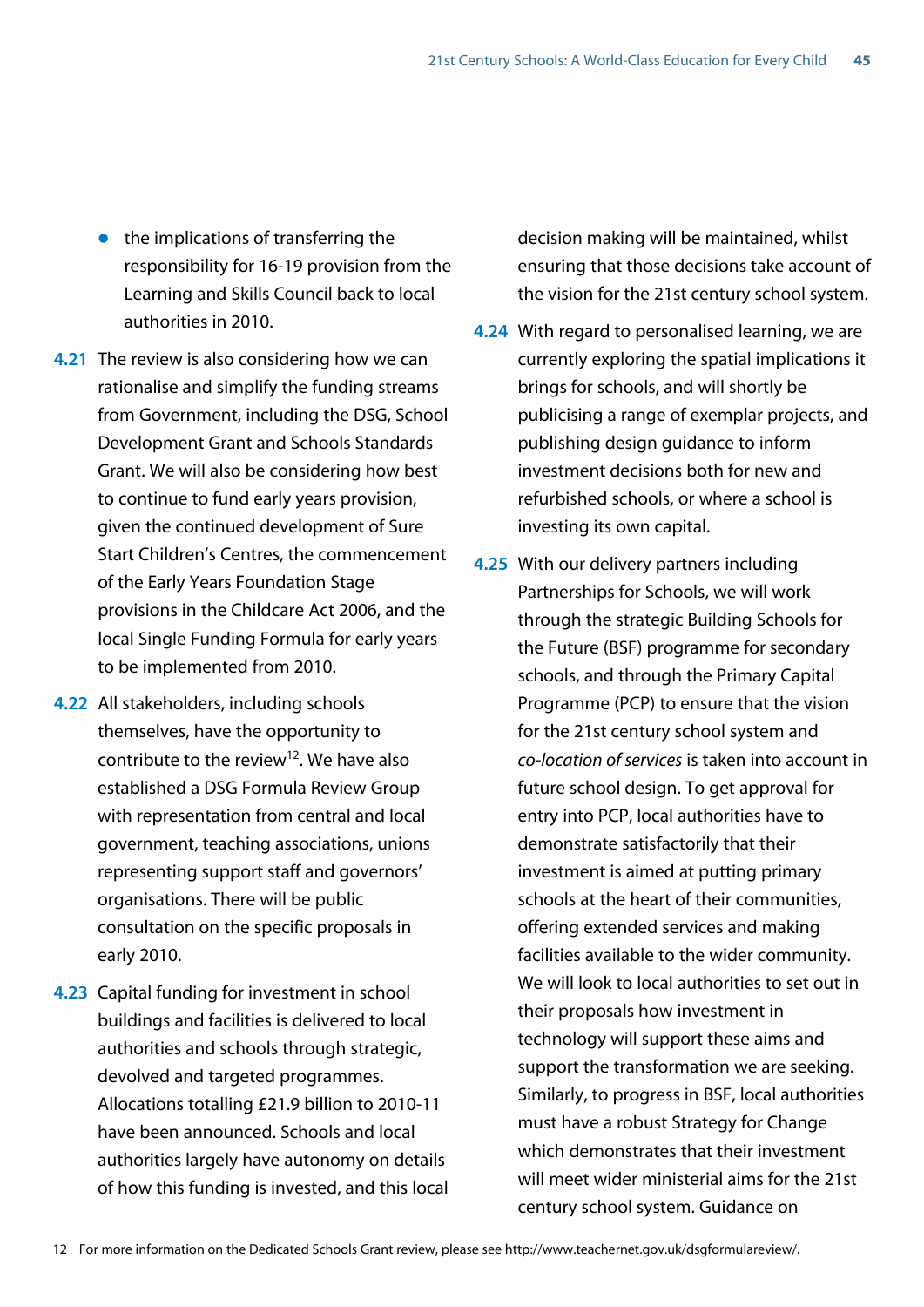Strategies for Change will shortly be revised to give greater detail on co-location aims.

**4.26** The consultation in summer 2008 on the management of waves 7 – 15 of BSF gave us much useful feedback from a wide range of respondents on difficulties of co-locating other services on school sites. Some of these – for instance security and pupil safeguarding – we already know can be successfully addressed through careful and innovative design. We are working with the Home Office and Association of Chief Police Officers to address these and other barriers, including the potential to join up different streams of funding.

In developing the White Paper we will:

 $\bullet$  ensure that the review of funding takes into account the vision for a 21st century school system and explore within that review, the implications for funding of more extensive and formal partnerships within the school system.

#### **Consultation questions:**

The following questions apply to both Chapters 3 and 4.

- 9) Is there a need for any further guidance that would help create a system of 21st century schools?
- 10a) Do you agree the seven areas in chapters 3 and 4 are the key issues to be considered in a White Paper on 21st century schools?
- 10b) Are there any other issues you think should be considered?
- 11) Do you have any other comments?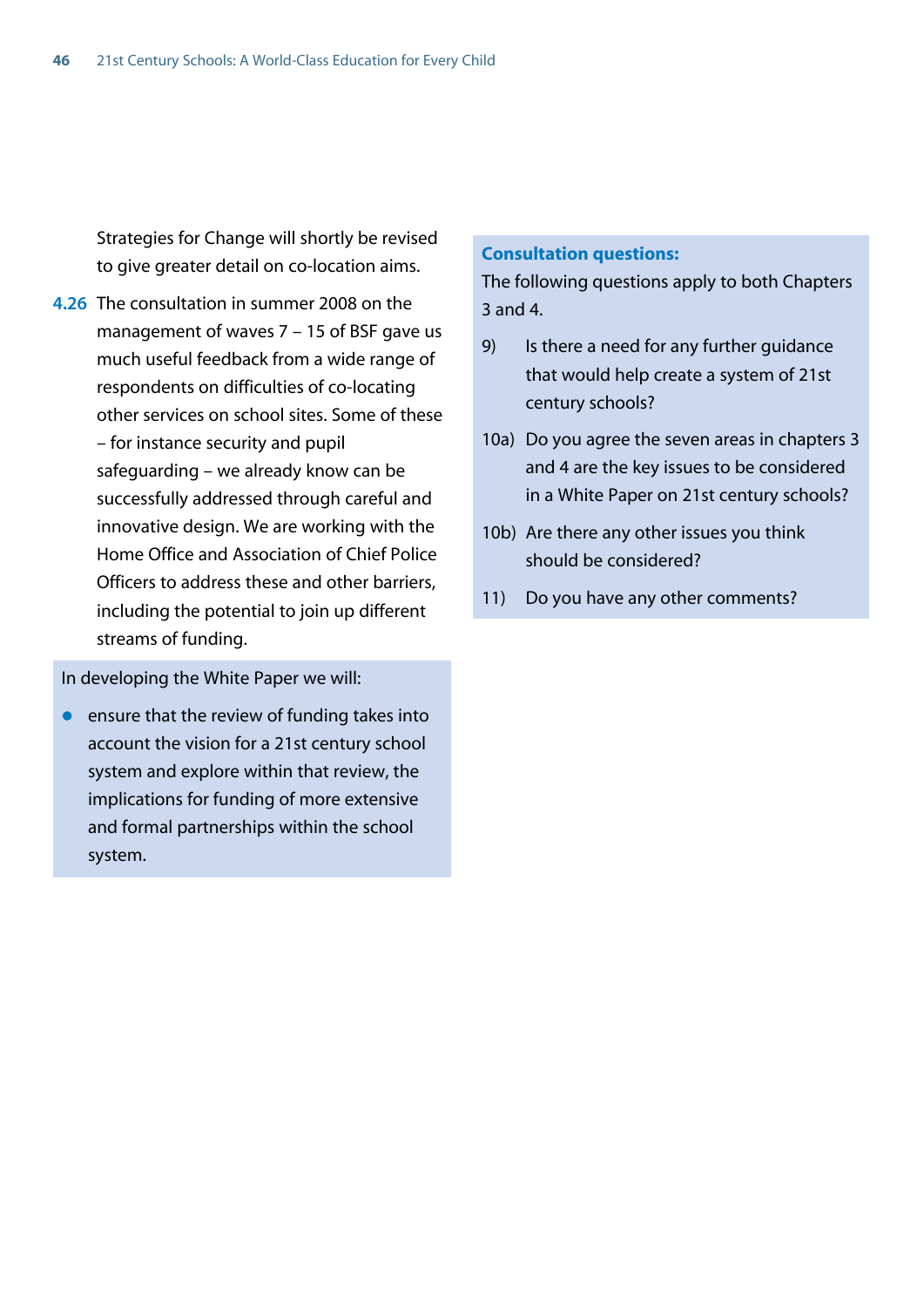## 5. How to get involved

- **5.1** Our plans are ambitious and potentially have wide-ranging implications for the whole school system. We will be consulting widely between the publication of this document and the publication of the White Paper and we want your views. You can get involved by:
	- $\bullet$  responding, and encouraging others to respond, to the consultation questions at the end of this document and those in the consultation on the School Report Card by 3 March 2009. You can do this online at www.dcsf.gov.uk/consultations;
	- $\bullet$  discussing this document with others. You might want to talk to colleagues, school councils, parents, community and other groups. Let us know what you discussed by emailing the 21st century schools mailbox at 21stcenturyschools. consultation@dcsf.gsi.gov.uk; and
	- $\bullet$  attending a consultation event or joining in with a consultation activity in early 2009. We will post further details at www. teachernet.gov.uk/21stcenturyschools.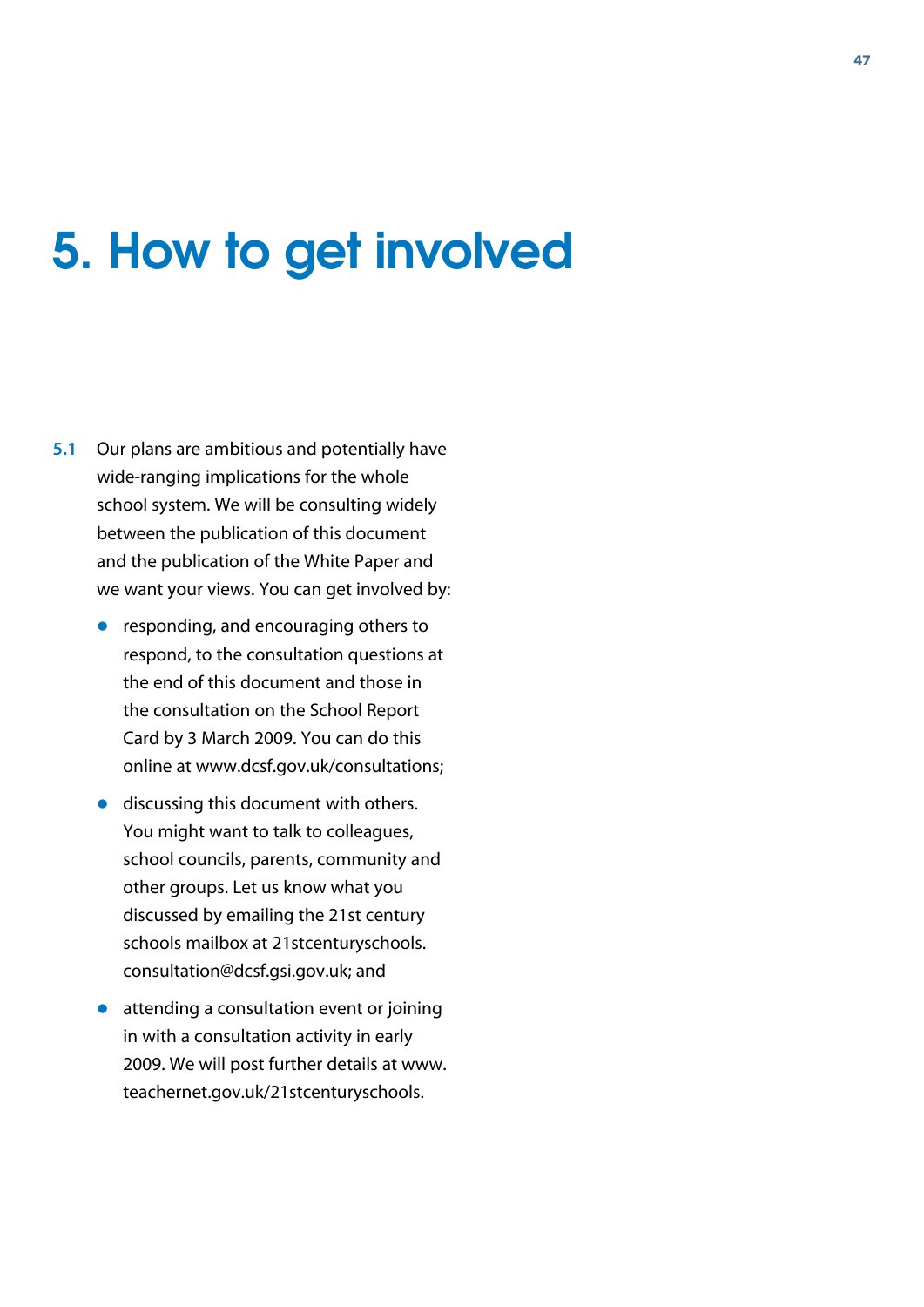## 6. Consultation questions

| The written consultation on the 21st century     | or by post to:                                |
|--------------------------------------------------|-----------------------------------------------|
| school system and School Report Cards closes on  | <b>Consultation Unit</b>                      |
| 3 March 2009. You can respond online at our      | Department for Children, Schools and Families |
| e-consultation website at http://www.dcsf.gov.   | Ground Floor B                                |
| uk/consultations.                                | <b>Castle View House</b>                      |
| Alternatively, you can download a response form  | East lane                                     |
| from the e-consultation website and submit your  | Runcorn                                       |
| response by email or in writing. Please send by  | Cheshire WA7 2GJ                              |
| email to:                                        | We will use your responses to inform a White  |
| 21 stcenturyschools.consultation@dcsf.gsi.gov.uk | Paper to be published in spring 2009.         |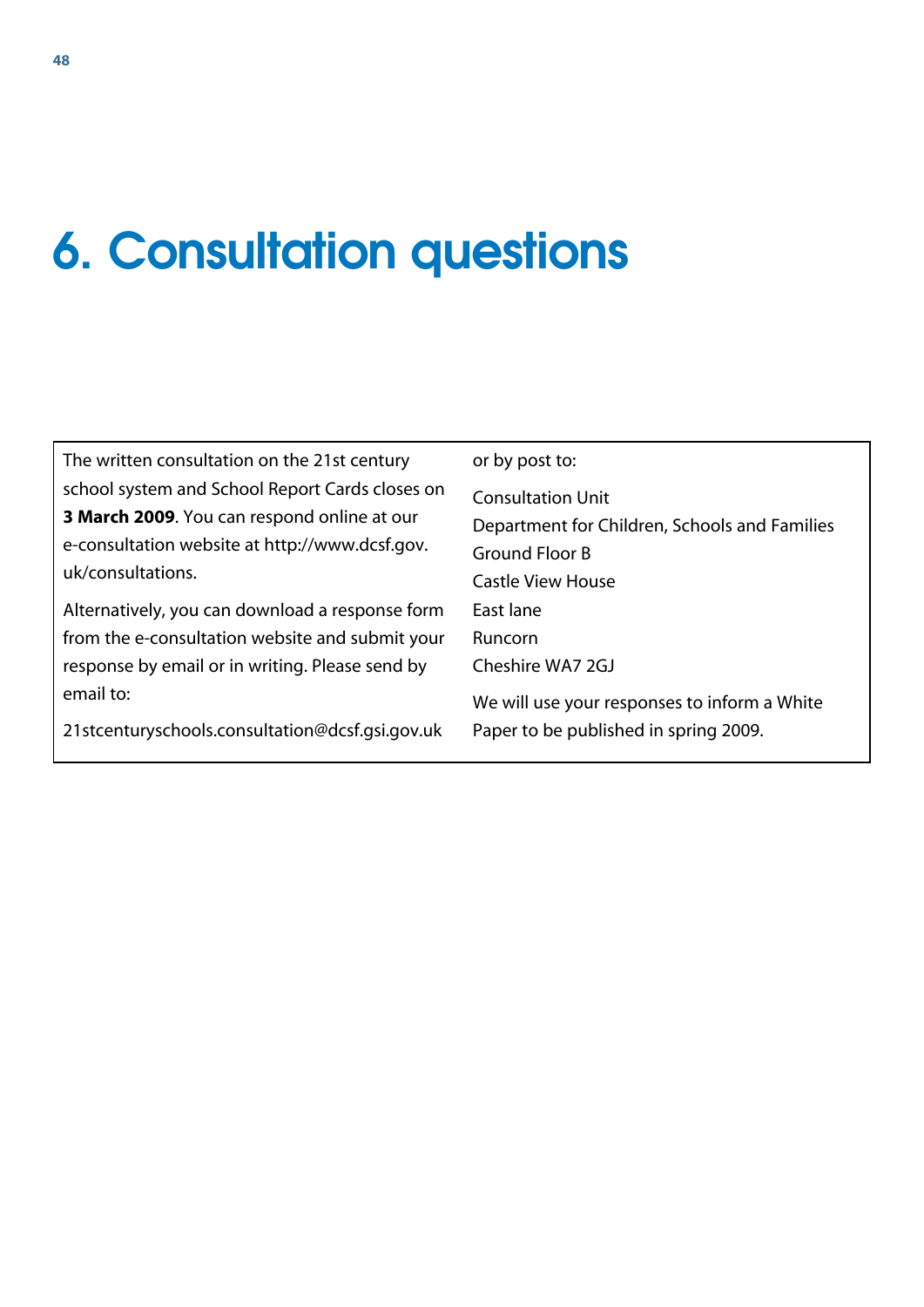- 1) Do you support the overall vision of a 21st century school system in paragraphs 2.1–2.12?
- 2) Is there anything missing from the vision for a 21st century school system?
- 3) How can we support stronger partnership with parents for the purposes of teaching and learning and wider school activities (paragraphs 3.4–3.11)?
- 4) Do you agree with the description in paragraph 3.17 of an effective system for early intervention?
- 5) What additional support is needed to enable schools to extend their role in developing sustainable and cohesive communities (paragraphs 3.20–3.24)?
- 6a) Which do you think would be a more effective partnership model: (a) a single partnership which delivers as far as possible across a range of collaborative activity *or* (b) a number of fluid partnerships which form and change to deliver different activities (paragraphs 3.25–3.34)?
- 6b) How best can the performance/impact of partnerships of schools and other services be recognised and monitored (paragraphs 3.25–3.34)?
- 6c) Other than how we measure performance, what are the key changes that need to be made to drive the development of stronger partnerships (paragraphs 3.25–3.34)?
- 7) What leadership and accountability arrangements are needed for local partnerships to secure a shared focus on improving outcomes for all children and young people (paragraphs 4.3–4.12)?
- 8a) What are the main challenges to the children and young people's workforce in delivering the vision of the 21st century school (paragraphs 4.13–4.16)?
- 8b) How might we address these?

More generally

- 9) Is there a need for any further guidance that would help create a system of 21st century schools ?
- 10a) Do you agree the seven areas discussed in chapters 3 and 4 are the key issues to be considered in a White Paper on 21st century schools?
- 10b) Are there any other issues you think should be considered?
- 11) Do you have any other comments?

Questions 12-22 on School Report Cards can be found in the document 'A School Report Card: consultation document'